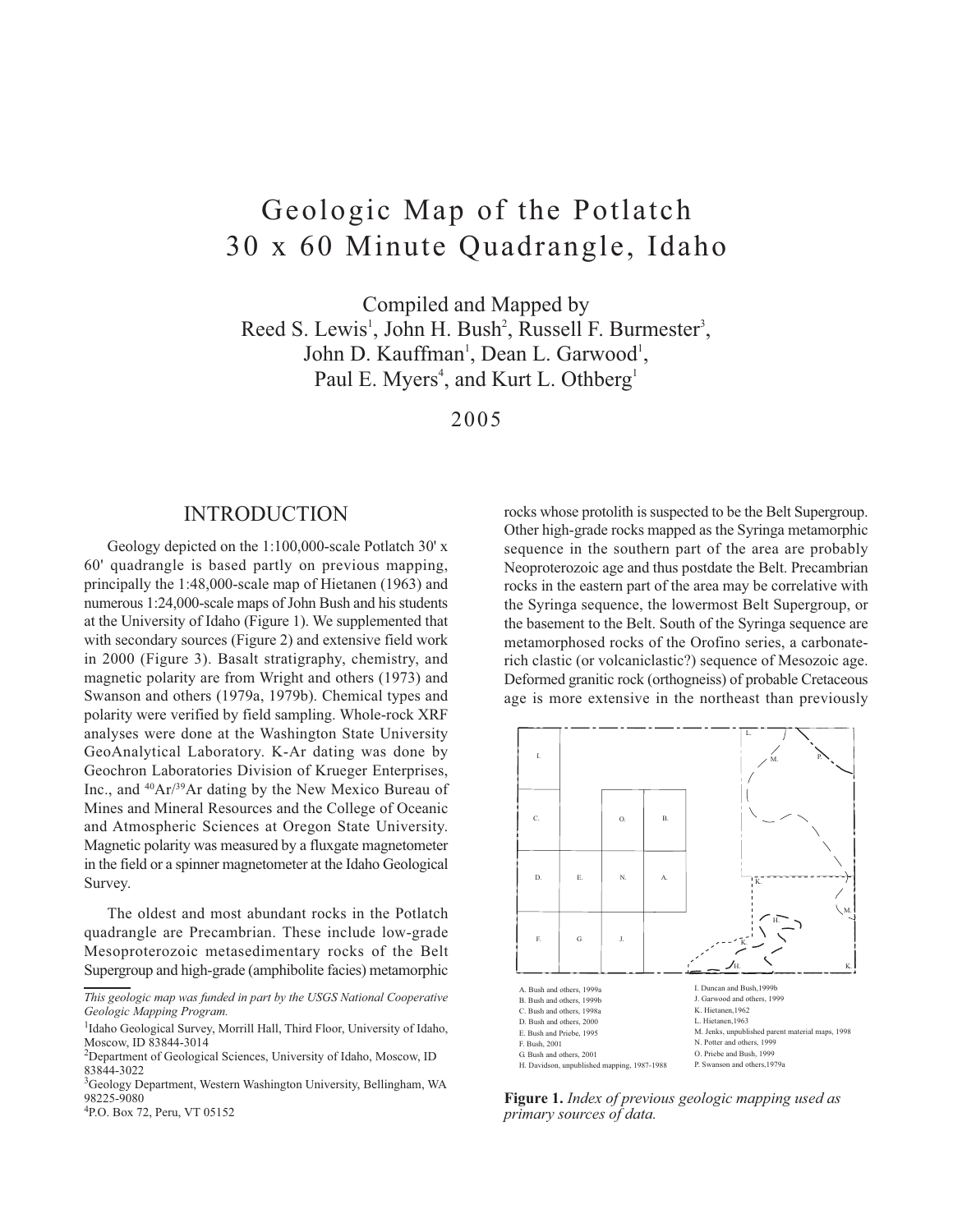Idaho Geological Survey

Geologic Map 41



Figure 2. Index of previous geologic mapping used as secondary sources of data.

mapped. Deformed plutonic rock of Cretaceous age also is in the south-central part where rocks of continental affinity are in fault contact with upper Paleozoic to lower Mesozoic rocks of oceanic affinity. Much less deformed to undeformed Cretaceous granitic intrusions and pegmatite-aplite complexes are present throughout the map area. Undeformed Eocene igneous rocks are exposed as plutons and rhyolite dike swarms in the central part of the area and as volcanic rocks north of Deary. Oligocene basalt flows and alkali-rich pyroclastic rocks are in the northwest. Flows of Miocene Columbia River Basalt Group cover much of the southern and western part, although in places these flows are covered with Miocene sediments. Pleistocene loess deposits cover the basalt in the west and thin eastward.

# **DESCRIPTION OF ROCK UNITS**

Intrusive rocks are classified according to IUGS nomenclature using normalized values of modal quartz (Q), alkali feldspar (A), and plagioclase (P) on a ternary diagram (Streckeisen, 1976). Oligocene and older volcanic rocks are classified by chemical composition (total alkalis versus silica) according to IUGS recommendations (LeMaitre, 1984). The Columbia River Basalt Group contains basalt, basaltic andesite, and andesite by this classification, but the



**Figure 3.** Index of areas of mapping responsibility.

term basalt is applied here, as it has been historically. Mineral modifiers are listed in order of increasing abundance for both igneous and metamorphic rocks. Grain size classification of unconsolidated and consolidated sediment is based on the Wentworth scale (Wentworth, 1922).

#### YOUNG SURFICIAL DEPOSITS

**Qal—Alluvial deposits (Holocene)—Primarily channel** and flood-plain deposits of the Clearwater and Potlatch rivers and their major tributaries, but includes local slope wash and debris-flow deposits from canyon slopes. Most alluvium is composed of laterally discontinuous beds of pebbles, cobbles, sand, and silt. Gravel clasts are predominantly basalt. Locally, sediment derived from the Latah Formation is abundant. In plateau areas, alluvium is finer grained (silt dominated) and, in the western part, grades laterally into loess  $(Qp)$ . In canyon floors, poorly sorted cobbly and bouldery alluvium grades into debris-flow deposits near junctions with tributaries.

Qls-Landslide deposits (Pleistocene and Holocene)-Poorly sorted and poorly stratified angular basalt cobbles and boulders mixed with silt and clay. Clay is derived from liquified sedimentary interbeds or deeply weathered pre-Tertiary rocks. Landslides include rotational and translational blocks and earth flows. Slump blocks are primarily composed of intact to broken sections of basalt and Tertiary sediments. Earth flows are mainly composed of unstratified, unsorted gravel rubble in a clayey matrix derived from liquified fine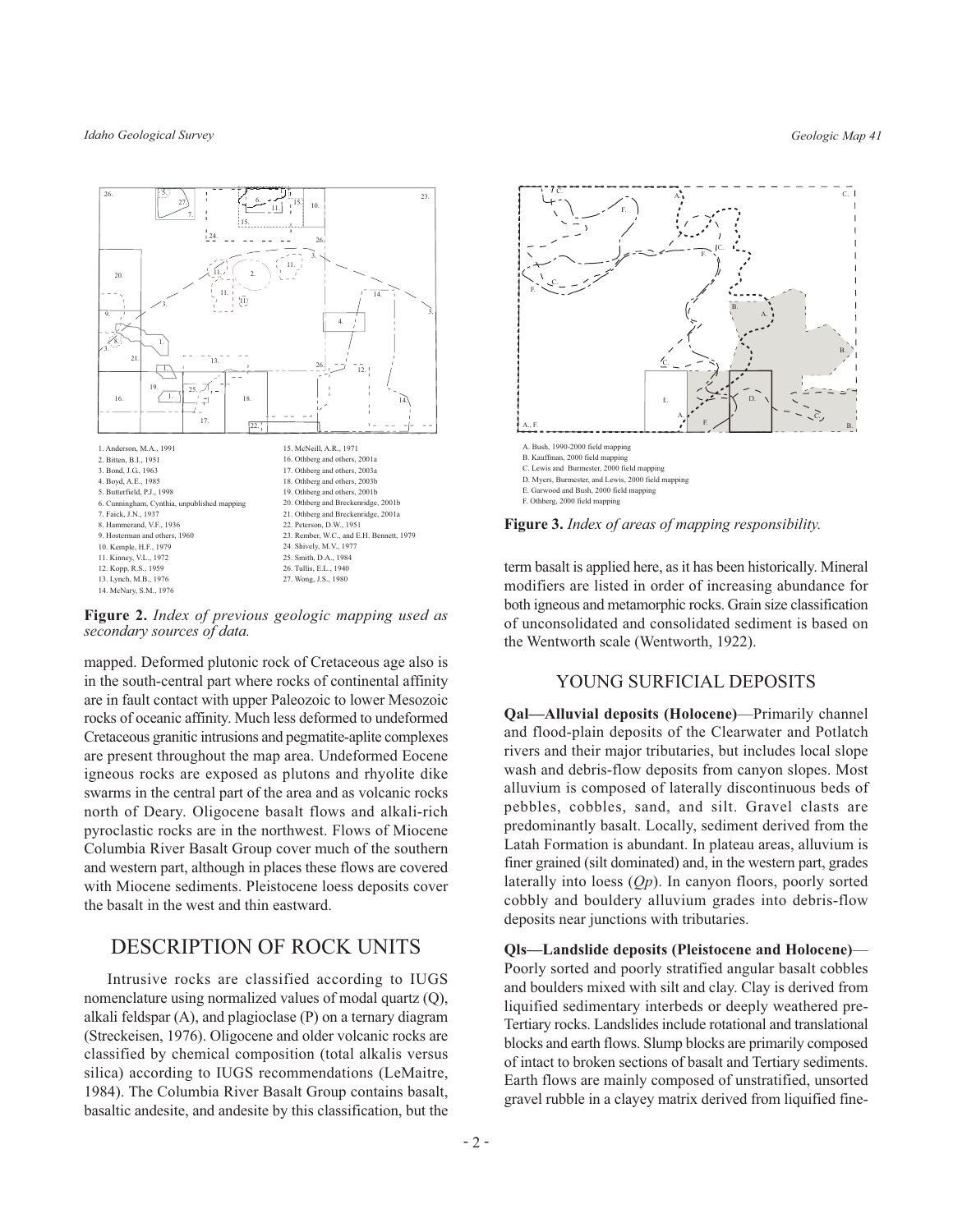grained sediments. Scarp and headwall areas of landslides are excluded because those features provide some of the best exposures of basalt units. The largest landslides occur where valley incision has exposed sedimentary interbeds to steep topography. Thick, fine-grained sediments, when saturated by ground water moving toward the valleys, can fail and produce slumps, slides, and debris flows. The sediments can be traced by locating landslides along the valley sides, demonstrating that the primary control of landslides is the stratigraphy and hydrogeology of finegrained sedimentary interbeds. The landslides range from relatively stable Pleistocene features to those that have been active within the past few years. In most places, the stratigraphic, lithologic, and hydrologic conditions are the same today as in the past. Landslide debris is highly unstable when modified, either through natural variations in precipitation or through artificial modifications such as cuts, fills, and changes in surface drainage and ground-water infiltration. Even small landslide activity on the upper parts of canyon slopes can transform into high energy debris flows that endanger roads, buildings, and people below.

Op-Palouse Formation (Pleistocene and Holocene)-Loess composed of massive silt and clayey silt of the Palouse hills in the eastern Columbia Plateau and shown only as an overlay pattern on the map. Consists of many layers that record periods of rapid loess deposition followed by long surface exposure and soil development. Depositional and soil units within the Palouse Formation have complex surface and subsurface patterns that are discontinuous and difficult to map. Thick, welded, clavey B horizons of paleosols are locally exposed through erosion, especially on steep amphitheater-shaped slopes with northerly aspects, and form low knobs below the high ridge crests of the Palouse hills. Early work restricted the Palouse Formation to Pleistocene loess deposits (see Newcomb, 1961; Keroher, 1966; Richmond and others, 1965; Ringe, 1968; Griggs, 1973; Foley, 1982; Schuster and others, 1997), but more recent work included Holocene loess in the Palouse Formation (Hooper and Webster, 1982; Hooper and others, 1985). The soils developed in the loess form a pattern that reflects the complex interaction of erosion and deposition of loess throughout the Quaternary. The Palouse Formation overlies a Miocene-Pliocene surface developed predominantly on Columbia River basalt. The loess is as much as 60 m (200) feet) thick in the western edge of the area but thins eastward where the plateau surface is characterized by low rolling hills of dissected, weathered basalt (see Tsap).

**Qg—Glacial deposits (Pleistocene)—Poorly sorted till** containing quartzite boulders. Present only west of White Rock in the northeast part of area.

#### **OLDER SEDIMENTS AND SAPROLITE**

Ts-Sediment, undivided (Oligocene and Miocene)-Deeply weathered (saprolitic) yellow to orange silt and clay, sand, and quartzite pebbles and cobbles exposed on flat upland surfaces. Clasts derived primarily from the Belt Supergroup. Sediment northeast of Harvard was deposited upstream from basalt of Onaway flows and is probably Oligocene. Some may be as old as Eocene; others may be distal high-level equivalents of the Miocene Latah Formation. Typical thickness is 10 m (30 feet).

Tsap-Saprolite (Oligocene? and Miocene)-Clayey residuum weathered in place mainly from granitic and basaltic parent rock and shown only as an overlay pattern on the map. Clay mineralogy and depth of weathering reflect conditions of chemical weathering that date back to Miocene and earlier climates that were warmer and wetter than today. Evidence from fossil plant assemblages and paleosols support this paleoclimatic interpretation (Smiley and Rember, 1979; McDaniel and others, 1998). Saprolite on granitic parent rock forms a border zone between areas of less weathered bedrock and Tertiary sediments. The composition of graniticsource saprolite reflects the leaching conditions of intense weathering and is high in kaolinite and halloysite with lesser amounts of fine-grained quartz and muscovite. Biotite and fresh feldspars are absent or uncommon but increase in amount with depth. Thickness can exceed 30 m (100 feet; Hosterman and others, 1960). Basalt saprolite is thickest and most widespread in plateau remnants of the eastern parts of the Clearwater embayment (eastern part of area). In the Grangemont area in the southeast part of the map, brown and reddish brown silt and clay compose the upper part of the saprolite. Below that, gray, subround remnants of spheroidally weathered basalt are present. At greater depths, original joint patterns that have controlled paths of weathering become visible. Toward the west, the basalt saprolite thins, is more discontinuous, and is ultimately buried by Miocene Latah sediments  $(Tls)$  and thick loess deposits  $(Qp)$ . In the plateau area of Southwick and Cameron in the south-central part of the map, the saprolite is thick only on the highest parts of the rolling, dissected landscape, and spheroidally weathered basalt and relatively fresh basalt are commonly exposed in valleys. It is difficult to distinguish between basalt saprolite and fine-grained Tertiary alluvium, which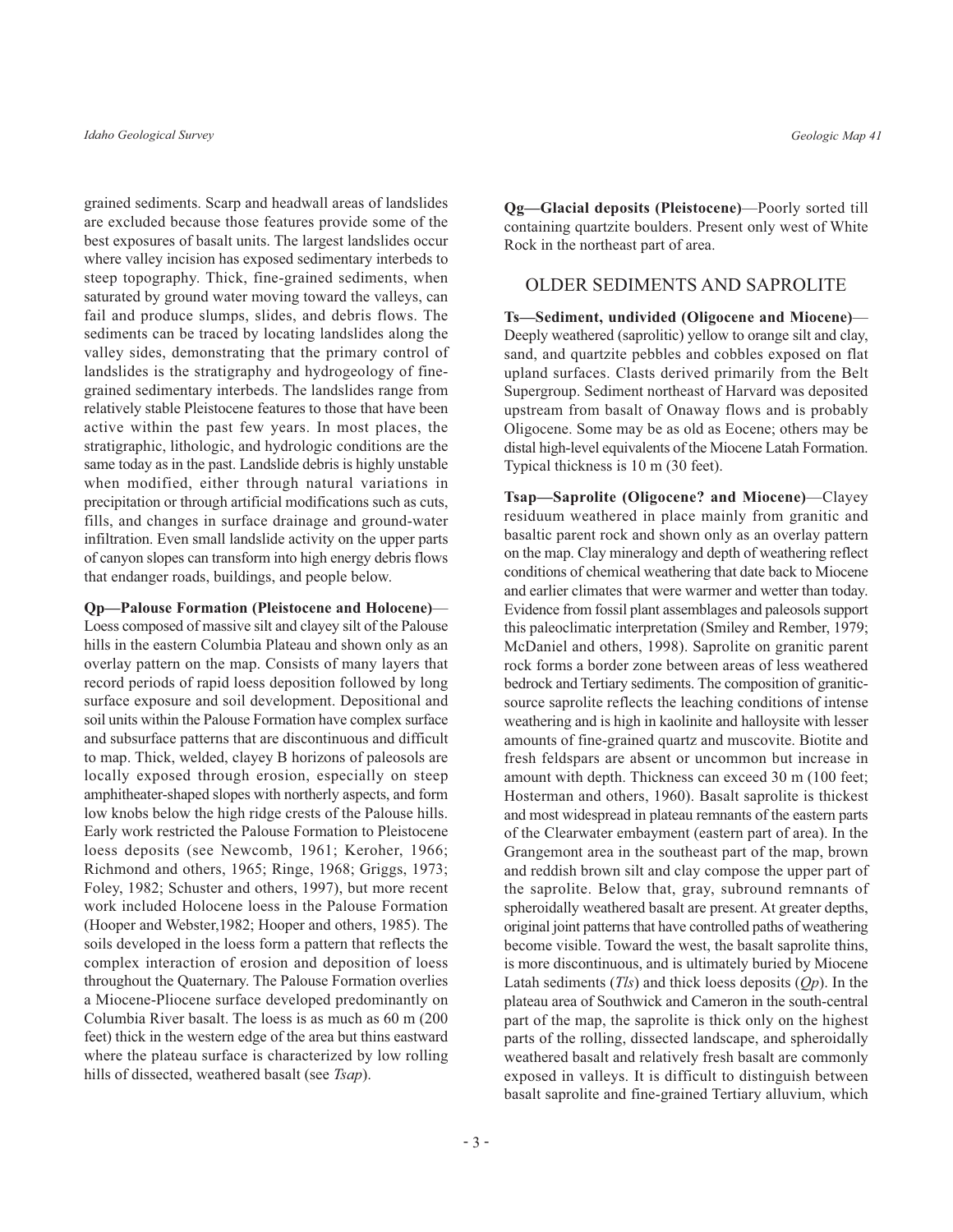is common along the borderlands between plateau basalt and the pre-Tertiary rocks of foothills.

#### **Latah Formation**

Clay, silt, sand, and gravel deposits associated with the Columbia River Basalt Group. Related to high base levels formed when the Miocene Columbia River basalts blocked and diverted stream drainages. These sediments both overlie and are overlain by the basalt flows; those between basalt flows are referred to as interbeds. Several interbeds have been given local names, but terminology is inconsistent from locality to locality. However, interbeds between the uppermost Grande Ronde Basalt and the lowermost Wanapum Basalt – widely recognized as the Vantage horizon, interbed, or member – have been correlated from central Washington into the Pullman and Moscow subsurface (Bush and others, 1998a; Bush and Provant, 1998). The uppermost Latah unit, which typically overlies the Priest Rapids Member or the uppermost Grande Ronde flow, has been mapped across ten quadrangles in Latah County at a scale of 1:24,000. Locally, this unit exceeds  $75 \text{ m}$  (250 feet) in thickness but is typically much thinner; it has been referred to informally as the sediments of Bovill (Bush and others, 1998b; Provant and Bush, 1998).

Regional maps commonly include the interbedded sediments in the Columbia River Basalt Group because the sediments are too thin, not continuous, or not well enough exposed to map as separate units. Composition and fossil content are so varied that stratigraphic position generally can only be defined by the bounding basalt units. Locally, basalt flows burrowed into sediments and formed invasive sills with chilled upper and lower margins. Invasive basalt also occurs as pods, dikes, glassy breccias, and isolated pillowlike forms. These invasive features are common, especially in the Juliaetta-Texas Ridge and Dent-Elk Creek Falls areas, but are best exposed in the Grande Ronde units in the lower reaches of Bethal Canyon in the southwest corner of the Little Bear Ridge quadrangle northwest of Juliaetta (Potter and others, 1999).

Tls--Latah Formation sediment (Miocene)-Upwardfining sequences of clay, silt, sand, and minor gravel adjacent to or overlying the Columbia River Basalt Group. Clay was both transported and formed in-situ by intense chemical weathering, which probably reflects relict conditions of chemical weathering during Miocene and earlier climates that were warmer and wetter than today. Evidence from fossil plant assemblages and paleosols supports this

paleoclimatic interpretation (Smiley and Rember, 1979; McDaniel and others, 1998). Clays are white, yellow, red, and brown, are kaolinite-rich, and range from about 1 m to several meters in thickness. The sands and gravels are typically poorly sorted with a clay matrix. Common lithologies include poorly rounded quartz and basalt granules and pebbles in a micaceous matrix of silt and clay. Locally, iron-oxide cementation forms discontinuous, thin ironstone layers and lenses. Where the unit is eroded, a lag gravel of vein quartz and quartzite pebbles and cobbles commonly mantles the surface. The unit grades laterally into thick colluvium or residuum of pre-Tertiary rocks, perhaps on old pediment surfaces.

Tli-Latah Formation interbed (Miocene)-Sand, silt, clay, and minor amounts of gravel in interbeds between flows of Columbia River Basalt Group. Interbeds that are too poorly exposed or too thin to show at this map scale are included with basalt. Laterally, abrupt thickening and thinning of interbeds is common. Some interbed units exceed 60 m (200 feet) in thickness. The thickest sequences occur near the plateau margin such as along the Deary grade in southern Latah County (Bush and others, 1999b), in the subsurface beneath Moscow (Bush and Provant, 1998), and along Whiskey Creek in the southeast part of the area. Overall, older units are coarser grained and contain more feldspar than stratigraphically younger units. Muscovite is common on bedding planes throughout. Upward-fining sequences capped by kaolinite- and halloysite-rich clay are common. Plant fossils are locally abundant at most stratigraphic horizons

#### **COLUMBIA RIVER BASALT GROUP**

The stratigraphic nomenclature for the Columbia River Basalt Group follows usage of Swanson and others (1979b). In the Potlatch quadrangle, the four formations, from oldest to youngest, are Imnaha Basalt, Grande Ronde Basalt, Wanapum Basalt, and Saddle Mountains Basalt. The Grande Ronde Basalt, from oldest to youngest, includes the  $R_1$ ,  $N_1$ , and  $R_2$  magnetostratigraphic units. No basalt from the  $N_2$ was identified in the area. Flows from two units of the Wanapum Basalt, the Priest Rapids Member and Icicle Flat Member were identified, although the Icicle Flat Member is too thin to show at the map scale and is included in the Priest Rapids Member. Saddle Mountains units, from oldest to youngest, are the undivided flows of the Wilbur Creek Member and Asotin Member; the basalt of Lewiston Orchards, Weissenfels Ridge Member; the basalt of Weippe; the basalt of Feary Creek; the basalt of Swamp Creek; and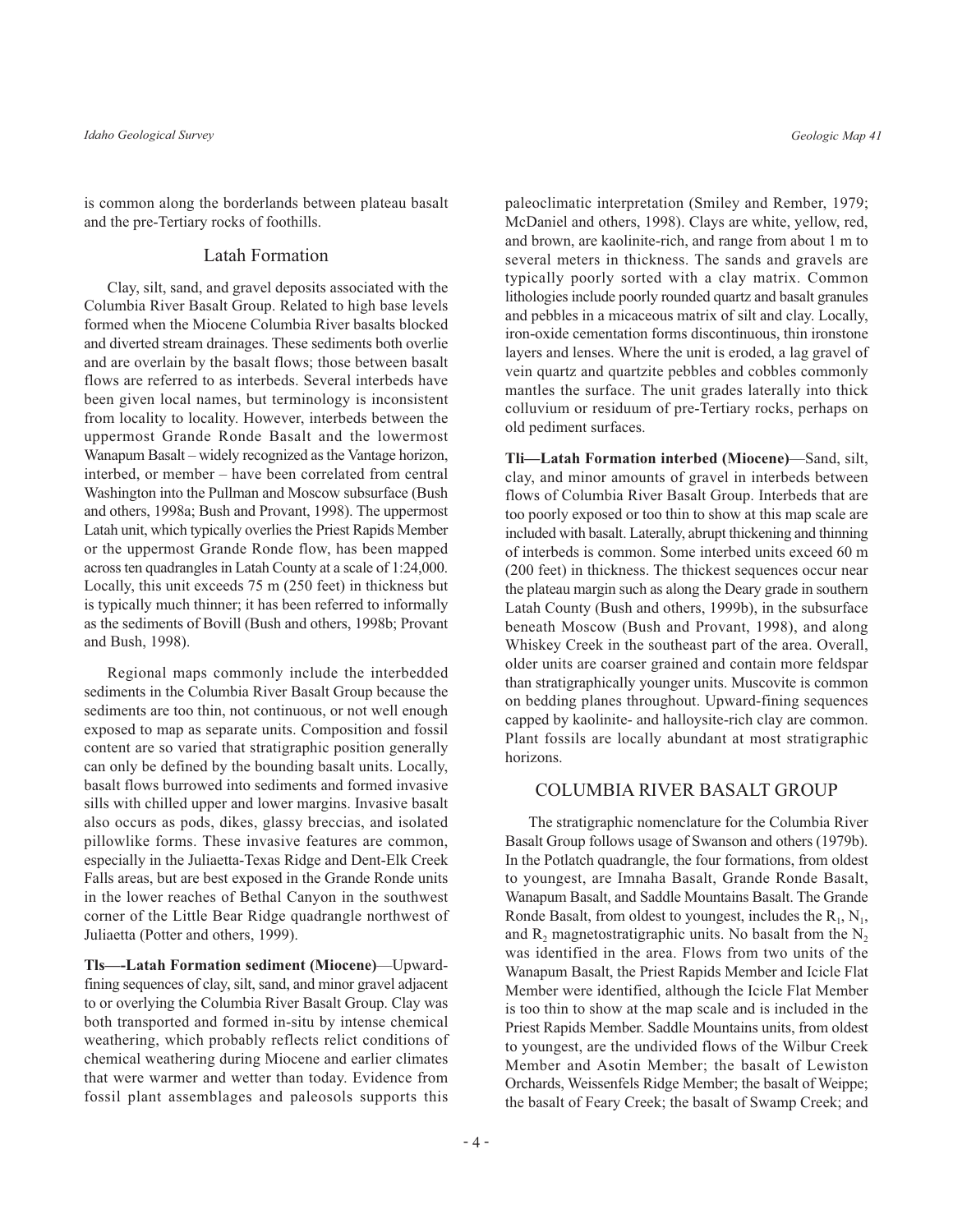the basalt of Craigmont. Marginal to and interbedded within the basalt sequence are sediments of the Latah Formation.

#### **Saddle Mountains Basalt**

Tsm-Saddle Mountains Basalt, undivided (Miocene)-In some areas of the southeastern part of the quadrangle, the individual Saddle Mountains Basalt units described below were not mapped or sampled in sufficient detail to define their limits adequately. Although these units have previously been separated (Camp, unpub. field data, 1978-1980; Swanson and others, 1979a), buttress, erosional, and invasive contacts complicate the stratigraphy. Camp's and our sample locations are noted on the map, and chemical types for the samples are tabulated in Kauffman (2004b). In general, the areal extent of these units is small compared to that of Wanapum and Grande Ronde flows.

Tcsc—Basalt of Craigmont and basalt of Swamp Creek, **undivided (Miocene)**—In some areas, we have combined these units on the geologic map because of the similarity in chemical signatures, their close physical association, and the scarcity of outcrops. Although the dates noted below indicate that Swamp Creek is younger than Craigmont, Craigmont was found overlying Swamp Creek east of the quadrangle near Weippe. The basalt of Swamp Creek is mapped separately  $(Tsc)$  in the eastern part of the quadrangle where it is the only unit present.

The basalt of Craigmont is fine- to medium-grained phyric basalt with common plagioclase phenocrysts 2-5 mm or rarely 7-10 mm long, scattered to uncommon olivine about 1 mm in diameter, and some manganese(?) oxide (or siderite?) cavity filling. Normal magnetic polarity, although fluxgate magnetometer readings are commonly inconsistent. Outcrops uncommon; commonly weathers to red-brown saprolite. Thickness estimated at 15-45 m (50-150 feet), possibly thicker locally. Forms local capping unit in southeast corner of map. First identified and named by Camp (1981) who gave it informal member status. A dike sampled by Camp east of Kooskia yielded a K-Ar whole-rock date of  $11.9 \pm 0.7$  Ma (unpub. data, Department of Energy, Rockwell Hanford Operations).

The basalt of Swamp Creek, where mapped with the basalt of Craigmont, is light to medium gray and medium to coarse grained with scarce to common plagioclase phenocrysts as much as 5 mm in length and olivine phenocrysts a few millimeters in diameter. Normal magnetic polarity, although fluxgate magnetometer readings are commonly inconsistent. Poorly exposed; commonly weathers

to red-orange or red-brown saprolite. Forms local capping unit and probably fills structural and erosional depressions on older units. To the east, it directly underlies the basalt of Craigmont at one exposure a few kilometers north of Weippe. At another location to the southeast on the north side of Jim Ford Creek, the Swamp Creek overlies the basalt of Weippe and is overlain by a Craigmont flow. Thickness not determined, but probably less than 23 m (75 feet). Camp (1981) gave informal member status to the Swamp Creek.

Tsc-Basalt of Swamp Creek (Miocene)-Light to medium gray, coarse-grained basalt exposed southeast of Elk River. Occurs in the Swamp Creek area northeast of Dent. Coarsely diktytaxitic with scattered plagioclase phenocrysts 5-10 mm long and abundant olivine phenocrysts or clots as much as 5 mm in diameter. Normal magnetic polarity. Caps other basalt flows, sediments, or basement rocks in the southeastern part of the quadrangle. Commonly weathers to a deep red or red-orange saprolite. Maximum thickness is estimated at 45 m (150 feet). A sample collected by Camp (sample VC79-317) yielded a K-Ar whole-rock age of  $11.4 \pm 0.8$  Ma (unpub. data, Department of Energy, Rockwell Hanford Operations).

Tfc-Basalt of Feary Creek (Miocene)-One sample (sample 00JK038, map no. 29) most closely matches the chemistry of the basalt of Feary Creek (Camp, 1981), although the hand sample does not match Camp's description. It overlies Grande Ronde north of Dent in secs. 15 and 16, T. 38 N., R. 2 E., and has normal polarity. The flow is dense and dark gray with common plagioclase microphenocrysts and a few plagioclase phenocrysts as much as 4 mm. Camp reported plagioclase phenocrysts as much as 10 mm and common olivine, although none was noted in the flow at this site.

Camp (1981) designated the basalt of Feary Creek as an informal unit of the Frenchman Springs Member, although he indicated its relative stratigraphic position was uncertain and its chemical signature was similar to a Saddle Mountains flow of Frenchman Springs chemical type. K-Ar ages of two samples collected near Headquarters are  $11.9 \pm 0.7$  and  $11.2 \pm 0.7$  Ma (unpub. data, Department of Energy, Rockwell Hanford Operations). Likewise, we have no conclusive evidence of its stratigraphic position in the Potlatch quadrangle other than that it overlies Grande Ronde Basalt. To the east, in the John Lewis Mountain 7.5-minute quadrangle, the Feary Creek is closely associated with Taw and Twe units, but there, too, its stratigraphic position is unclear. We have included it in the Saddle Mountains Basalt because of the age and also chemical similarity to the Swamp Creek and Craigmont members.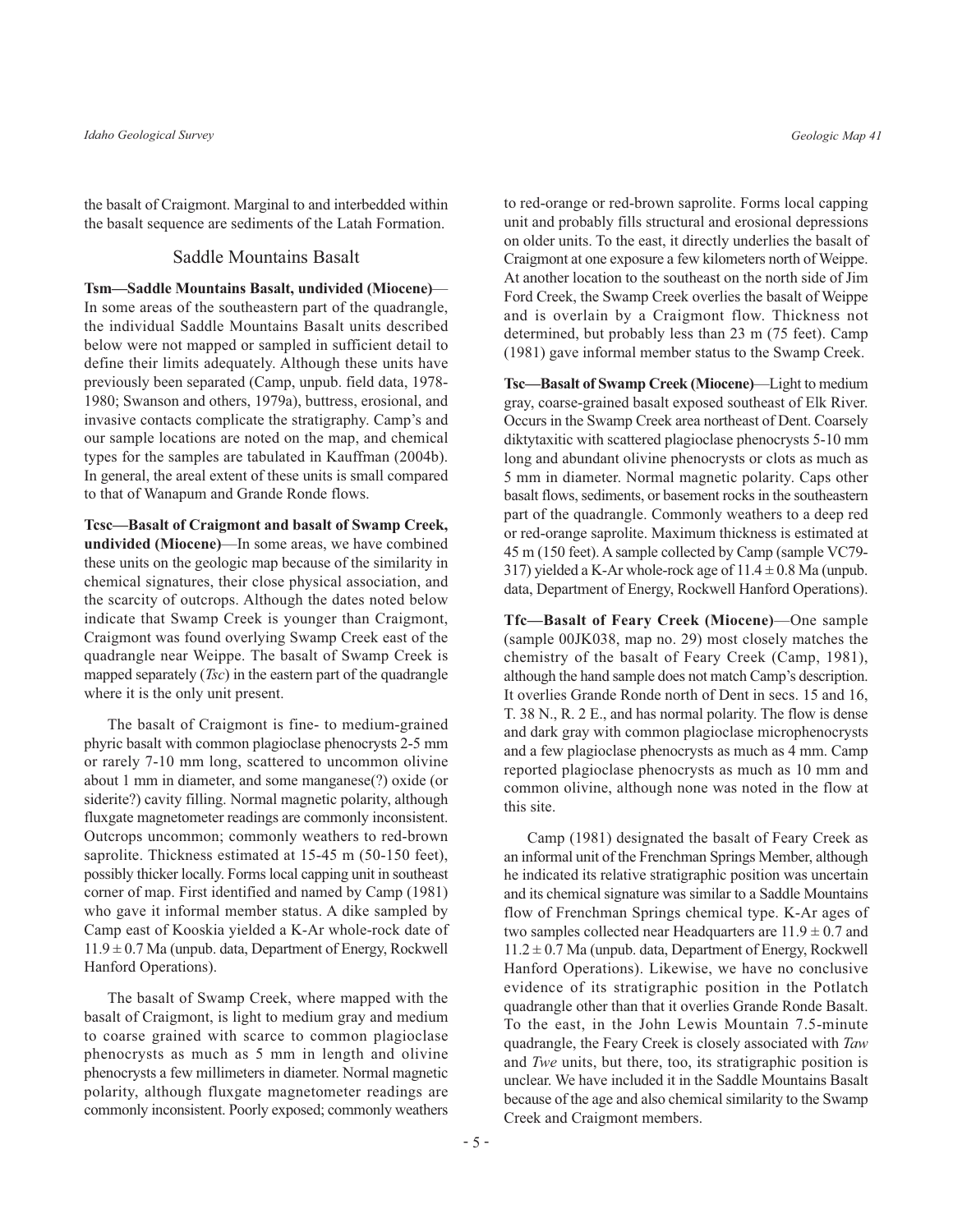Twe-Basalt of Weippe, Pomona Member (Miocene)-Medium to dark gray, medium- to coarse-grained basalt; olivine and plagioclase phyric. Reverse magnetic polarity. Appears to be in erosional contact with underlying units locally. Probably filled depressions and valleys formed on older basalt units and sediments, or on basement units. Occurrence at elevations of 600-800 m (1,930-2,580 feet) along Dworshak Reservoir may be either large intact slump blocks or, as suggested by Camp (1981), valley fill. In places, weathers to a red-brown saprolite.

Camp (1981) included the basalt of Weippe in the Pomona Member because of the similarity in chemistry, although a physical connection of the two was not confirmed. We also found the major and trace element chemistry of the Weippe to be nearly identical to the Pomona. However, paleomagnetic directions recently determined for the basalt of Weippe from two sites near Grangemont (Kauffman, 2004a) are somewhat different from those determined for Pomona flows by Reitman (1966) and Choiniere and Swanson (1979), indicating that the two units may not be coeval. A whole rock K-Ar age for sample 00JK054 (map locality 41) is  $12.9 \pm 0.8$  Ma. This is slightly older than the Pomona, but within the margin of error range, which was reported by McKee and others (1977) as "about 12" Ma.

Twe<sub>d</sub>—Basalt of Weippe dikes (Miocene)—Camp's field work (1978-1980) documented several dikes of Weippe chemistry in the Dworshak Reservoir area (Swanson and others, 1979a).

Twl-Basalt of Lewiston Orchards, Weissenfels Ridge Member (Miocene)—Medium- to coarse-grained basalt with microphenocrysts of plagioclase and olivine in an intergranular groundmass with minor glass (Hooper and others, 1985). Normal magnetic polarity. Four distinguishable flows of the Weissenfels Ridge Member occur in the Lewiston basin. One of these, the basalt of Lewiston Orchards, has been identified in small isolated outcrops in the Genesee area as well as west of the Potlatch quadrangle (Hooper and Webster, 1982; Bush and Provant, 1998; Bush, 2001; Bush and others, 2000). One sample collected by Camp (sample VC78-105, map no. 302; Kauffman, 2004b) on the Potlatch 7.5-minute quadrangle also has Lewiston Orchards chemistry, but the outcrop is too small to show at the 1:100,000 scale.

Taw-Asotin Member and Wilbur Creek Member, undivided (Miocene)—Medium- to fine-grained basalt with scattered to common plagioclase phenocrysts 1-5 mm; rare to common olivine phenocrysts 1-3 mm. In general, the Asotin tends to be denser than the Wilbur Creek. South of

the map area in the Lewiston basin, the lowermost basalt, generally the Wilbur Creek, overlies the Sweetwater interbed of Bond (1963). Includes the basalt of Lapwai, Wilbur Creek Member. Upper part of flows are commonly very vesicular with abundant small spherical vesicles, commonly with a pale bluish lining. All three units have normal magnetic polarity. Thickness of individual flows ranges from about 30 m (100 feet) to more than 90 m (300 feet). These units and local underlying sediments fill structural lows developed on Wanapum and Grande Ronde basalt and thin or pinch out on structural highs.

Where more than one unit is present, the stratigraphic sequence, from oldest to youngest, is as follows: Wilbur Creek, basalt of Lapwai, and Asotin, although the complete sequence was not documented at any one location. To the west in the Pasco Basin, the basalt of Lapwai and the Asotin Member mix to form the Huntzinger flow (Reidel and Fecht, 1987). Some mixing of these same units likely occurred in the Lewiston basin (Garwood, 2001). The units have been combined on the map because of their close relationship and because extremely detailed sampling would be required to separate them. However, analyzed samples are noted on the map, and the individual units are identified in chemical tables in Kauffman (2004b).

#### Wanapum Basalt

Tpr—Priest Rapids Member (Miocene)—Dark gray, fineto coarse-grained, dense to diktytaxitic phyric basalt with scattered equant crystals and laths of plagioclase as large as 5 mm and common olivine crystals 1-3 mm in diameter. Reverse magnetic polarity, although a thick unit in Swamp Creek canyon commonly gave normal polarity readings. Commonly in erosional contact with older basalt units or sediments, or overlies basement rocks. Flows tend to coarsen near the eastern margin of the plateau. Hyaloclastic deposits, common near contact with basement rocks, contain glassy lapilli-like fragments, small bombs, basalt inclusions and invasions, and rarely sediment wedges; typically yellowish brown, probably as a result of alteration of glass to palagonite. Unit is invasive into fossiliferous sediments in quarry on Swamp Creek Road at east edge of sec. 26, T. 39 N., R. 2 E. Also invasive into a sedimentary interbed within the Grande Ronde R<sub>1</sub> along Whiskey Creek (Whiskey Creek sill of Bond (1963) and McNary (1976)) where it is mapped as  $Tpr_s$  (see description below). A single flow of basalt of Icicle Flat, too thin to show at map scale, is included in the Tpr unit at one locality 8 km (5 miles) south of Juliaetta on the slope north of the Clearwater River (southeast of sample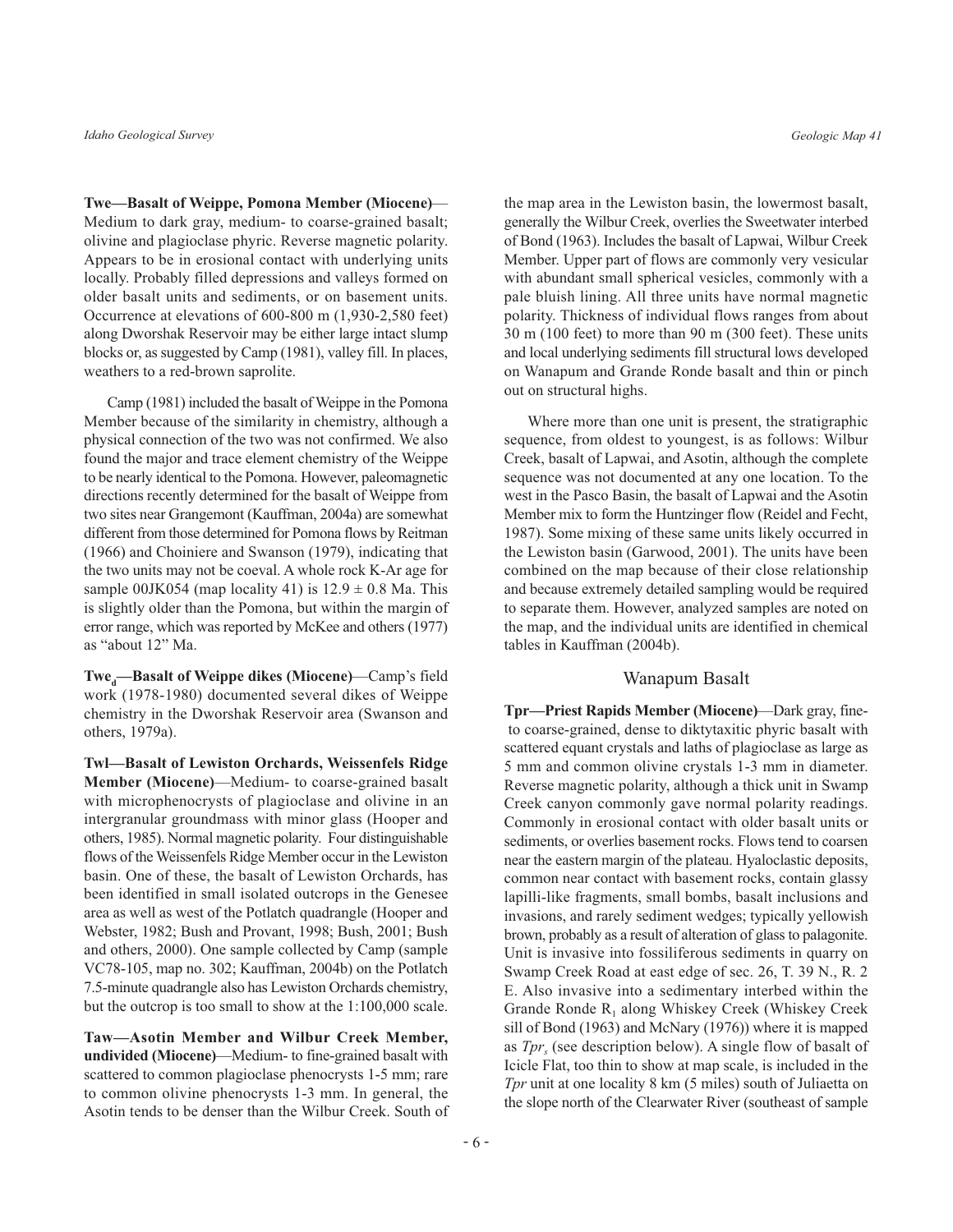locality 177). The flow is about 15 m (50 feet) thick and underlies the Priest Rapids.

Over much of the western part of the Potlatch quadrangle, the member ranges in thickness from less than 30 m (100) feet) to more than 75 m (250 feet) and is the uppermost unit in most areas, forming the plateau surface. Measured sections and well data show that it consists of one to three flows or flow units. Pillow basalts and hyaloclastic breccias are abundant locally (Bush and Priebe, 1995). Contacts between flows and flow units reveal little evidence of erosion or deposition between emplacement of separate flows. Chemical data indicate that in southern Latah County the basalt is the Lolo chemical type of Wright and others (1973). In the northern part of the map, both the Lolo and the Rosalia chemical types are present (Duncan and Bush, 1999b). Mapping for this project shows that both types are also present in the eastern part of the map area. Palagonitic breccia deposits described by Bush and Priebe (1995) were examined and reinterpreted to be hyaloclastic rather than near-vent breccias as was suggested by Bush and others (1995). Priest Rapids dikes within the hyaloclastic units are interpreted as intraflow dikes and not source dikes.

Tpr<sub>d</sub>—Priest Rapids Member dikes (Miocene)—One dike is associated with the sill along Whiskey Creek. Another (sample 00JK046, map no. 34) cuts Grande Ronde  $R_1$  south of Dent in sec. 28, T. 38 N., R. 2 E. The basalt is medium grained with plagioclase phenocrysts as much as 5 mm in length and small olivine grains. Reverse magnetic polarity.

**Tpr**—Priest Rapids Member sill (Miocene)—Whiskey Creek sill of Bond (1963) and McNary (1976) invasive into a sedimentary interbed within the Grande Ronde  $R_1$  along Whiskey Creek. The invasive flow breaks through the overlying unit of Grande Ronde in a quarry along Wells Bench Road (SE<sup>1</sup>/<sub>4</sub> sec. 22, T. 37 N., R. 2 E.). Thin glassy selvage zones border the contact of the Priest Rapids with the Grande Ronde. Above the sill, the Grande Ronde has been displaced upwards at least 9-12 m (30-40 feet). An outcrop of Priest Rapids along Indian Creek (SW1/4 sec. 20, T. 37 N., R. 2 E.) may also be a sill.

#### Grande Ronde Basalt

 $Tgr_2$ -Grande Ronde R<sub>2</sub> magnetostratigraphic unit (Miocene)—Dark gray, fine- to very fine-grained, aphyric to plagioclase-microphyric basalt. Uppermost unit or units typically contain abundant microphenocrysts. Hackly to blocky entablature common. Reverse magnetic polarity. Consists of two or three flows. Unit appears to pinch out

toward the east-northeast near Juliaetta. Westward towards the Lewiston basin near Green Knob, the unit thickens to over 60 m (200 feet; Bush and others, 2001). According to Garwood and others (1999), the flows are tentatively correlated to the Wapshilla Ridge unit of Reidel and others  $(1989).$ 

A small, isolated exposure of basalt with reverse polarity and Grande Ronde chemistry (sample 00JK016, map no. 13) is present along the South Fork of Dicks Creek (sec. 28, T. 38 N., R. 1 E.). It is at an elevation of 870 m (2,850 feet), equivalent to nearby exposures of Priest Rapids, and apparently above an interbed that overlies Grande Ronde  $N<sub>1</sub>$ . The exposure is too small to show at the map scale, but the location is noted by the sample number. The basalt is dark gray and fine grained with abundant microphenocrysts of plagioclase.

 $Tgn_1$ —Grande Ronde N<sub>1</sub> magnetostratigraphic unit (Miocene)-Dense, dark gray, fine- to very fine-grained basalt. Microphyric with abundant plagioclase laths and needles <1 mm. Normal magnetic polarity. Consists of as many as five flows. Blocky to hackly entablature commonly forms cliffs. Invasive into sediments east of Oviatt Creek. The uppermost  $N_1$  flow typically has a well-developed saprolite. Maximum thickness is about 75 m (250 feet).

The basal contact with the underlying  $R_1$  member is difficult to determine in places because of inconsistent magnetic readings at the top of the  $R_1$ . Northeast of Kendrick, stratigraphic problems are also caused by the invasion of  $N_1$  basalt beneath sediment that elsewhere separates  $N_1$  and R<sub>2</sub> units. Chemically, the flows are similar to the intermediate to high MgO and relatively low  $TiO<sub>2</sub>$  flows of Reidel and others (1989) and are tentatively correlated with their China Creek unit (Garwood and others, 1999). Near Juliaetta and Texas Ridge, the flows are commonly separated by a sedimentary interbed of the Latah Formation, which is best exposed along the grade between Kendrick and Deary. Chemical data from  $N_1$  flows on the grade do not correlate well with data for  $N_1$  units in the surrounding areas.

 $Tgr_1$ —Grande Ronde R<sub>1</sub> magnetostratigraphic unit (Miocene)—Dense, dark gray basalt. Microphyric but also contains a few scarce plagioclase laths up to 5 mm. Reverse magnetic polarity, although uppermost unit locally gives conflicting readings. Hackly to blocky entablature commonly forms cliffs 6-12 m (20-40 feet) high. Consists of as many as four flows, locally separated by sediments, or possibly invasive into the sediments. Along Potlatch Creek between Juliaetta and Kendrick, the unit is more than 120 m (400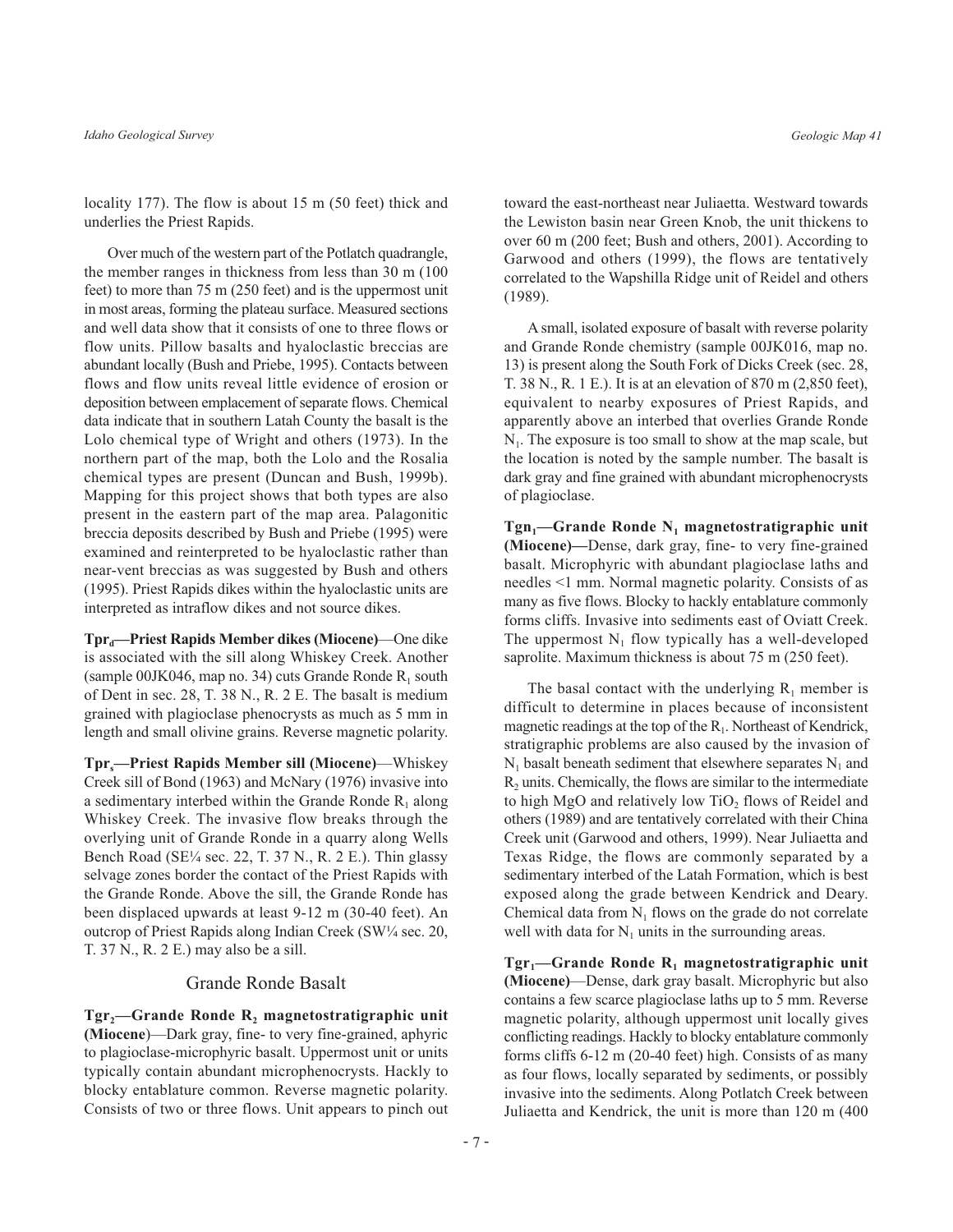feet) thick with little evidence of flow-top features. Chilled contacts at the top of this unit indicate that it is a sill. To the west and southwest, the same sequence contains interbeds and flow-top features. The base is rarely exposed; however, along the Clearwater River 8 km (5 miles) south of Juliaetta the basal  $Tgr_i$  is invasive into an interbed that rests on the Imnaha Basalt. Garwood and others (1999) suggest the  $R_1$ in Latah County is correlative to the Center Creek unit of Reidel and others (1989) and Bond (1963).

#### Imnaha Basalt

Tim—Imnaha Basalt (Miocene)—Flows are typically fine to medium grained with scattered to abundant plagioclase phenocrysts and glomerocrysts as large as 2 cm. At least one flow is medium to coarse grained with scarce plagioclase phenocrysts as much as 5 mm. Erosional contact with basement rocks exposed along the Clearwater River at the southern edge of the map. Normal magnetic polarity. Well data from the Juliaetta area and exposures north of the Clearwater River and east of Big Canyon Creek indicate that the Imnaha is at least 120 m (400 feet) thick.

A thick hyaloclastite or tuff breccia is present at top of the Imnaha in Cranberry Creek, Elk Creek, and south of Dent along the north shore of Dworshak Reservoir. Different in appearance and character from the hyaloclastic deposits associated with the Priest Rapids Member; varies from crudely bedded arkosic sediments with glassy lapilli fragments to a crystal-lithic tuff breccia also crudely bedded in places. Inclusions of large basalt fragments or zones of invasive basalt are common. Contains wood fragments and randomly oriented plagioclase crystals commonly 2 cm in length. Crude columnar structure present locally; weathers to gray-brown grus-like detritus, although commonly resistant to weathering because of zeolite(?) cement. Probably as much as 60 m (200 feet) thick in places along Elk Creek; in erosional contact with overlying Priest Rapids Member in Cranberry Creek and probably in Elk Creek.

#### **POTLATCH VOLCANICS**

Basalt and subordinate amounts of trachyte tuff compose the herein informally named Potlatch volcanics. Columbia River basalt abuts or overlies these volcanic rocks. The basaltic part was previously mapped as the Onaway Member of the Columbia River Basalt Group (Swanson and others, 1979a; Camp, 1981), but field relations and dating indicate that these rocks are about 10 million years older than the oldest flows of the Columbia River basalt. In the Hatter

Creek area south of Potlatch, the basalt is closely associated with trachytes, described below, that have a similar age. However, the field relation between the two units was not determined.

Ton-Basalt of Onaway (Oligocene)-Dark gray to black, fine-grained, sparsely to moderately plagioclase-phyric basalt. Phenocryst content is as much as 20 percent plagioclase; locally pyroxene phyric. Plagioclase phenocrysts are typically 1 cm or less, but rarely as much as 5 cm in length (Duncan and Bush, 1999b). These crystals are commonly embayed and may be xenocrysts. Flow-aligned plagioclase laths in the groundmass define a moderately developed fabric at several localities. Other minerals include opaque oxides, olivine, clinopyroxene, and minor potassium feldspar. Unit typically has brown weathering rinds and at some localities weathers to gray or purplish clay that is difficult to recognize as basalt. These deeply weathered zones may exceed 6 m (20 feet) in thickness and have been mined for commercial clay. Drill hole data from the Potlatch area indicate that the basalts are at least 150 m (500 feet) thick in places. One dike too small to show at map scale has been identified southwest of Deary (Potter, 2001), where the basalt cross-cuts schist and gneiss in Big Bear Creek (sample LB1030, map no. 205). Several outcrops near Harvard were cored and found to have normal polarity. Fluxgate magnetometer readings of the flows along the Dent road also indicate normal polarity. However, the number of flows in this unit is unknown, and it has not been verified that all known units have normal polarity.

Camp (1981) originally named these flows the basalt of Potlatch, Onaway Member of the Columbia River Basalt Group, and placed the unit at the top of the Wanapum Basalt. Later, Bush and others (1995) thought the Onaway was likely part of the Saddle Mountains Basalt, until two <sup>40</sup>Ar/<sup>39</sup>Ar dates indicated the basalt was older than Columbia River basalt and Oligocene in age  $(25.6 \pm 0.2 \text{ Ma}$  and  $26.2 \pm 0.2 \text{ A}$ Ma; samples H1-9 and H1-6, respectively, from the Harvard quarry, map letters A and B). These are similar to a K-Ar whole-rock age of  $25.3 \pm 1.2$  Ma (VC79-003, map letter C) from one of Camp's Onaway samples near Princeton (unpub. data, Department of Energy, Rockwell Hanford Operations). Camp's sample and others he collected in the Potlatch-Troy area have a similar chemical signature (Wright and others, 1980) to those collected recently. In addition, a flow along the Dent road south of Elk River (SE1/4 sec. 23, T. 39 N., R. 2 E.), collected during this mapping project, has the chemical signature of Onaway basalt and a whole-rock K-Ar age of  $25.9 \pm 0.8$  Ma (sample 00JK068; map letter D). Recent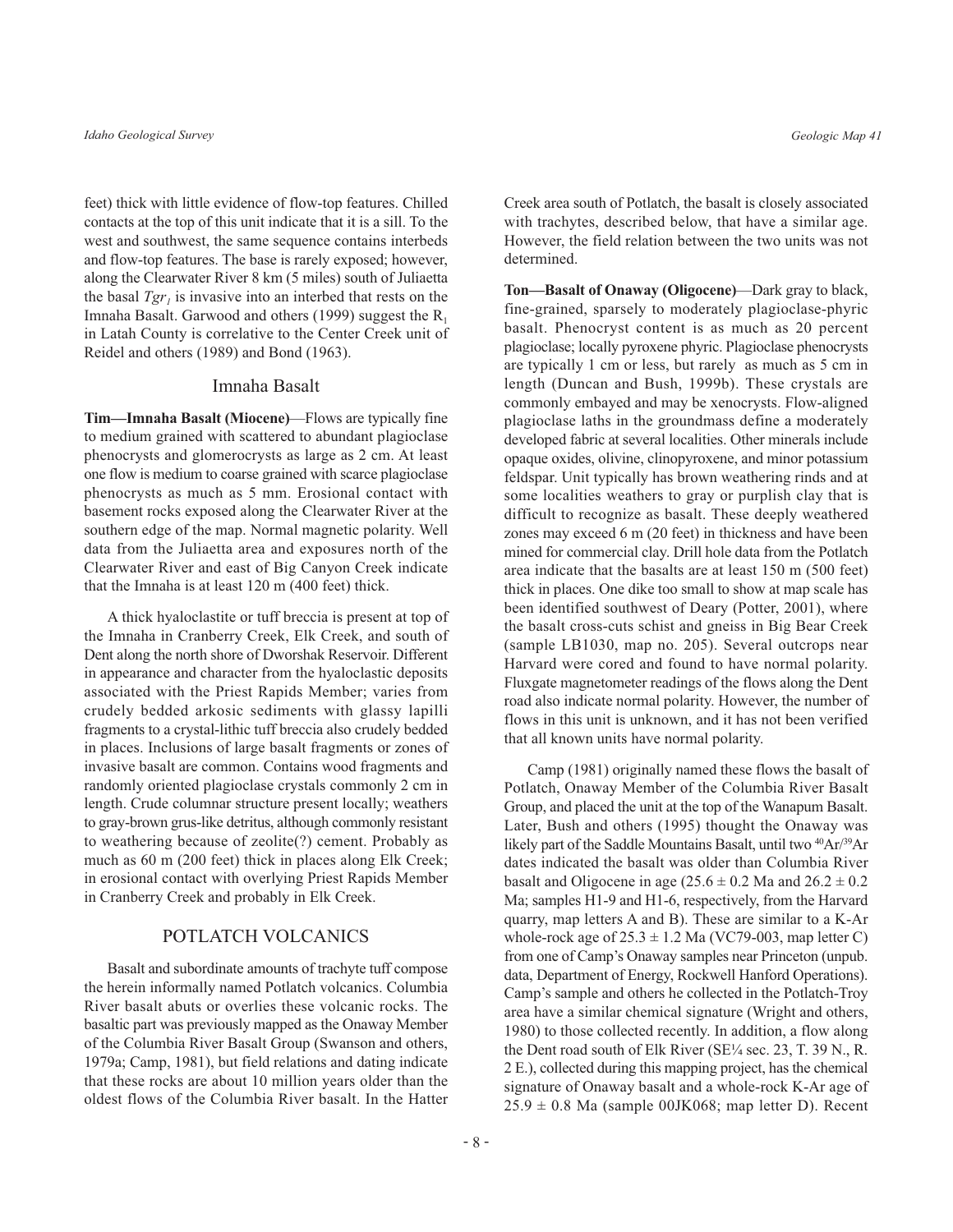mapping east of Troy, in conjunction with the age data, has confirmed that the Onaway clearly underlies and is older than Columbia River basalt.

When compared chemically to most Columbia River basalt flows, the basalts of the Potlatch volcanics are generally lower in SiO<sub>2</sub> and higher in  $Al_2O_3$ , TiO<sub>2</sub>, Na<sub>2</sub>O and P<sub>2</sub>O<sub>5</sub>. Trace elements also show distinctive differences from most Columbia River basalts, with generally lower Cr and higher Ba, Sr, Nb, and Ce. Duncan (1998) compared Nb-TiO<sub>2</sub> and Zr-TiO<sub>2</sub> ratios from samples collected on the Potlatch 7.5minute quadrangle and concluded that there are at least three chemical types.

Tth-Trachyte of Hatter Creek (Oligocene)-Predominantly pyroclastic trachyte and minor trachyte lava flows(?) exposed mainly in the Hatter Creek area 8 km (5) miles) south of Potlatch. Includes light-colored trachyte crystal tuff and trachyte crystal-lithic tuff. Crystal tuff contains 1 to 3 mm sanidine. Microprobe data indicate that at least some of the groundmass is anorthoclase. Crystallithic tuff has sparse sanidine, flattened pumice, and clasts of quartzite and crystal tuff. Chemical analyses indicate high total alkalies and trachyte composition (John Wolfe, 2000, written commun.). Hornblende from tuff sample PR-1 (map letter E) has an <sup>40</sup>Ar/<sup>39</sup>Ar plateau age of  $26.32 \pm 0.17$  Ma.

## POTATO HILL VOLCANICS

Rhyolitic and dacitic volcanic rocks exposed on Potato Hill north of Deary and in isolated masses near Bovill are probably Eocene in age and equivalent to the Challis Vocanics in south-central Idaho. Dated Eocene hypabyssal rocks (Tpd unit) are present 12 km (7 miles) southwest of Potato Hill. Welded tuff and other pyroclastic rocks have been noted in the Potato Hill area and its circular outline suggests it may be a small caldera (John Wolfe, oral commun., 1998; Bill Bonnichsen, oral commun., 2000). Vertical flow banding and contacts in the northwest part of Potato Hill along with abundant clast-rich units were used as evidence to suggest that that area was the primary vent (Bush and others, 1999b).

Trdv-Rhyolitic and dacitic volcanic rocks (Eocene)-A complex group of slightly porphyritic and nonporphyritic, rhyolitic to dacitic volcanic rocks that are locally clast rich and flow banded. In places, the volcanics are in complex contact with shallow intrusive rocks. Colors range from very dark gray and black to white, light gray, and pinkish gray. Best exposed in the Potato Hill area near Deary. The clasts range in size from under a millimeter to several meters in

diameter, but  $5-10$  cm is common. Clast-rich ( $>20$  percent) units are intercalated with units that contain less than 1 percent lithic fragments. Volcanic fragments are the most common, but granitoid clasts are more apparent because of their light color in the darker matrix. The granitoid fragments are presumed to be Cretaceous (Kgu unit) and Eocene (Tggd unit). The former contain quartz, plagioclase, orthoclase, muscovite, and minor biotite. The Eocene clasts lack muscovite and typically are darker with amphibole and biotite. Rare fragments of fine-grained quartzite and pegmatitic clasts of quartz, muscovite, and feldspar also are found.

Porphyritic volcanic rocks tend to underlie units that are less porphyritic and more clast rich. Some of these porphyritic units are poorly exposed at low elevations along the west end of Potato Hill and in outcrops in the NE1/4 sec. 12, T. 40 N., R. 2 W. They are light in color, typically lavender or gray. They weather dark red-brown and are locally stained with iron-oxides. Phenocrysts constitute 3-10 percent and are set in a dense aphanitic devitrified groundmass. Tan to white elongate feldspars as much as 3.0 mm in length are the predominate phenocryst. Bitten (1951) reported that plagioclase, typically oligoclase, is slightly more abundant than orthoclase. Ouartz, the second most abundant phenocryst, occurs as rounded anhedral grains ranging from 0.25 to 2.0 mm in diameter. Magnetite, hornblende, apatite, and zircon also have been reported (Tullis, 1940). Chemical analyses from Tullis (1940) and Bill Bonnichsen (written commun., 1997) indicate rhyolitic to dacitic composition.

#### **INTRUSIVE ROCKS**

Tb-Basalt dikes, undivided (Miocene)-Dark gray basalt dikes present along Dworshak Reservoir east of Dent Bridge. Probable feeder dikes for undetermined flows of the Columbia River Basalt Group.

Ttr-Trachyte dikes (Oligocene?)-Dark gray, aphyric trachyte dikes exposed east of Sand Mountain. Rocks contain about 60 percent plagioclase, 15 percent brown glass(?), 10 percent prismatic pyroxene(?), and 5 percent opaque oxides. Most similar chemically to alkaline rocks of the Potlatch volcanics, but not as rich in alkalies (8.1-9.2 versus 9.6-13.7 percent  $K_2O+Na_2O$ ).

Tr—Rhyolite dikes (Eocene)—Light gray rhyolite dikes. Locally contain phenocrysts of quartz, andesine, and biotite. Probably related to the Potato Hill volcanics.

Tpd-Porphyritic dacite dikes and plugs (Eocene)-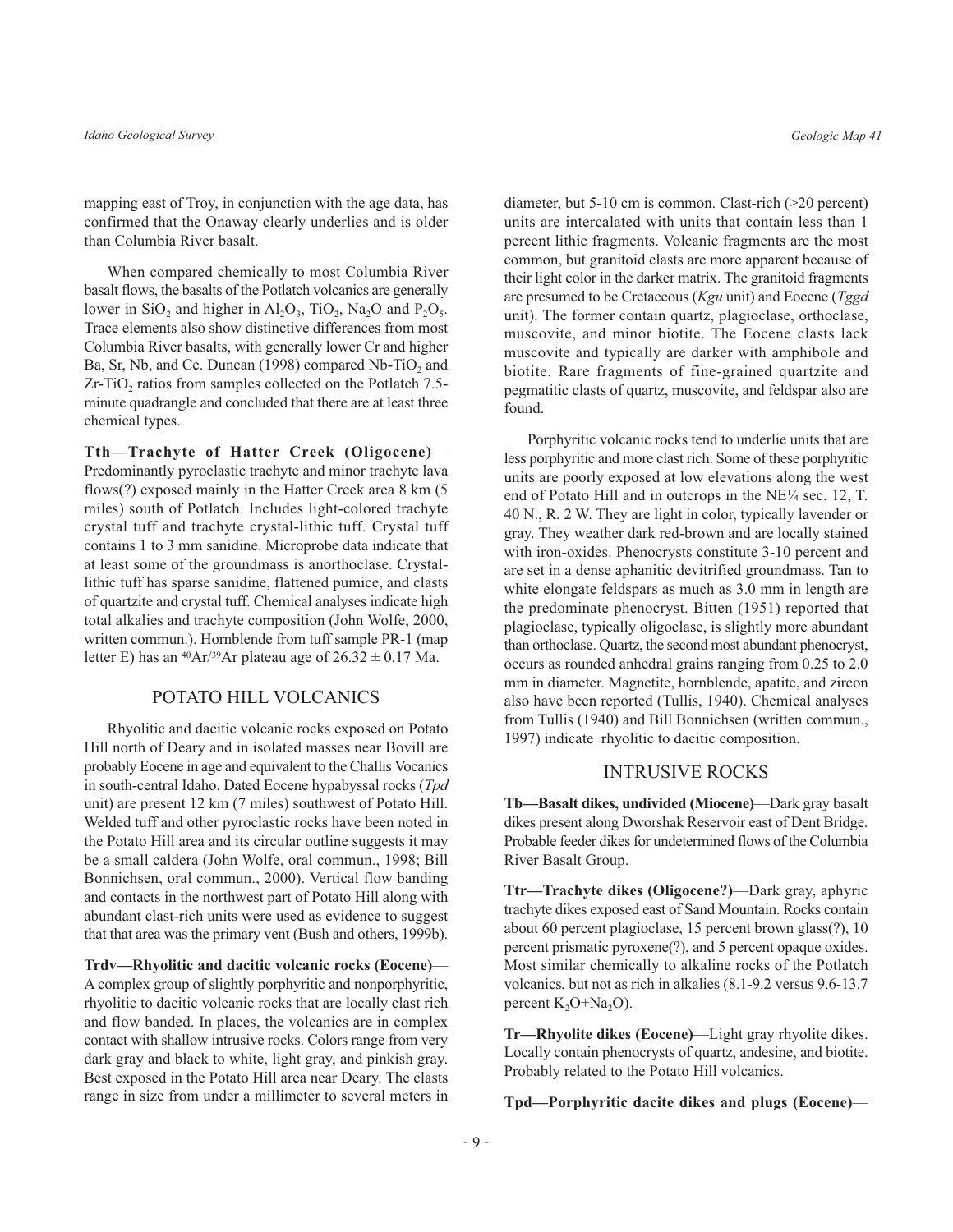Porphyritic dacite with a gray aphanitic groundmass and phenocrysts of plagioclase, quartz, biotite, and hornblende. Potter (2001) reported a biotite <sup>40</sup>Ar/<sup>39</sup>Ar date of 51.29  $\pm$ 0.26 (preferred age) from a sample collected in Dry Creek.

Ta-Andesite dikes (Eocene?)-Intermediate to mafic dikes, typically andesitic, but including diabase and lamprophyre.

Tgg-Granophyric biotite granite (Eocene)-Pale pink, fine-grained biotite granite with a micrographic (granophyric) texture. Exposed in one small intrusion southeast of Bovill where it forms massive, resistant outcrops. Has 1-2 mm plagioclase phenocrysts and miarolitic cavities. Contains roughly 22-30 percent quartz, 40-42 percent potassium feldspar, 25-35 percent plagioclase, and 3 percent biotite.

Tggd-Granite and granodiorite (Eocene)-Small stocks composed primarily of granite and granodiorite but including minor quartz monzodiorite and monzodiorite. Typically massive, medium-grained, and seriate to porphyritic. Most contain hornblende in addition to biotite and have pale pink potassium feldspar in the groundmass. Biotite and hornblende are euhedral; phenocrysts of euhedral potassium feldspar are present locally. Elk River stock (quartz monzonite of Hietanen, 1963) has a faint subhorizontal flow(?) foliation on the northeast side. It contains perthitic interstitial orthoclase; single grains of plagioclase are strongly zoned  $(An_{40}$  to  $An_{28}$ ; Hietanen, 1963). Elk River stock has relatively low initial <sup>87</sup>Sr/Sr<sup>86</sup> ratios (0.706; samples 818-09G and 818-09J, Criss and Fleck, 1987). Small stock northeast of Spring Valley Reservoir consists of hornblende-biotite quartz monzodiorite to the north and porphyritic biotite granite to the south. Hornblende in the quartz monzodiorite has pyroxene cores.

Kap—Aplite and pegmatite (Cretaceous)—Areas of abundant granitic aplite and pegmatite dikes and sills eastnortheast of Elk River and north of Hemlock Butte.

Kgu—Granitic rocks, undivided (Cretaceous)—Primarily weakly foliated to massive, equigranular to weakly porphyritic, biotite- and muscovite-biotite granodiorite and granite. Includes lesser amounts of foliated biotite tonalite and biotite quartz diorite. Granodiorite and granite are exposed on East and West Twin, northeast of Moscow, and east of Beals Butte north of Bovill. They typically contain 1-3 percent muscovite and locally as much as 7.5 percent (Tullis, 1940). Biotite content is 0.1-6.8 percent (Tullis, 1940). Plagioclase is oligoclase  $(An_{25})$  that either is unzoned or has a thin outer sodic-rich zone; myrmekitic intergrowths

of quartz and oligoclase common (McNeill, 1971). Foliated biotite tonalite and biotite quartz diorite with 0.5-14.2 percent biotite are present 2.4 km (1.5 miles) south of West Twin, and at several other localities in the western part of the area (Tullis, 1940). Contact relations between these rocks and the granodiorite and granite have not be determined. Initial 87Sr/86Sr ratios are greater than 0.708 (Criss and Fleck, 1987). Minimum age of  $69.8 \pm 0.2$  Ma based on biotite K-Ar date from granite collected in a roadcut 8 km (5 miles) north of Moscow (recalculated from McDowell, 1971).

Kbgd-Biotite granodiorite (Cretaceous?)-Weakly foliated to massive, fine- to medium-grained biotite granodiorite. Subdivided from Kgu only in the area northeast of Park. Contains 4-5 percent biotite and 1 percent or less muscovite.

Kgdg-Granodiorite gneiss (Cretaceous)-Strongly foliated (mylonitic) flaser gneiss of granodiorite composition exposed along the west side of Dworshak Reservoir 1.6 km (1 mile) north of Dworshak Dam and along Cedar Creek northeast of Kendrick. Dworshak exposure contains about 15 percent potassium feldspar in 1-cm-long porphryoblasts, 5 percent biotite, and 2 percent garnet. Initial <sup>87</sup>Sr/<sup>86</sup>Sr ratios at that location are about 0.708 (sample 837-24C, Criss and Fleck, 1987). Cedar Creek exposure contains about 20 percent potassium feldspar, 15 percent biotite, and trace amounts of garnet. A sample from Big Eddy Marina, 1.6 km (1 mile) north of Dworshak Dam, produced a  $96 \pm 1$  Ma U-Pb zircon age (single grain TIMS analysis by D.M. Unruh, U.S. Geological Survey; Karen Lund, written commun., 2004).

Kbt-Biotite tonalite (Cretaceous)-Foliated to massive biotite tonalite. Biotite 3-10 percent. Contains 1-2 percent muscovite in exposures immediately north of Dent Bridge in T. 38 N., R. 2 E. Described in more detail by Hietanen  $(1962)$ .

Ktt-Biotite tonalite and hornblende-biotite tonalite (Cretaceous)—Moderately foliated biotite tonalite and lesser amounts of hornblende-biotite tonalite. Exposed only in the southeast part of the map. Exposures immediately south of the map area contain 7-15 percent biotite and 0-10 percent hornblende. Initial <sup>87</sup>Sr/<sup>86</sup>Sr values there are transitional between low  $(<0.704$ ) and high  $(>0.706)$  from west to east along Orofino Creek (Criss and Fleck, 1987).

Khgd-Hornblende granodiorite (Cretaceous?)-Medium-grained, massive to weakly foliated and weakly lineated, equigranular hornblende granodiorite and minor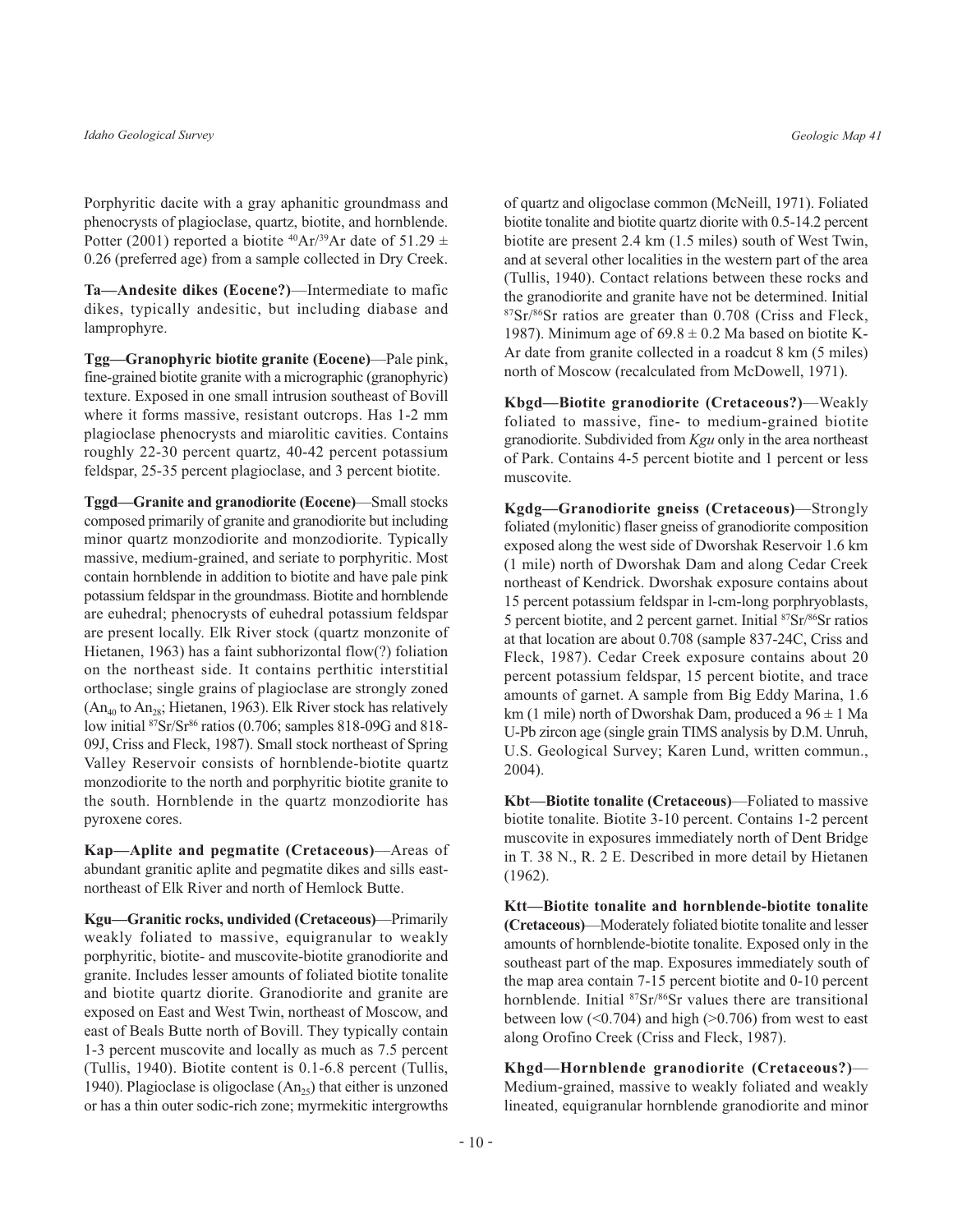pyroxene-quartz-plagioclase rock (granofels?). Exposed only west of Troy. The granodiorite is unusual in that it lacks biotite. The granofels has equant grains with numerous 120 degree intersections (i.e., crystalloblastic texture) yet has the composition of pyroxene tonalite. Unit may represent granodiorite that has intruded and partially assimilated calcsilicate country rocks. Alternatively, the granodiorite magma may have brought granulite-facies basement rocks (granofels) to higher crustal levels.

Kqdg-Quartz diorite gneiss (Cretaceous)-Foliated, medium- to coarse-grained, hornblende-biotite quartz diorite gneiss. Initial <sup>87</sup>Sr/<sup>86</sup>Sr ratios are about 0.707-0.708 (Criss and Fleck, 1987; R. Fleck, written commun., 2002). Minimum age for quartz diorite gneiss 2.4 km (1.5 miles) north of Freeman Creek along Dworshak Reservoir is  $76.3 \pm 0.2$  Ma (hornblende <sup>40</sup>Ar/<sup>39</sup>Ar plateau age; Davidson, 1990). Same body contains about 7 percent biotite, 3 percent hornblende, and 1 percent primary epidote with allanite cores.

Kqd—Quartz diorite (Cretaceous)—Massive to foliated, medium- to coarse-grained, hornblende-biotite quartz diorite and minor tonalite and granodiorite. Includes the Hemlock Butte stock, which contains 10-12 percent biotite, 1-5 percent hornblende, and a few percent primary(?) epidote. The plagioclase is moderately zoned andesine  $(An_{30-39})$ , some with bent twin lamellae. This stock is sharply discordant (Hietanen, 1963). Other stocks contain as much as 15 percent hornblende. Stock in Bedrock Creek contains foliated granodiorite in the south, possibly related to the Kgdg unit. Initial  $87Sr/86Sr$  ratios are typically 0.707-0.709 with the exception of an exposure in the southern part of Bedrock Creek which is 0.713 (Criss and Fleck, 1987; Fleck and Criss, 2004). Age is probably similar to Kqdg unit. Minimum age of Hemlock Butte stock is 60 Ma based on <sup>40</sup>Ar/<sup>39</sup>Ar dating of biotite (Timothy Grover, written commun., 2002).

Kog-Orthogneiss (Cretaceous)-Gray, moderately to strongly foliated, biotite tonalite gness and subordinate hornblende-biotite quartz diorite gneiss. May include granodiorite gneiss at the southernmost exposures along Middle Potlatch Creek. Biotite is the primary mafic mineral (10-15 percent). Anderson (1991) reported unzoned andesine  $(An_{32})$  and garnet, and a crystalloblastic (metamorphic) texture from tonalite along Middle Potlatch Creek. Initial <sup>87</sup>Sr/<sup>86</sup>Sr ratios are 0.712-0.713 in this same area (Fleck and Criss, 2004). Age is poorly known, but orthogneiss is considered to be Cretaceous based on similarities with approximately 94 Ma orthogneiss near Lowell (Toth and Stacey, 1992).

Kam-Amphibolite (Cretaceous)-Black to dark gray, fine- to medium-grained, foliated to lineated hornblendeplagioclase rock. Associated with Kog unit and interpreted here as Cretaceous mafic intrusions. Otherwise similar to KYam.

Ksy-Syenite (Cretaceous)-Medium- to coarse-grained pyroxene-hornblende syenite and quartz syenite, and lesser amounts of monzonite, quartz monzonite, and pyroxene syenite. Syenite and quartz syenite in the Gold Hill stock northeast of Potlatch contain 0.1-5 percent quartz, 49-57 percent potassium feldspar, 9-22 percent plagioclase, 9-31 percent hornblende, and 0.1-9 percent pyroxene (Wong, 1980). The pyroxene syenite is similar but contains 8-13 pyroxene and only 1-3 percent hornblende; the quartz monzonite contains as much as 14 percent quartz (Wong, 1980). The Gold Hill stock hosts several small gold mines and prospects (Faick, 1937) and is locally layered. Green Knob stock is a poorly exposed, light-colored, mediumgrained syenite body northeast of Genesee (Bush and others, 2001). It consists largely of microcline microperthite accompanied by a small amount of plagioclase, trace amounts of muscovite and opaque oxides, and minor amounts of unusually large zircon. Anderson (1991) reported an anhedral granular to crystalloblastic texture with evidence of metamorphism. U-Pb analyses of zircon provided a  $74 \pm 1$ Ma age from the Green Knob stock (Bush and others, 2001).

Kpx—Pyroxenite (Cretaceous)—Coarse-grained and lesser amounts of fine-grained pyroxenite exposed only in Gold Hill area northeast of Potlatch. Aggregate of augite, biotite, epidote, oligoclase, albite, microcline, and orthoclase; minor hornblende, titanite, and magnetite (Faick, 1937). Wong (1980) reported up to 95 percent augite and cumulate textures. Augite largely altered to hornblende, actinolite, biotite, and chlorite (Faick, 1937).

KJbtg-Biotite tonalite gneiss (Jurassic or Cretaceous)-Foliated, light gray, medium-grained, equigranular biotite tonalite gneiss. Contains about 7-13 percent biotite and 1-2 percent primary epidote. Initial  ${}^{87}Sr/{}^{86}Sr$  ratios are <0.704 (Criss and Fleck, 1987; Fleck and Criss, 2004). Intermixed with but overall less deformed than the KJqdg unit.

KJqdg-Quartz diorite gneiss (Jurassic or Cretaceous)-Foliated, medium- to coarse-grained, hornblende-biotite quartz diorite gneiss. Mylonitic texture is typically recrystallized, forming blastomylonite. Contains 5-10 percent biotite, 5-15 percent hornblende, and primary epidote. All sampled bodies have initial <sup>87</sup>Sr/<sup>86</sup>Sr ratios <0.704 (Criss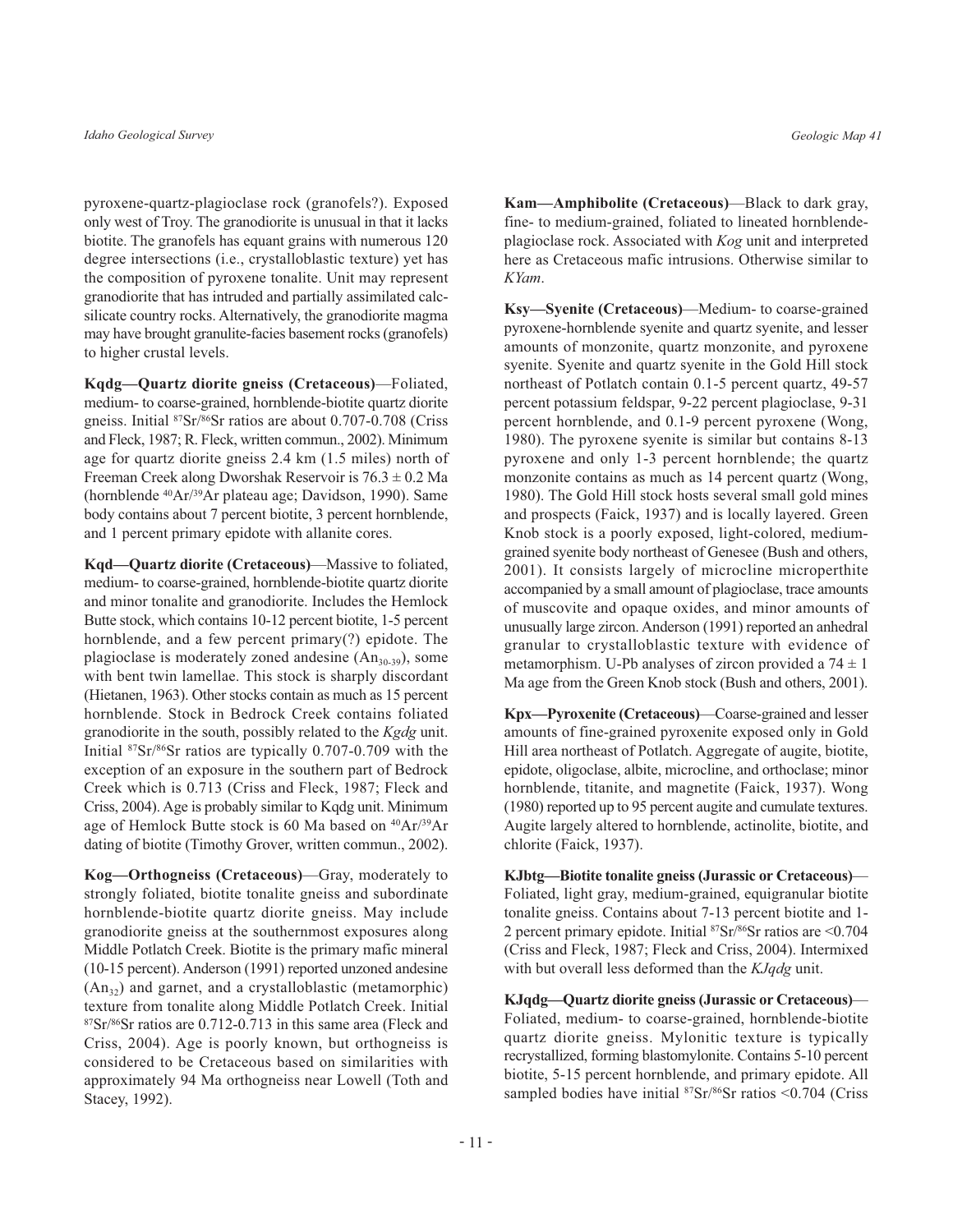and Fleck, 1987). Quartz diorite from the Dworshak Dam quarry yielded a  $116.7 \pm 1$  Ma U-Pb zircon age (single grain TIMS analysis by D.M. Unruh, U.S. Geological Survey; Karen Lund, written commun., 2004). The quartz diorite at the dam yielded younger <sup>40</sup>Ar/<sup>39</sup>Ar plateau ages on hornblende  $(81.9 \pm 0.4 \text{ Ma} \text{ and } 82.2 \pm 0.4 \text{ Ma}; \text{Davidson}, 1990) \text{ indicating}$ that cooling was protracted.

KJqd—Ouartz diorite (Jurassic or Cretaceous)—Massive to foliated, medium- to coarse-grained, hornblende-biotite quartz diorite. Exposed only at the southern map boundary. A hornblende <sup>40</sup>Ar/<sup>39</sup>Ar plateau age of  $121.9 \pm 0.5$  Ma obtained by Davidson (1990) from quartz diorite sample collected 1.2 km (0.75 mile) east of the Peck Junction on Highway 12, immediately south of the map area, is a minimum age for the quartz diorite southwest of the Ahsahka thrust; nearly concordant hornblende and biotite <sup>40</sup>Ar/<sup>39</sup>Ar plateau ages from a quartz diorite at Peck, 3 km (2 miles) farther south, suggest an implacement age of 135 Ma (Davidson, 1990).

KJdg-Diorite and gabbro (Jurassic or Cretaceous)-Dark gray, massive to foliated and lineated, hornblende diorite and gabbro. Minor amounts of hornblendite, ultramafic rocks, and other mafic-rich (hypersthene-augite-hornblendecummingtonite) rocks. Discrete mylonitic zones common. Relict clinopyroxene; abundant hornblende (typically 40 percent of rock; Hietanen, 1962) and lesser actinolite. Minor epidote, quartz, magnetite, biotite, and chlorite. Epidote is euhedral and likely metamorphic in origin. Plagioclase laths typically aligned and bent lamellae common; composition An<sub>46-55</sub>. See Hietanen (1962) for more detailed descriptions.  $^{40}Ar/^{39}Ar$  data indicate a likely emplacement age of about 145 Ma and a minimum age of about 130 Ma (Davidson, 1990).

KYam-Amphibolite (Proterozoic or Cretaceous)-Black to dark gray, fine-grained, foliated hornblende-plagioclase rock. Similar to *Kam*, but present in metasedimentary units. Age highly uncertain, but those in *Ysgp* may be metamorphic equivalents of Proterozoic sills in the less metamorphosed Prichard Formation north of the area.

Yag-Augen gneiss (Proterozoic)-Coarse-grained. porphyritic, garnet-muscovite-biotite augen gneiss. Present as numerous sills both east and west of the Dent Bridge in T. 38 N., R. 2 E.; most are too small to show at map scale. Also includes larger masses south of Bovill, south of Moscow, and northeast of Kendrick that are similar mineralogically and chemically to those near Dent and which are tentatively assigned to this unit. Granite and granodiorite in composition.

Potassium feldspar augen locally as much as 12 cm in length; typically 4-6 cm. Abundant myrmekitic and perthitic textures. Contains 10-20 percent biotite, 0-2 percent muscovite, and 0-1 percent garnet. Localities near Dent Bridge first recognized by Kopp (1959), who noted two exposures that occupy hinges of tight folds. U-Pb zircon SHRIMP age of zircon cores from a sill west of Dent (map letter WD) indicate an intrusive age of  $1379 \pm 12$  Ma (William McClelland, written commun., 2004). Zircon rims in the same sample give ages of 82-87 Ma; these are interpreted to reflect the approximate age of metamorphism.

### **ISLAND ARC(?) ROCKS**

JPg-Gneissic rocks (Permian to Jurassic?)-Mixed metavolcanic(?) and metasedimentary unit consisting of biotite-quartz-plagioclase gneiss, amphibolite, and muscovitequartz schist. Gneiss contains subequal amounts of quartz and plagioclase, lesser biotite, and minor muscovite, garnet, and cordierite(?); possible protoliths are andesitic and dacitic tuffs. Schist contains quartz and lesser plagioclase and muscovite; likely protolith is clastic sedimentary rock. Unit exposed only in the extreme southern part of the area. May be part of the Orofino series.

#### **OROFINO SERIES**

Amphibolite-facies metasedimentary (and metavolcanic?) rocks first recognized near Orofino (Anderson, 1930; Hietanen, 1962). Commonly sulfide-rich with iron-stained exteriors. Lithologically varied at outcrop scale. Includes marble commonly associated with dark-colored fine-grained garnet-diopside-quartz-plagioclase-hornblende gneiss of fairly uniform appearance. The series appears to belong to the Wallowa accreted terrane assemblage, but straddles the initial <sup>87</sup>Sr/<sup>86</sup>Sr 0.704-0.706 line (Criss and Fleck, 1987; Fleck and Criss, 2004) from Orofino to Kooskia. May be equivalent to parts of the Riggins Group (upper part of Squaw Creek Schist?), 100 km to the south, described by Hamilton (1963). It must be older than its metamorphic age of about 80 Ma (Davidson, 1990). Detrital zircons collected from a quartzitic interval near Orofino yielded Permian to Cretaceous (280-80 Ma) ages (Schmidt and others, 2003). Grains with ages less than 117 Ma have Th/U ratios <0.15 (Paul Link, writtten commun., 2003) and may have a metamorphic origin.

Mzgo-Gneiss and schist of the Orofino series (Mesozoic)—Fine- to medium-grained hornblende-biotite gneiss and schist consisting primarily of plagioclase,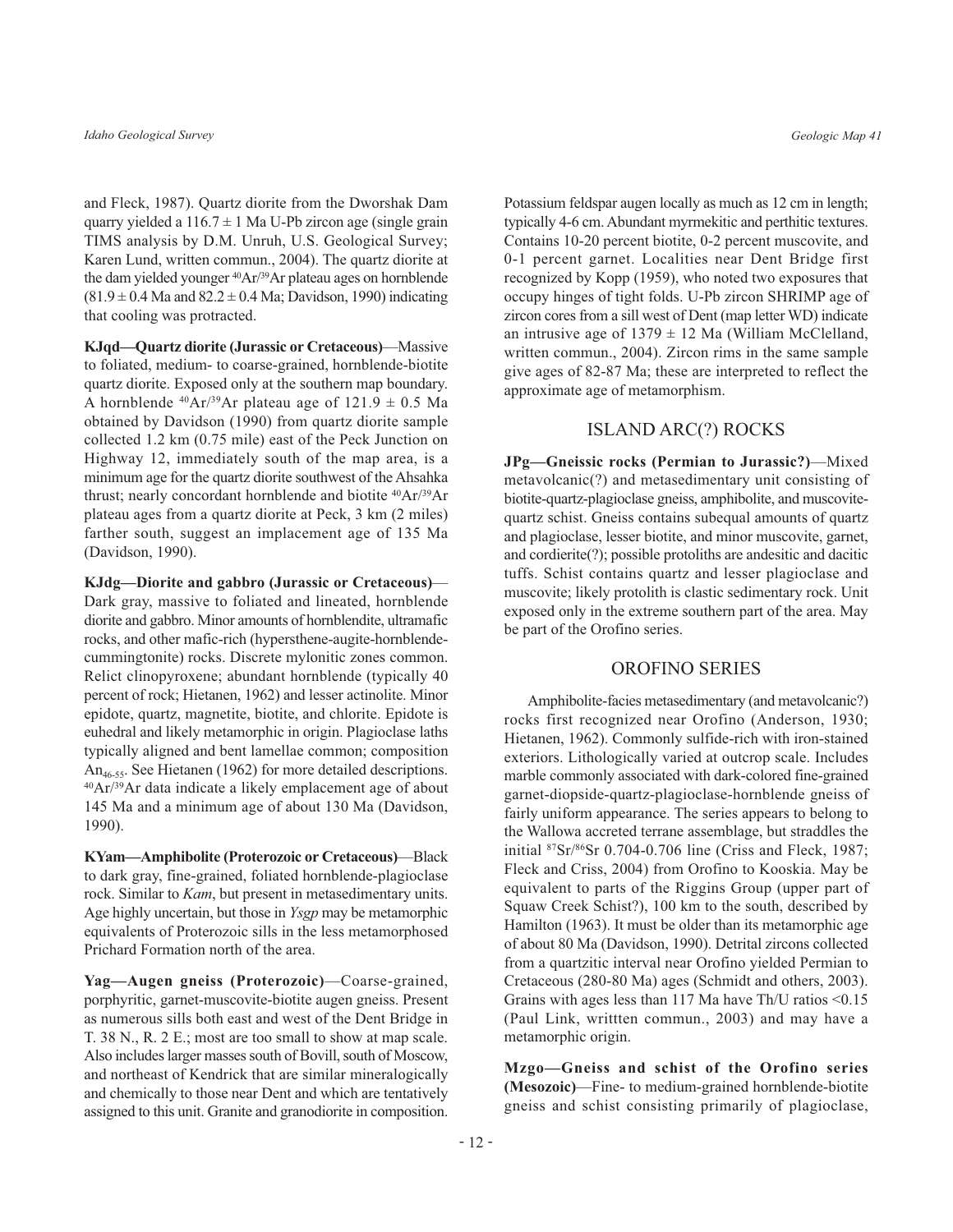hornblende, and quartz with subordinate and various amounts of biotite along with minor garnet and magnetite.

Mzco-Calc-silicate rocks of the Orofino series (Mesozoic)—Calc-silicate gneiss, amphibolite, and calcsilicate quartzite. Minerals include quartz, diopside, biotite, plagioclase  $(An_{37-40})$ , hornblende, epidote, zoisite, clinozoisite, garnet, and scapolite (Hietanen, 1962). The garnet is locally abundant (as much as half the rock), light brownish red, and mainly grossularite (Heitanen, 1962).

Mzmo-Marble of the Orofino series (Mesozoic)-Tanweathering, white to light bluish gray marble in discontinuous lenses. Most beds are pure calcite (grains 0.5-5 mm in diameter) with minor amounts of pyrite, tremolite, diopside, quartz, and sphene (Hietanen, 1962). Kopp (1959) reported graphite, plagioclase, and mica.

Mzqo-Quartzite of the Orofino series (Msozoic)-Quartzite, biotite quartzite, and feldspathic quartzite. Grain size 0.1-2 mm. Typically mylonitic. Contains 0-17 percent potassium feldspar and 1-59 percent plagioclase.

Mzao-Amphibolite of the Orofino series (Mesozoic)-Foliated or lineated plagioclase-hornblende rocks with less than 10 percent quartz. Locally contain garnet and biotite.

# PALEOZOIC(?) METASEDIMENTARY ROCKS

Eqk—Quartzite of Kamiak Butte (Cambrian?)—Coarsegrained quartzite. Unlike quartzite units in the Belt Supergroup it lacks appreciable feldspar. Quartz grains are entirely recrystallized. Locally contains larger grains that may be relict granules and small pebbles. Exposures west of the map area on Kamiak Butte in Washington contain conglomeratic intervals (Savage, 1973) and have been tentatively assigned a Cambrian age (Webster and Nuñez, 1982). Detrital zircons from Kamiak Butte are dominated by  $1,700-1,900$  Ma ages (Ellis and others, 2004). This is similar to results from quartzite of the Cambrian Hamill Group in British Columbia (Gehrels and Ross, 1998). Thus, the lack of young ages may reflect an old source for these quartzites and does not require an old age of deposition. Contact with adjoining Libby Formation may be a fault or an unconformity.

## SYRINGA METAMORPHIC SEQUENCE

Amphibolite-facies muscovite-biotite schist, feldsparpoor quartzite, and calc-silicate rocks that we believe are distinct from rocks in the Belt Supergroup are exposed in

the southern part of the quadrangle and extend discontinuously west of map to Smoot Hill. Termed the Syringa metamorphic sequence (Lewis and others, 1992; Lewis and others, 1998), they are only exposed north and east of the initial <sup>87</sup>Sr/<sup>86</sup>Sr 0.704-0.706 line (Criss and Fleck, 1987) and were deposited on the North American craton. Athough Hietanen (1962, 1963) mapped most of the sequence as metamorphosed Belt rocks (primarily Revett quartzite), enough lithologic differences exist between the Syringa metamorphic sequence and the Belt Supergroup to justify a separate designation. In particular, the intimate association of feldspar-poor quartzite and calc-silicate rocks is a characteristic not found in the Belt Supergroup. Preliminary U-Pb dating of detrital zircons from quartzite at locality MM, north of Mason Butte, suggests this quartzite may be as young as 680 Ma and thus postdate the Belt Supergroup (Peter Oswald and Jeff Vervoort, written commun., 2005). These results are similar to those obtained from quartzite west of Lowell, east-southeast of the map area, to which Lund and others (2005) assigned a Neoproterozoic age.

Zss-Schist and gneiss of the Syringa metamorphic sequence (Neoproterozoic)—Muscovite-biotite schist and subordinate biotite gneiss. Cordierite present east of Teakean Butte. Rare garnet more common in schist than gneiss; as much as 1 cm in diameter. Includes 1- to 10-m-thick layers of either calc-silicate rocks similar to Zcs or quartzite similar to Zqs.

Zcs-Calc-silicate rocks of the Syringa metamorphic sequence (Neoproterozoic)—Calc-silicate gneiss and granofels intervals interlayered with Zss. Layering absent or indistinct. Includes quartzite with as much as 50 percent garnet, massive garnet rock with 25 cm diameter poikiloblastic garnets, and minor amphibolite near Zss. Contains thin interlayers of quartzite, biotite quartzite, and hornblende-actinolite-diopside gneiss.

Zqs—Quartzite of the Syringa metamorphic sequence (Neoproterozoic)-Quartzite and lesser schist. Quartzite characteristically very pure  $($  2 percent feldspar) and coarse grained, although some thinner and finer grained layers contain as much as 15 percent feldspar. Resembles vein quartz. Grain size commonly 3-5 mm with accessory biotite 1-2 mm and muscovite of intermediate size. Locally sillimanite bearing. Small grains of hematite may be oxidation products of another mineral. Locally, sillimanite accompanies or replaces muscovite, especially on parting (shear?) surfaces. Interlayered schist is muscovitic but rarely seen because it is commonly covered by a lag of orange-weathered quartzite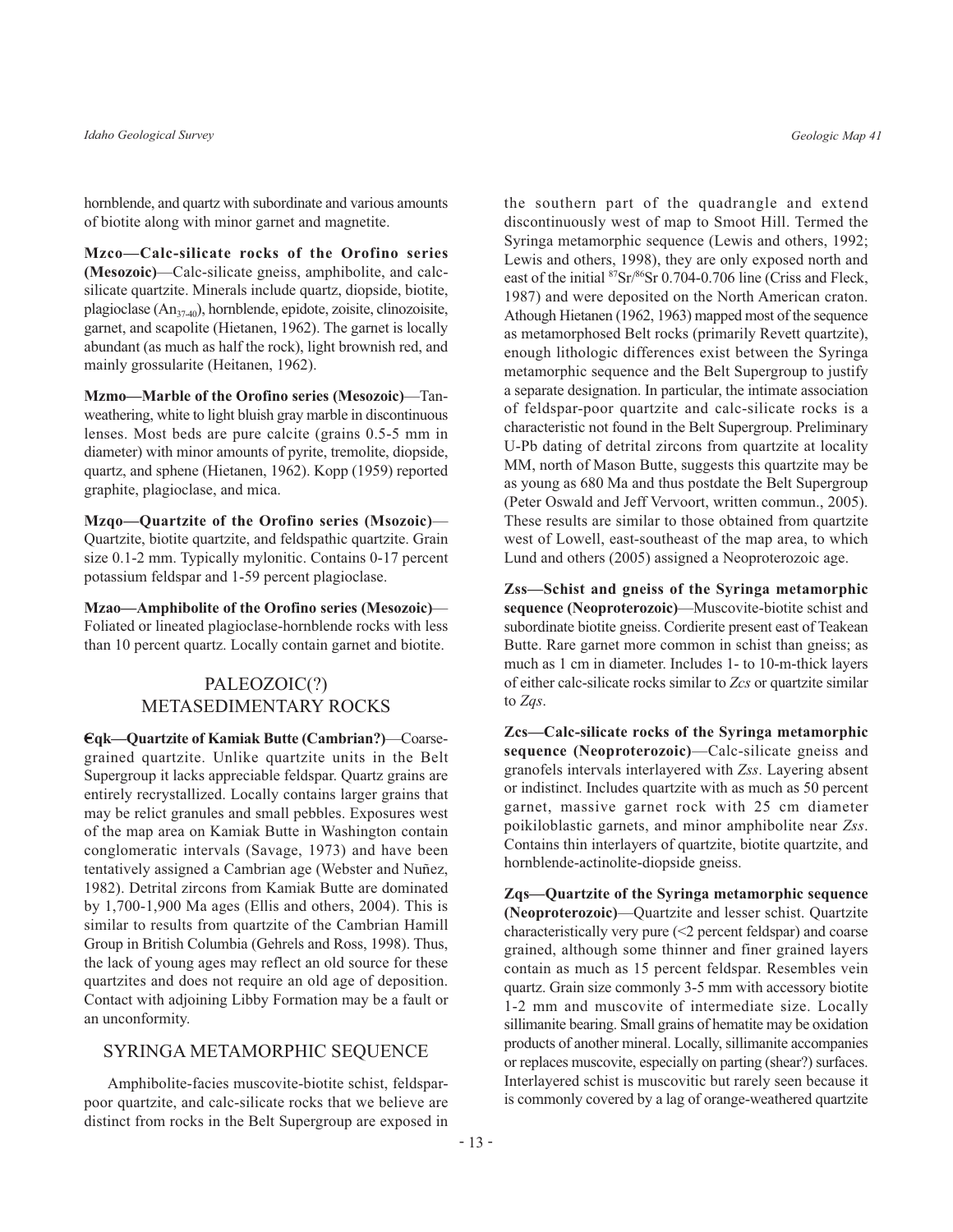boulders and cobbles. Northwest of Aldermand Ridge, thicknesses of quartzite layers decrease from about 1 m to 5-10 cm toward the concentration of calc-silicate rocks  $(Ycs)$ .

#### **BELT SUPERGROUP**

Weakly metamorphosed (greenschist facies) metasedimentary rocks of the Belt Supergroup are exposed in the northwest part of the area. Only the upper Wallace Formation and stratigraphically higher units are present there. Unusual extent of the Libby Formation indicates that it is thicker here than to the north. One explanation for the unusual thickness is that the unconformity at the base of the Cambrian was higher here and that rocks are preserved which were eroded farther north and northeast.

Yl-Libby Formation (Mesoproterozoic)-Green siltite, light gray, fine-grained quartzite, thin-bedded dolomitic siltite and quartzite, and gray argillite and siltite. Local mudcracks and small mudchips. Predominantly siltite and fine-grained quartzite. Quartzite is typically flat laminated with intervals of ripple cross lamination. The dolomitic siltite and quartzite are similar to the middle part of Wallace Formation but are interbedded with mudcracked (formerly red?) siltite and argillite, and planar-laminated quartzite unknown in the Wallace Formation. Breccia present near a carbonate interval on Gold Creek is unlike breccia in the Wallace Formation along the Montana-Idaho border. It differs in that the matrix is carbonate-poor and the clasts angular; this breccia may be tectonic, possibly along a northnorthwest-trending fault. Calc-silicate minerals have formed in carbonate-bearing beds just west of Harvard and at the northern contact of the Gold Hill stock. Thinly laminated gray argillite and siltite are exposed in a small quarry northeast of Potlatch in the SW1/4 sec. 20, T. 42 N., R. 4 W. Similar rocks are present on the north side of Moscow Mountain along Gnat Creek and 2.9 km (1.8 miles) north of Ball Butte, but are otherwise rare.

**Ysp—Striped Peak Formation (Mesoproterozoic)—Gray** to white to pale red feldspathic quartzite with lesser amounts of red and green siltite and argillite. Quartzite typically contains 20-25 percent feldspar. Lower part contains flatlaminated, medium- to thin-bedded, fine-grained quartzite and lesser amounts of siltite and argillite. Plagioclase typically much more abundant than potassium feldspar in the quartzite. Lower part equivalent to Mount Shields Formation in western Montana (Harrison and others, 1986). Upper part contains trough cross-bedded, medium- to coarse-grained quartzite with potassium feldspar content equal to or greater than plagioclase. Upper part equivalent to Bonner Formation in western Montana (Nelson and Dobell, 1961).

Ywu<sub>3</sub>-Wallace Formation, upper member 3 (Mesoproterozoic)—Phyllitic argillite and siltite. Similar to Yswu<sub>3</sub>, but is slightly lower metamorphic grade (lacks garnet).

# **METAMORPHOSED BELT SUPERGROUP**

Belt formations can be traced with some certainty as far south as Moscow Mountain and Bovill and east to Hemlock Butte despite increased metamorphic grade. Argillaceous rocks formed phyllite and schist, whereas carbonate-bearing quartzitic rocks formed calc-silicate quartzite and gneiss. Exposures at Jackson Mountain, southeast of Bovill, and south of there are tentatively assigned to the Belt Supergroup, as are exposures along and northeast of Wietas Creek near the eastern map boundary.

Ysw-Schist and phyllite of the Wallace Formation (Mesoproterozoic)—Fine- to medium-grained schists with either muscovite or biotite dominant and minor calc-silicate gneiss. Locally, less deformed, centimeter-thick layers of finer, more equigranular and feldspathic material are relict siltite of original siltite-argillite couplets. Characteristically contains pale lavender garnet as much as 1 cm in diameter, but typically much smaller. Garnets appear to be late, relative to deformation at most places, but are flattened on the east side of Jackson Mountain. Contains sillimanite near or where injected with igneous material. McNeill (1971) reported porphryroblasts of andalusite and less commonly staurolite, along with "balls" of muscovite interpreted as andalusite altered to muscovite. Kyanite is reported in the Emerald Creek area west of Bechtel Butte (Chris Dail, written commun., 2003). Mapped as middle part of Wallace Formation by McNeill (1971). Correlated here with the upper member of the Wallace Formation or its stratigraphic equivalent, the Snowslip and Shepard formations, in Montana (Lemoine and Winston, 1986) on the basis of stratigraphic position.

Yswu<sub>3</sub>—Schist and phyllite, upper member 3 of the Wallace Formation (Mesoproterozoic)-Fine-grained biotite-muscovite schist and biotite-muscovite phyllite. Garnets rare. Tends to be more muscovitic and quartzose (sandier) than  $Yswu_i$ . Equivalent to the upper argillitic part of the Shepard Formation in western Montana (Lemoine and Winston, 1986).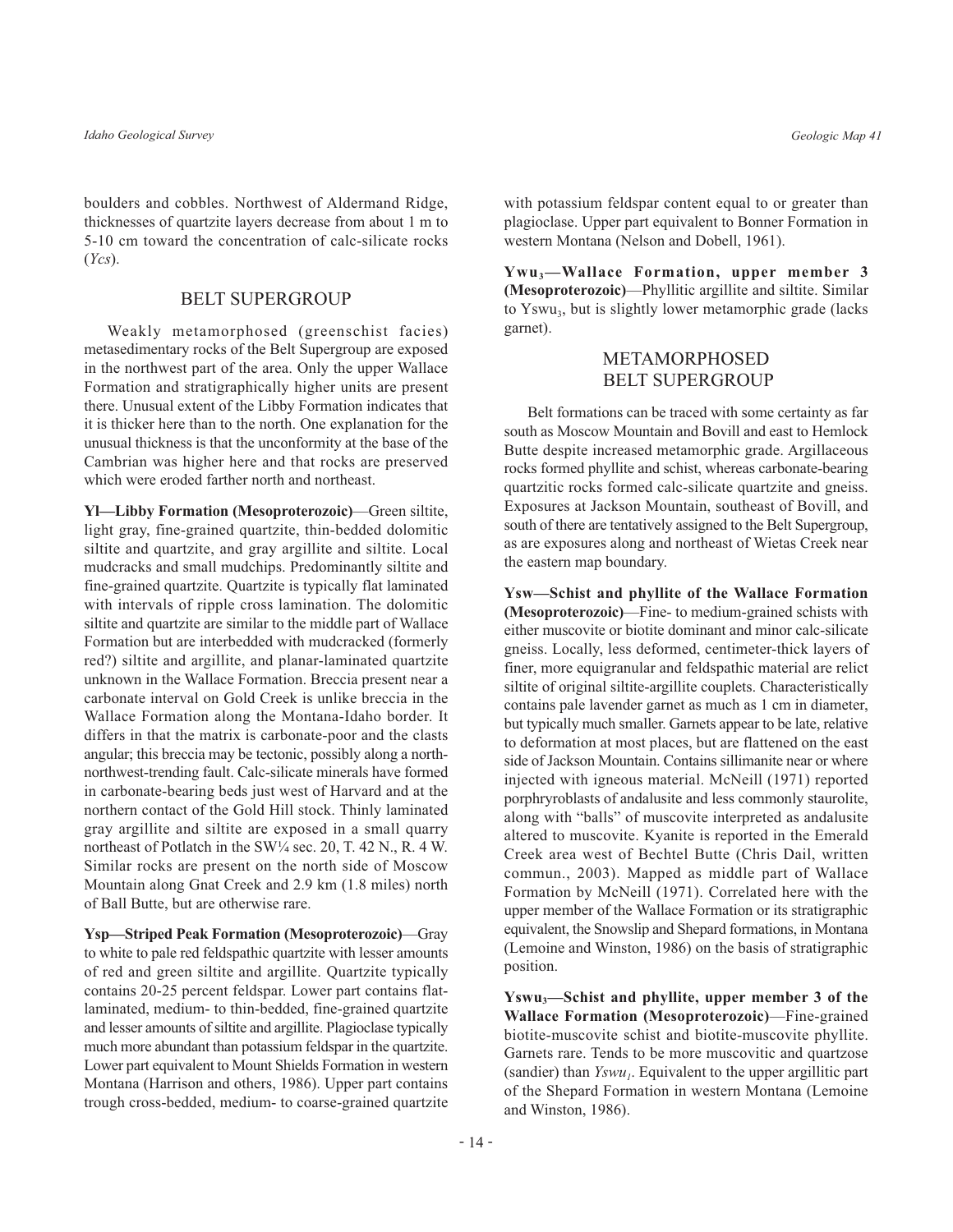$Ycwu_2$ —Calc-silicate rocks, upper member 2 of the Wallace Formation (Mesoproterozoic)-Gneiss and schist that contain scapolite, diopside, and actinolite in addition to major constituents of biotite, quartz, and feldspar. Centimeterto decimeter-scale layering. Equivalent to the lower, main part of the Shepard Formation present in western Montana (Lemoine and Winston, 1986).

Yswu<sub>1</sub>—Schist and phyllite, upper member 1 of the **Wallace Formation (Mesoproterozoic)**—Biotite-muscovite schist, muscovite-biotite schist, and phyllite. Lowest part scapolitic, suggesting former presence of saline minerals. Some layers have abundant garnets 2-5 mm in diameter; others are garnet free. Some garnets flattened in foliation plane. Locally iron-stained and nearly muscovite free, but elsewhere contains abundant muscovite. Sillimanite-bearing near pegmatites and granitic bodies. Bedding at high angle to schistosity near Mica Mountain. Numerous pegmatites that cut the schist south of Mica Mountain contain quartz, feldspar, muscovite, apatite, beryl, and tourmaline (Forrester, 1942) and were once mined.

Yqcw-Quartzite and calc-silicate rocks of the Wallace Formation (Mesoproterozoic)—Fine-grained feldspathic quartzite, biotite granofels, calc-silicate quartzite, and minor schist. Parting typically on decimeter or meter scale. Grains typically 1 mm or less across. Muscovite porphyroblasts to 5 mm common in places. Layering 1-10 cm thick defined by phlogopite or biotite granofels or concentrations of stubby prisms of actinolite. Layering appears relict and locally preserves grading and truncation of laminae. Molar-tooth structures are near the Palouse River divide (McNeill, 1971). Diopside more common around Anthony Peak; actinolite more common in southeasternmost exposures. Hornblende present but rare in map area. Typically feldspathic (17-67) percent feldspar), but minor quartz-rich intervals. Plagioclase generally more abundant than potassium feldspar. McNeill (1971) reported oligoclase  $(An_{23})$  in the Beals Butte area. Correlated with the pinch and swell (middle) member of the Wallace Formation on the basis of abundance, bedding style, and the feldspathic nature of quartz-rich rock, but is not as thick-bedded and lacks pronounced pinch and swell present along the St. Joe River to the north. On Jackson Mountain, includes unusually thin layers of diopside, actinolite calcsilicate gneiss, and granofels that may be correlative with the lower member of the Wallace Formation. Millimeterand centimeter-scale layering there appears relict from original, perhaps cryptalgal, lamination. Similarly, exposures northwest of Dworshak Reservoir near the eastern edge of the map area are only tentatively assigned to this unit, and their stratigraphic position is uncertain.

Ysqw-Schist within quartzite and calc-silicate rocks of the Wallace Formation (Mesoproterozoic)-Garnetmuscovite-biotite schist. Subunit of Ygcw mapped near the head of Long Slim Creek, 11 km (7 miles) northeast of Bovill, on the northwest flank of Hemlock Butte, and north of Dworshak Reservoir near the east edge of the map area. Sillimanite and abundant garnet in unit near east edge of area. Exposures near the eastern map boundary are only tentatively assigned to this unit.

Yssr-Schist of the St. Regis(?) Formation (Mesoproterozoic)—Fine- to medium-grained garnetmuscovite-biotite schist. Mapped in several places as a lower schist unit in the Wallace Formation (Hietanen, 1963), but here tentatively assigned to the St. Regis Formation on the basis of stratigraphic position and lack of calc-silicate minerals. Contains slightly more quartz and less garnet than Ysw, but is otherwise similar.

Yqr-Quartzite of the Revett(?) Formation (Mesoproterozoic)-Feldspathic quartzite exposed only along the Middle Fork of the St. Maries River northwest of Hemlock Butte. Tentatively assigned to the Revett Formation, but may alternatively be *Ygcw*. Grain size 0.1-1 mm. Contains approximately 10-15 percent potassium feldspar, 13-14 percent plagioclase, 1 percent muscovite, and trace biotite.

Ysgp—Schist and gneiss of the Prichard(?) Formation (Mesoproterozoic)-Coarse-grained muscovite-biotite schist and minor muscovite-biotite gneiss. Locally garnetiferous. Typically associated with orthogneiss unit  $(Kog)$  and only exposed in northeast part of area.

# **METAMORPHOSED BELT SUPERGROUP(?)**

Highly deformed amphibolite-facies metasedimentary rocks exposed in the central and eastern parts of the area. Most likely equivalent to lower grade rocks of the Belt Supergroup, but metamorphism and deformation preclude assignment to specific formations. If indeed Belt Supergroup equivalents, they are probably one or more of the following: (1) Libby Formation, (2) carbonate-bearing facies of the Prichard Formation, (3) upper members of the Wallace Formation, or (4) lower member of the Wallace Formation and the underlying St. Regis Formation. The lower Belt stratigraphic sequence is difficult to reconstruct because quartzite-rich rocks of the Ravalli Group, in particular the Revett Formation, have not been recognized. Moreover, sediments deposited in this part of the Belt basin may be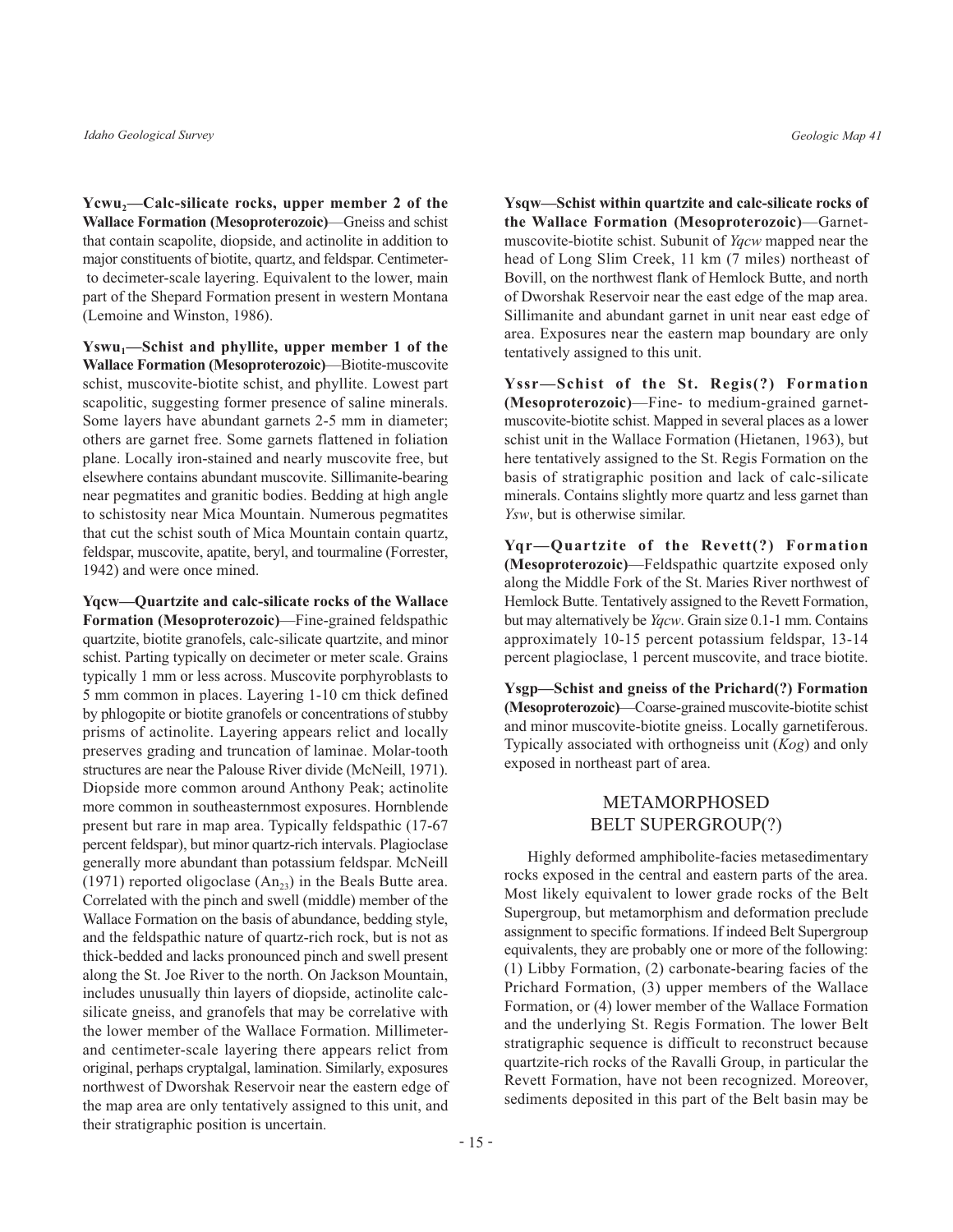facies not previously recognized. In particular, the Prichard Formation may contain more shallow-water facies here, including carbonate, than is typical to the northeast. If Prichard-equivalent, these carbonate-rich rocks (now calcsilicate gneisses), may indicate a nearby basin margin.

Ysg-Schist and gneiss (Mesoproterozoic)-Medium-to coarse-grained muscovite-biotite schist and biotite-quartzfeldspar gneiss. Schist typically weathers rusty orange-red and contains subordinate, discontinuous layers of Ycs. Biotite dominant in most places, with larger, apparently later growing muscovite porphyroblasts common. Variants include rocks with either mica exclusively. Sillimanite common, as much as 20 percent of the rock in places. Garnet as large as 1 cm in diameter abundant locally but not characteristic. Gneissic rocks most common in southeast part of area east of Dent Bridge and southeast of Alderman Ridge. Layering less than 1 cm commonly folded on outcrop scale. Near Dent Bridge, the gness of the  $Y_{sg}$  unit contains augen gness ( $Y_{ag}$ ) interpreted as small intrusions. The age of one of these constrains the schist and gneiss in that area to be as old as or older than the Belt Supergroup (see Yag).

Ycs-Calc-silicate gneiss (Mesoproterozoic)-Varied diopside-, actinolite-, hornblende-, garnet-, and scapolitebearing gneiss, quartzite, granofels, and minor diopside marble. Includes meter-parting, centimeter-layered diopside gneiss, diopside quartzite, garnetiferous quartzite, and massive white scapolite(?) plagioclase assemblages mottled with diopside. Typically contains 30-50 percent plagioclase and 8 percent or less potassium feldspar. Interval of graphitic diopside marble along Three Bear Creek contains 30 percent potassium feldspar and is interlayered with wollastonitegarnet-diopside marble with garnet as much as 10 cm across. Rarely includes centimeter-scale quartzite similar to that of the Wallace Formation. In comparison to the Wallace Formation (*Yqcw*), unit contains more calc-silicate minerals, particularly hornblende, and is present in relatively thin intervals separated by sillimanite-rich schist (Ysg).

Yqs-Quartzite and schist (Mesoproterozoic)-Rare quartzite intervals and subordinate interlayered schist in *Ysg.* Quartzite typically feldspar poor. Tourmaline-bearing south-southwest of Deary in southeast corner of sec. 9, T. 39 N., R. 2 W.

# **UNNAMED METAMORPHIC ROCKS**

The age and correlation are unknown for amphibolitefacies metasedimentary rocks in the northeastern part of the quadrangle. Likely correlative units include the Syringa metamorphic sequence, the Belt Supergroup, or the quartzitedominated metasedimentary sequence at Bertha Hill east of the map area (Headquarters 30' x 60' quadrangle). The quartzite in the Syringa sequence and that at Bertha Hill are feldspar poor, as is the unnamed quartzite described below. A detrital zircon sample from Bertha Hill lacks the young grains typical of nearby Belt metasediments, and the Bertha Hill quartzite may be stratigraphically low in or below the Belt Supergroup (Lewis and others, 2004). The Bertha Hill quartzite yielded an age spectrum similar to that for Belt formations with east-derived sediment, including the Neihart Formation quartzite at the base of the Belt section in the eastern part of the Belt basin (Keefer, 1972; Ross and Villeneuve, 2003) and the Aldridge Formation, a lower Belt equivalent in Canada (Ross and Villeneuve, 2003). Lacking are the young  $(1,490-1,610 \text{ Ma})$ , non-Laurentian grains typical of the western facies of the Belt Supergoup. However, other permissive ages exist for the Bertha Hill quartzite, including Neoproterozoic and Cambrian.

ZXs-Schist (Proterozoic)-Biotite-muscovite schist and muscovite-biotite schist. Includes zones with thin, finegrained, feldspar-quartz granofelsic layering. Locally contains garnets as much as 2 cm in diameter. Contains rare kyanite (kyanite and cordierite present at locality 404 north of Stony Creek). Sillimanite increasingly abundant to the south. Includes thin (1- to 10-m) layers of either calc-silicate rocks similar to ZXcs or rarer quartzite similar to but perhaps more feldspathic than ZXq.

ZXcs-Calc-silicate rocks (Proterozoic)-Calc-silicate gneiss and granofels. Includes centimeter-scale layered intervals and less distinctly layered zones of diopside quartzite and diopside-actinolite gneiss.

ZXq-Quartzite (Proterozoic)-Quartzite and lesser muscovite-biotite schist. Quartzite typically muscovitic with low feldspar content. Relict(?) compositional layering on a centimeter-scale well preserved in some places. Schist contains garnet as large as 1 cm in diameter locally. Includes centimeter-scale layered biotite-feldspar quartzite and biotite gneiss. Locally mylonitic. Where deformed, quartz grains are platy to elongate and separated by parallel flakes of mica.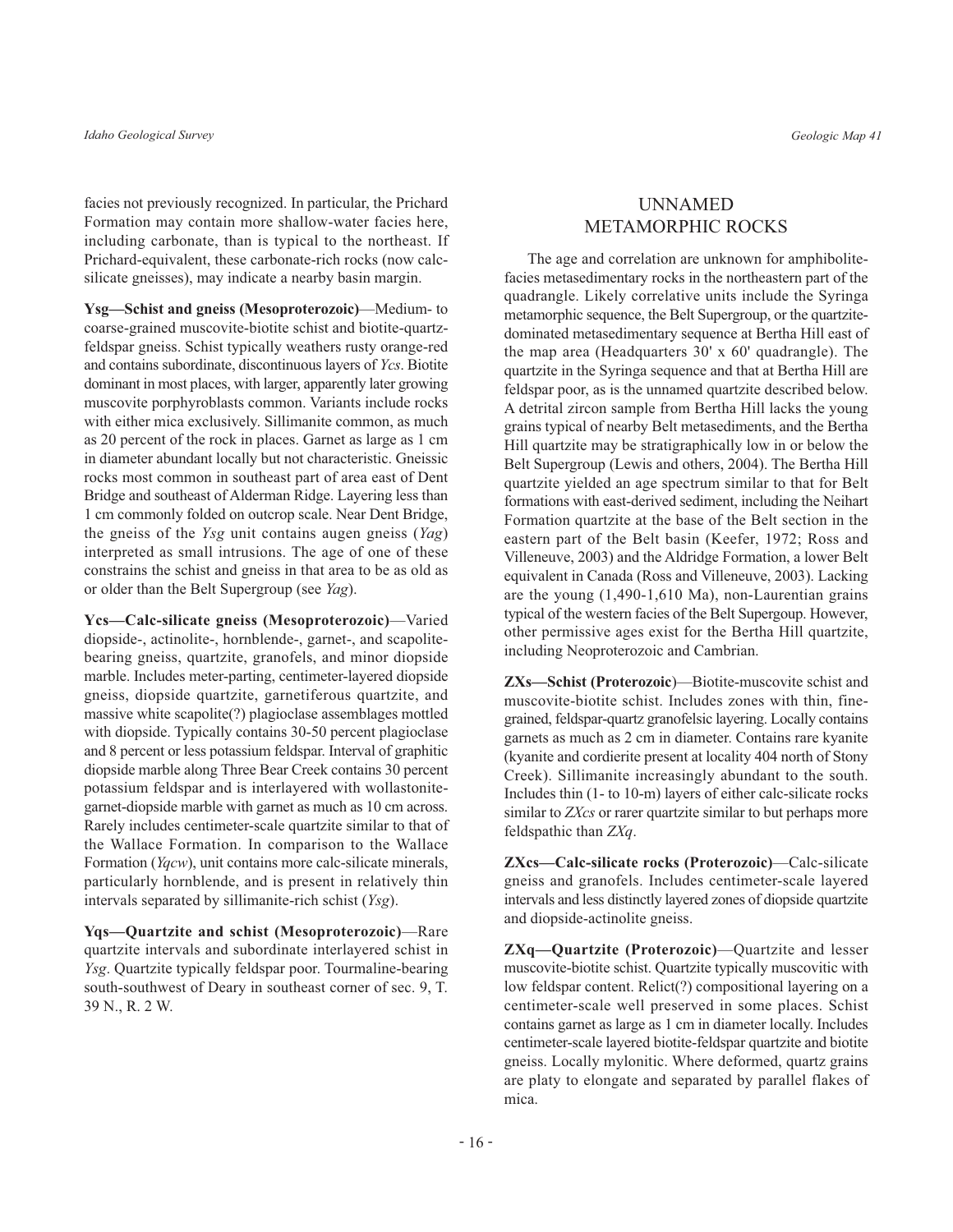| Map no. | Sample #  | Lithology            | Unit  | Latitude            | Longitude            | Rb | <b>Sr</b> | ${}^{87}Rb/{}^{86}Sr$ | ${}^{87}Sr/{}^{86}Sr$ | Ri       | Age $(Ma)$ |
|---------|-----------|----------------------|-------|---------------------|----------------------|----|-----------|-----------------------|-----------------------|----------|------------|
| 423     | 00WMC084  | bt tonalite          | KJqdg | $46.5270^{\circ}$ N | 116.2879°W           | 30 | 492       | 0.176345              | 0.703500              | 0.703212 | 115        |
| 424     | 00WMC086  | hb-bt quartz diorite | Kqdg  | $46.5562^{\circ}N$  | 116.2839°W           | 54 | 666       | 0.234582              | 0.707439              | 0.707139 | 90         |
| 387     | 00RL503   | hb-bt granodiorite   | Kqd   | 46.5443°N           | 116.5608°W           | 86 | 308       | 0.808395              | 0.714516              | 0.713482 | 90         |
| 388     | 00RL508   | hb-bt quartz diorite | Kqd   | 46.5539°N           | $116.5500^{\circ}$ W | 41 | 742       | 0.159872              | 0.707874              | 0.707670 | 90         |
| 407     | 00RL589   | bt tonalite          | KJbtg | $46.5330^{\circ}N$  | $116.3073^{\circ}$ W | 21 | 569       | 0.106735              | 0.703299              | 0.703125 | 115        |
| 420     | $DG-PC-2$ | bt hb quartz diorite | Kqd   | $46.5623^{\circ}N$  | $116.6574^{\circ}$ W | 31 | 874       | 0.102626              | 0.708215              | 0.708084 | 90         |

Table 1. Rb/Sr isotopic data for plutonic rocks in the Potlatch 30' x 60' quadrangle. Mosdified from Fleck and Criss (2004) with the addition of lithology designation and slightly different age assignments.

# **GEOCHEMISTRY**

Over 440 samples of Eocene to Miocene volcanic rocks and more than 60 samples of Eocene and older basement rocks were analyzed by whole-rock X-ray fluorescence (XRF) methods for this study. The locations for most of these samples are shown on the map; a complete list of volcanic rock samples and chemical results is available in a digital format (Kauffman, 2004b) as are the data for the basement rocks (Lewis and Frost, 2005). The digital sample set includes eight unpublished XRF analyses of basement samples collected by Bill Bonnichsen during earlier regional reconnaissance of the Potlatch quadrangle (written commun., 2000). The digital data set of Kauffman (2004b) includes analyses of about a hundred volcanic rocks collected between 1978 and 1980 by Victor Camp in a regional study of the Columbia River Basalt Group (Swanson and others, 1979a). Locations for most of Camp's samples are also shown on the map. All basalt samples and most basement rocks were analyzed at Washington State University's GeoAnalytical Laboratory. Other samples were analyzed in the laboratory of Ronald B. Gilmore, University of Massachusetts at Amherst (Bill Bonnichsen's samples) or at U.S. Geological Survey laboratories in Denver, Colorado.

Six plutonic rock samples from the southeast part of the area were analyzed for Rb/Sr isotopic composition to more precisely locate the initial <sup>87</sup>Sr/<sup>86</sup>Sr 0.704/0.706 line (Armstrong and others, 1977; Criss and Fleck, 1987). Results provided by Robert Fleck of the U.S. Geological Survey are reported in Table 1. These analyses are a subset of a much larger USGS collection available in Fleck and Criss  $(2004).$ 

#### **Volcanic Rock Chemistry**

Some basalt units have distinctive physical characteristics that can be used to identify them in the field, whereas others are very similar in appearance and cannot be easily separated. Many previous workers have used chemical signatures to map individual flows or groups of flows, and this technique was used extensively to map basalt units on the Potlatch quadrangle. Table 2 presents averages of major oxides for the various Columbia River basalt (CRB) units. We have found that our chemical results closely match those of previous workers (Wright and others, 1980; Camp, 1981). Several basalt flows previously included in the Columbia River Basalt Group have been determined to be Oligocene in age rather than Miocene (Kauffman and others, 2003). Average major oxide chemistry for these units, composing the Onaway member of the Potlatch volcanics, indicates high total alkalis compared to Columbia River basalts (Table 2). Oligocene trachytic tuffs and lavas, composing the Hatter Creek member of the Potlatch volcanics, average 5.43 percent K<sub>2</sub>O and 6.05 percent Na<sub>2</sub>O (Table 2). The Hatter Creek member clearly differs from the Eocene(?) Potato Hill volcanics, which have lower total alkalies and lower  $Al_2O_3$ contents (Table 2).

#### **Plutonic Rock Chemistry**

Table 3 presents averages of major oxides and selected trace elements for several of the plutonic rock units on the Potlatch quadrangle. The XRF analyses indicate that, in general, the Cretaceous plutonic rocks of the Kgu, Kog, and Kgd units are similar chemically to those of the Idaho batholith. With two exceptions, Na<sub>2</sub>O contents exceed  $K_2O$ , a common feature in the batholith (Lewis and others, 1987). Sr concentrations in most samples are not as high as typical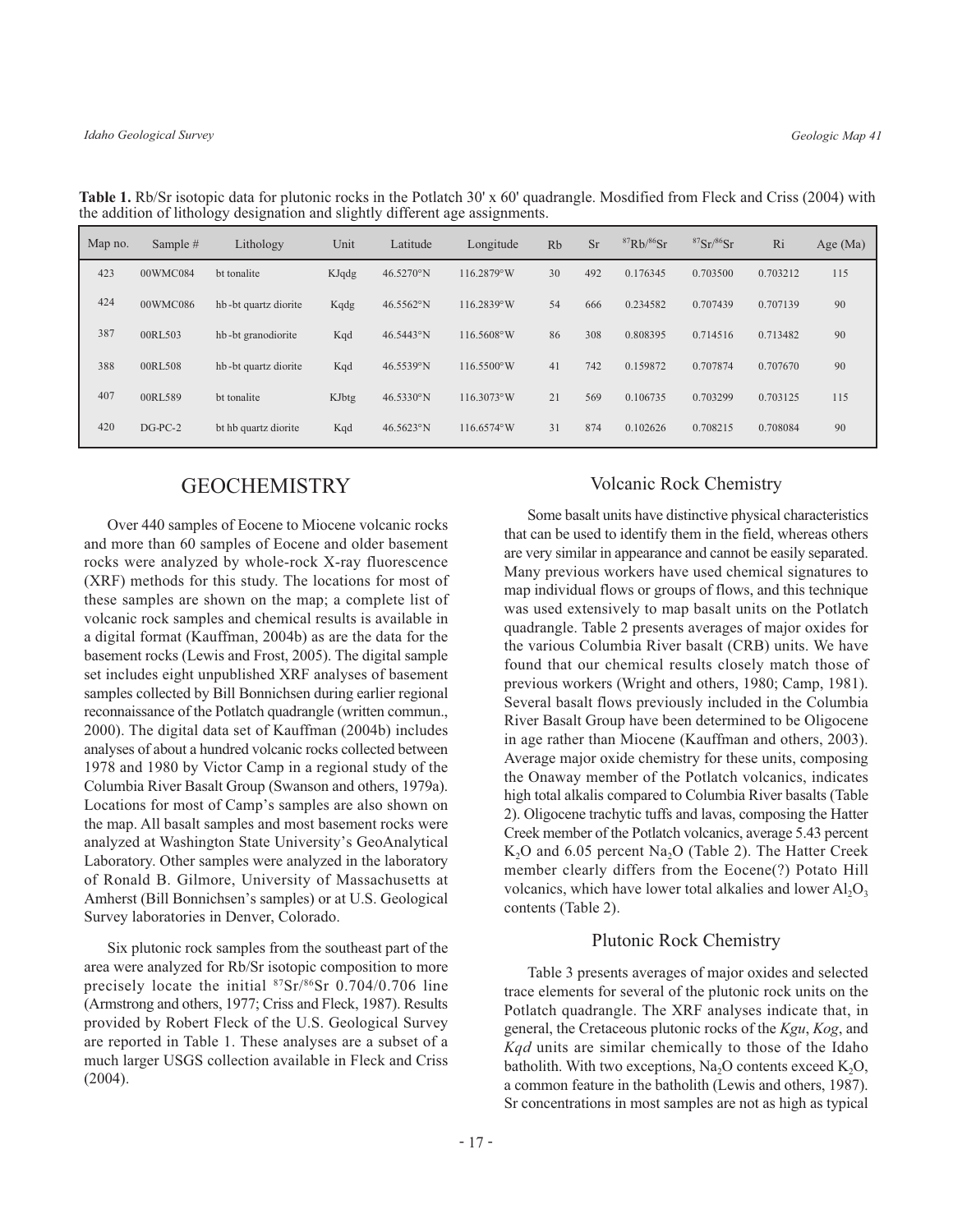|                                    | Major elements in weight percent |       |                   |      |                 |      |       |      |                  |                   |          |
|------------------------------------|----------------------------------|-------|-------------------|------|-----------------|------|-------|------|------------------|-------------------|----------|
| Unit name                          | $\mathbf n$                      |       | $SiO_2$ $Al_2O_2$ |      | $TiO$ , $FeO^*$ | MnO  | CaO   | MgO  | K <sub>2</sub> O | Na <sub>2</sub> O | $P_2O_5$ |
| <b>COLUMBIA RIVER BASALT GROUP</b> |                                  |       |                   |      |                 |      |       |      |                  |                   |          |
| <b>SADDLE MOUNTAINS</b>            |                                  |       |                   |      |                 |      |       |      |                  |                   |          |
| Swamp Creek                        | 5                                | 51.28 | 14.44             | 2.66 | 13.46           | 0.23 | 8.70  | 4.74 | 1.23             | 2.72              | 0.35     |
| Weippe                             | 31                               | 51.34 | 14.97             | 1.76 | 11.12           | 0.19 | 10.77 | 6.58 | 0.48             | 2.45              | 0.23     |
| Lewiston Orchards                  | 8                                | 49.42 | 15.49             | 2.29 | 10.84           | 0.19 | 11.32 | 7.10 | 0.38             | 2.43              | 0.52     |
| Asotin                             | 35                               | 50.74 | 16.24             | 1.44 | 9.39            | 0.16 | 11.30 | 7.59 | 0.53             | 2.37              | 0.20     |
| <b>Wilbur Creek</b>                | 6                                | 54.56 | 14.92             | 1.94 | 10.34           | 0.16 | 8.48  | 4.41 | 1.88             | 2.75              | 0.51     |
| Lapwai                             | $\mathbf{1}$                     | 52.28 | 15.32             | 1.70 | 10.95           | 0.18 | 9.19  | 5.94 | 1.43             | 2.47              | 0.36     |
| <b>WANAPUM</b>                     |                                  |       |                   |      |                 |      |       |      |                  |                   |          |
| Priest Rapids                      | 168                              | 50.27 | 13.85             | 3.28 | 13.49           | 0.24 | 9.21  | 5.04 | 1.16             | 2.64              | 0.77     |
| <b>GRANDE RONDE</b>                |                                  |       |                   |      |                 |      |       |      |                  |                   |          |
| Grande Ronde R,                    | 28                               | 55.38 | 13.96             | 2.30 | 11.50           | 0.20 | 7.55  | 3.82 | 1.70             | 3.17              | 0.39     |
| Grande Ronde N <sub>1</sub>        | 113                              | 55.53 | 14.20             | 1.99 | 10.97           | 0.20 | 7.90  | 4.15 | 1.52             | 3.19              | 0.34     |
| Grande Ronde R <sub>1</sub>        | 58                               | 55.32 | 13.95             | 2.24 | 11.59           | 0.20 | 7.61  | 3.89 | 1.63             | 3.19              | 0.35     |
| <b>IMNAHA</b>                      |                                  |       |                   |      |                 |      |       |      |                  |                   |          |
| Imnaha                             | 8                                | 51.78 | 15.65             | 2.40 | 12.05           | 0.17 | 8.69  | 5.14 | 0.96             | 2.77              | 0.34     |
| POTLATCH VOLCANICS                 |                                  |       |                   |      |                 |      |       |      |                  |                   |          |
| Onaway member                      | 46                               | 49.19 | 16.92             | 3.65 | 11.76           | 0.17 | 7.55  | 4.35 | 1.89             | 3.65              | 0.81     |
| Hatter Creek member                | 6                                | 65.22 | 17.93             | 0.46 | 3.44            | 0.05 | 1.11  | 0.13 | 5.43             | 6.05              | 0.14     |
| POTATO HILL VOLCANICS              | $\mathbf{Q}$                     | 69.89 | 14.34             | 0.63 | 4.13            | 0.08 | 2.00  | 0.65 | 3.84             | 4.18              | 0.23     |

**Table 2.** Average major oxide values of volcanic units collected in the Potlatch 30' x 60' quadrangle. Data from Kauffman (2004b).

 $n =$  number of samples analyzed

\* Major elements are normalized on a volatile-free basis, with total Fe expressed as FeO.

Includes samples collected by V. E. Camp in 1978 and 1979. Analytical results used with permission (Camp, written commun., 2002)

All analyses performed at Washington State University GeoAnalytical Laboratory, Pullman, Washington.

batholith rocks but are well in excess of Rb (averages range from 449-702 ppm Sr and 51-95 ppm Rb). In contrast, the Tertiary granodiorite has low Sr concentrations (217 ppm). Most Rb/Sr ratios in the Cretaceous plutons are 0.39 or less, compared to values of 0.2 or less in the northern part of the Idaho batholith (Frost and Lewis, 2004). Anomalous samples with  $K_2O>Na_2O$  are sample C-40 (map no. 415) on the north side of Potato Hill (*Kgu* unit) and sample 00RL415 (map no. 369) along Cedar Creek northeast of Kendrick (Kgdg unit). Eocene plutonic rocks tend to have higher  $K_2O/Na_2O$ ratios, and sample C-40 may be from an Eocene intrusion incorrectly mapped as a Cretaceous one. Plutonic rocks with low initial  ${}^{87}Sr/{}^{86}Sr$  values (units *KJbtg, KJdg, and KJqdg)* have lower concentrations of  $K_2O$  (average 0.21-1.21 percent) and Rb (22-24 ppm) than the  $Kgu$ ,  $Kog$ , and  $Kqd$  units, which reflects the oceanic source area for these older plutonic units.

Proterozoic augen gneiss sills and plutons throughout the region, including the dated Proterozoic plutons near Elk City and Shoup, are characterized by high  $K_2O/Na_2O$  ratios  $(1.33-2.22)$  and high Rb/Sr ratios  $(0.48-2.8)$ . These characteristics, along with low  $Al_2O_3$  concentrations (average of 13.4 percent in the Potlatch quadrangle, Table 3), are typical of "anorogenic" Proterozoic granites and granitic

gneisses elsewhere in the western United States (Anderson, 1983). These chemical characteristics, along with lithologic features, were used to assign the gneissic rocks near McGary Butte (map no. 389) and in Cedar Creek (map no. 370) to the Yag unit rather than the Cretaceous orthogneiss unit  $(Kog).$ 

Sample 00RL415 (map no. 369 in Kgdg along Cedar Creek northeast of Kendrick) is an orthogneiss that shares some, but not all, chemical characteristics of Proterozoic augen gneiss (unit  $Y_{qg}$ ). In addition to the high K<sub>2</sub>O content it has an unusually high  $Rb/Sr$  ratio  $(0.54)$  relative to the batholith. However, it lacks the elevated Y concentration that typifies the Proterozoic augen gneiss (25 ppm versus typical values of 35 to 80 ppm for  $Y_{\alpha}$ . It may be that Proterozoic intrusive rocks are more extensive in Cedar Creek than presently mapped. Sample 00RL416 (map no. 370), collected upstream from sample 00RL415, has a composition more similar to the Yag unit and is mapped as such.

Initial <sup>87</sup>Sr/<sup>86</sup>Sr values in plutonic rocks show a dramatic change from <0.704 in the southern part of the quadrangle to  $>0.706$  in the central and northern parts of the quadrangle (Armstrong and others, 1977; Criss and Fleck, 1987; Fleck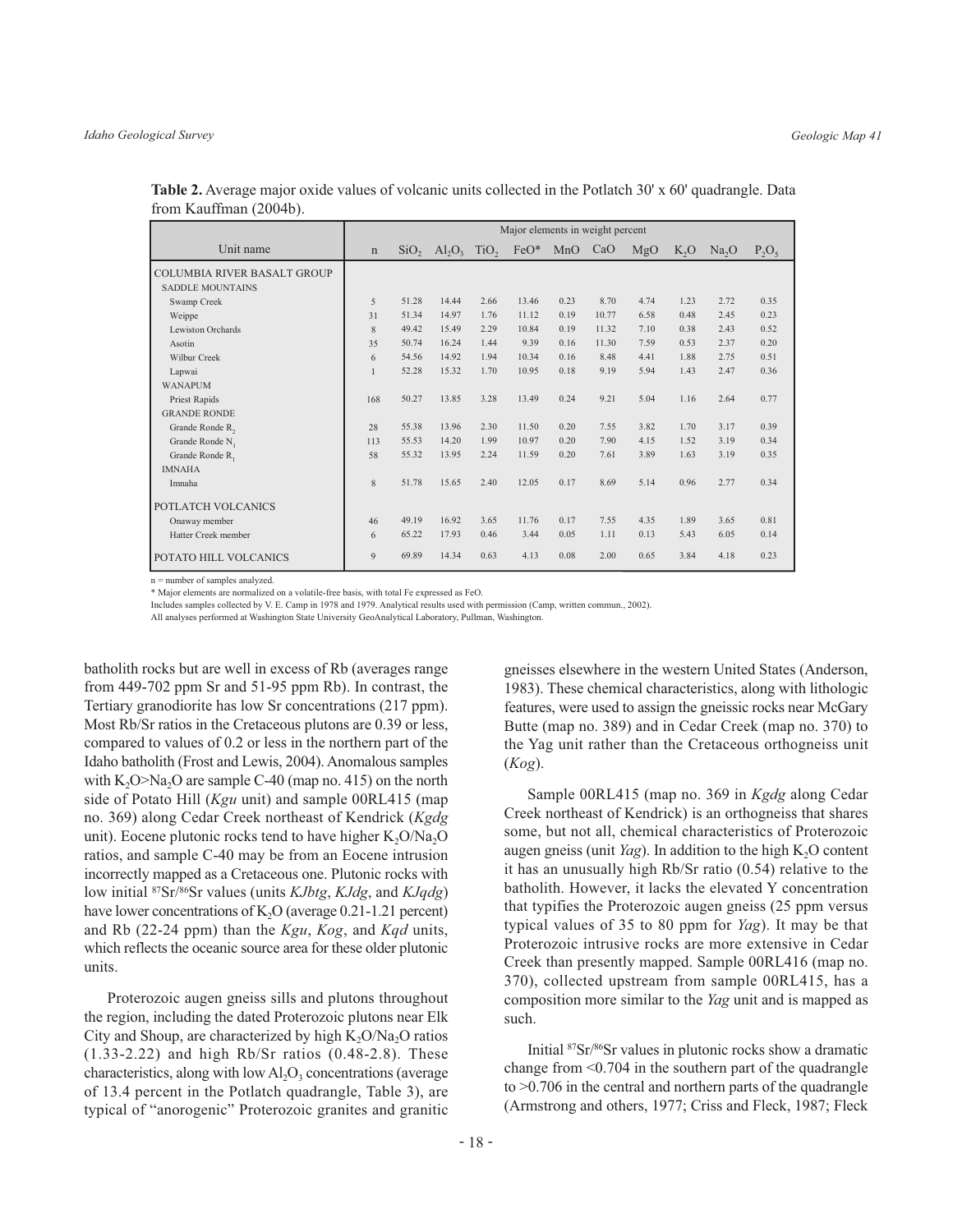|          |                           | Major elements in weight percent |                                |                  |               |                |               |               |                  |                   |                | Trace elements in parts per million |              |              |              |                         |
|----------|---------------------------|----------------------------------|--------------------------------|------------------|---------------|----------------|---------------|---------------|------------------|-------------------|----------------|-------------------------------------|--------------|--------------|--------------|-------------------------|
| Map unit | Unit name                 | SiO <sub>2</sub>                 | AI <sub>2</sub> O <sub>2</sub> | TiO <sub>2</sub> | $FeO*$        | MnO            | CaO           | MgO           | K <sub>2</sub> O | Na <sub>2</sub> O | $P_2O_5$       | Ba                                  | Rb           | <b>Sr</b>    | Zr           | Y                       |
| Tggd     | granite and granodiorite  | $n=2$<br>67.4                    | $n=2$<br>15.5                  | $n=2$<br>0.68    | $n=2$<br>3.70 | $n=2$<br>0.08  | $n=2$<br>2.69 | $n=2$<br>1.14 | $n=2$<br>3.52    | $n=2$<br>4.20     | $n=2$<br>0.19  | $n=1$<br>847                        | $n=1$<br>99  | $n=1$<br>217 | $n=1$<br>177 | $n=1$<br>16             |
| Kgu      | granitic rocks, undivided | $n=5$<br>70.5                    | $n=5$<br>16.3                  | $n=5$<br>0.23    | $n=5$<br>1.77 | $n=5$<br>0.04  | $n=5$<br>2.26 | $n=5$<br>0.66 | $n=5$<br>3.04    | $n=5$<br>4.43     | $n=5$<br>0.12  | $n=4$<br>867                        | $n=4$<br>86  | $n=4$<br>604 | $n=4$<br>111 | $n=4$<br>17             |
| Kog      | orthogneiss               | $n=2$<br>69.7                    | $n=2$<br>15.7                  | $n=2$<br>0.41    | $n=2$<br>2.93 | $n=2$<br>0.03  | $n=2$<br>2.47 | $n=2$<br>1.31 | $n=2$<br>3.30    | $n=2$<br>3.97     | $n=2$<br>0.07  | $n=2$<br>847                        | $n=2$<br>95  | $n=2$<br>449 | $n=2$<br>224 | $n=2$<br>16             |
| Kqd      | quartz diorite            | $n=4$<br>60.5                    | $n=4$<br>18.9                  | $n=4$<br>0.71    | $n=4$<br>5.03 | $n=4$<br>0.08  | $n=4$<br>6.33 | $n=4$<br>2.48 | $n=4$<br>1.63    | $n=4$<br>3.82     | $n=4$<br>0.21  | $n=4$<br>729                        | $n=4$<br>51  | $n=4$<br>702 | $n=4$<br>188 | $n=4$<br>15             |
| Ksy      | syenite                   | $n=1$<br>64.9                    | $n=1$<br>19.0                  | $n=1$<br>0.050   | $n=1$<br>0.26 | $n=1$<br>0.010 | $n=1$<br>0.07 | $n=1$<br>0.00 | $n=1$<br>10.81   | $n=1$<br>3.83     | $n=1$<br>0.000 |                                     |              |              |              |                         |
| KJbtg    | biotite tonalite gneiss   | $n=3$<br>70.9                    | $n=3$<br>16.3                  | $n=3$<br>0.28    | $n=3$<br>2.06 | $n=3$<br>0.04  | $n=3$<br>3.47 | $n=3$<br>0.77 | $n=3$<br>1.11    | $n=3$<br>4.92     | $n=3$<br>0.09  | $n=3$<br>502                        | $n=3$<br>22  | $n=3$<br>650 | $n=3$<br>98  | $n=3$<br>$\overline{4}$ |
| KJdg     | diorite and gabbro        | $n=2$<br>52.7                    | $n=2$<br>20.2                  | $n=2$<br>0.78    | $n=2$<br>7.00 | $n=2$<br>0.15  | $n=2$<br>9.12 | $n=2$<br>4.60 | $n=2$<br>0.21    | $n=2$<br>4.02     | $n=2$<br>0.26  |                                     |              |              |              |                         |
| KJqdg    | quartz diorite gneiss     | $n=1$<br>57.3                    | $n=1$<br>19.1                  | $n=1$<br>0.73    | $n=1$<br>6.31 | $n=1$<br>0.15  | $n=1$<br>7.72 | $n=1$<br>3.21 | $n=1$<br>1.21    | $n=1$<br>4.18     | $n=1$<br>0.25  | $n=1$<br>428                        | $n=1$<br>24  | $n=1$<br>795 | $n=1$<br>69  | $n=1$<br>14             |
| Yag      | augen gneiss              | $n=3$<br>72.5                    | $n=3$<br>13.4                  | $n=3$<br>0.54    | $n=3$<br>3.73 | $n=3$<br>0.05  | $n=3$<br>1.67 | $n=3$<br>0.78 | $n=3$<br>4.42    | $n=3$<br>2.41     | $n=3$<br>0.13  | $n=3$<br>942                        | $n=3$<br>162 | $n=3$<br>123 | $n=3$<br>363 | $n=3$<br>74             |

Table 3. Average major oxide and selected trace element values for plutonic units on the Potlatch 30' x 60' quadrangle. Unpublished data from R. Lewis and T. Frost.

 $n =$  number of samples analyzed.

\* Major elements are normalized on a volatile-free basis, with total Fe expressed as FeO.

All analyses performed at Washington State University GeoAnalytical Laboratory, Pullman, Washington.

and Criss, 2004). The 0.704/0.706 "line" is more or less eastwest near the southern map boundary (Figure 4). Our more detailed sampling, reported in Table 1, indicates that initial <sup>87</sup>Sr/<sup>86</sup>Sr values do not increase in a simple fashion across the 0.704/0.706 line. From Ahsahka northeast for 2 km (1.2) miles) the initial <sup>87</sup>Sr/<sup>86</sup>Sr values (Ri) are between 0.703 and 0.704 (Figure 5). They jump to  $>0.708$  in granodiorite flaser gneiss at the Big Eddy Marina but decrease again to  $\leq 0.704$ before finally obtaining the highest values 6 km (3.7 miles) northeast of Ahsahka. A similar relationship is present to the west in Bedrock Creek where a sample of granodiorite gave a higher value (0.713, sample 00RL503, map no. 387) than a quartz diorite sample 1.3 km to the northeast (0.708, sample RL508, map no. 388). One explanation for these relatively high values within the granodiorite samples is that they represent younger intrusions whose more radiogenic (cratonic) sources were underthrust below the accreted Wallowa terrane after the older(?) low initial <sup>87</sup>Sr/<sup>86</sup>Sr intrusions had formed. A similar scenario was postulated for the variation in initial <sup>87</sup>Sr/<sup>86</sup>Sr values in Neogene volcanic rocks of eastern Oregon and western Idaho (Leeman and others, 1992). An alternative explanation is that the high initial <sup>87</sup>Sr/86Sr values reflect fault slices of cratonic material within the accreted terrane (Fleck and Criss, 2004).

#### **Metasedimentary Rock Chemistry**

As expected, the metasedimentary rocks in the area have a wide range of chemical compositions that mirror the wide lithologic range from quartzite to calc-silicate gneiss to schist. One purpose in sampling the metasedimentary rocks was to better understand how bedrock composition is related to tree growth and tree mortality. Recent work by the Intermountain Forest Tree Nutrition Cooperative at the University of Idaho strongly correlated rock types with tree health (Garrison-Johnston and others, 2003b; Moore and others, 2004). Reasons for these correlations are uncertain, but different growth conditions may be in part related to the susceptibility of the local bedrock to weathering. Chemical analyses may be used as one aid in determining bedrock weathering potential in the forested areas of the Inland Northwest (Garrison-Johnston and others, 2003a).

#### **STRUCTURE**

#### **Terrane Boundary**

The most significant structure of the area is the tectonic boundary that separates the Orofino series from the Syringa metamorphic sequence in the southeast part of the map. This feature is the suture between the Wallowa accreted terrane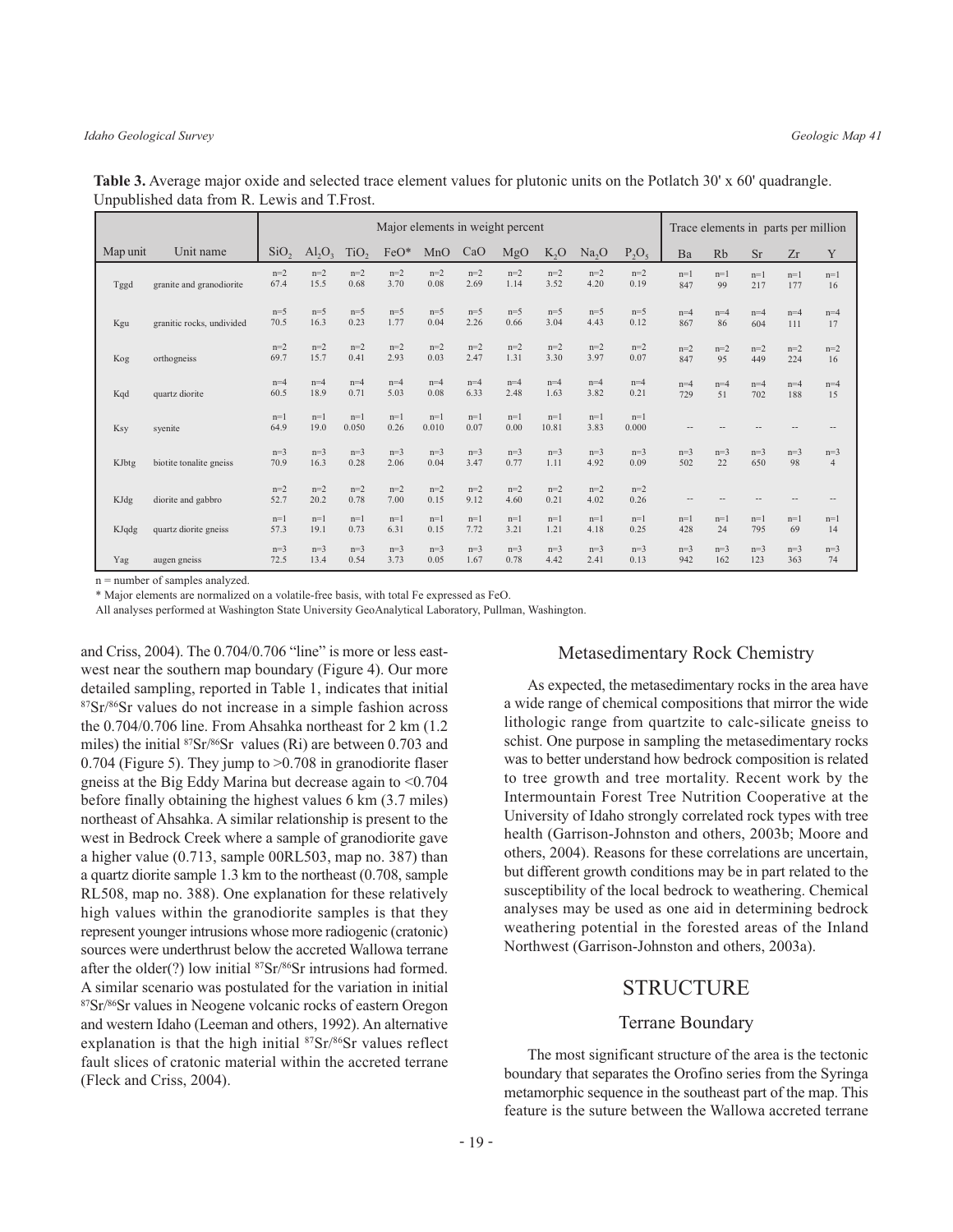

Figure 4. Simplified geologic map of the Potlatch  $30' \times 60'$  quadrangle and nearby areas. Quadrangle boundary is outlined.

to the southwest and the North American continent to the northeast (Figure 4). Although the fault contact itself is covered by Miocene Columbia River basalt and younger surficial deposits, planar fabrics near and southwest of the fault have a north to northeast dip, with kinematic indicators showing a consistent top-to-the-southwest motion (Strayer and others, 1989; Davidson, 1990). These fabrics suggest that the boundary is a reverse fault. As noted by Lund and others (1990), many of the plutons in and near this structure postdate the suture event that placed the Wallowa terrane against continental North America. The zone of deformation extends as far south as the Ahsahka thrust (Davidson, 1990) exposed near the southern map boundary. Rocks southwest of this structure lack the pervasive ductile deformation

present to the northeast. Some of the deformation north of the Ahsahka thrust is younger than 88 Ma and may be related to movement along a post-suture fault zone that extends southeast from Ahsahka to the area near Lowell (Orofino shear zone of Payne and McClelland, 2002, and Payne, 2004).

## **Thrust Faults**

Although they no doubt exist, thrust faults are difficult to identity because of a lack of distinctive lithologies in the Belt Supergroup, poor exposure, and the intensity of metamorphism and deformation across all but the northwest part of the area. One thrust fault was mapped northeast of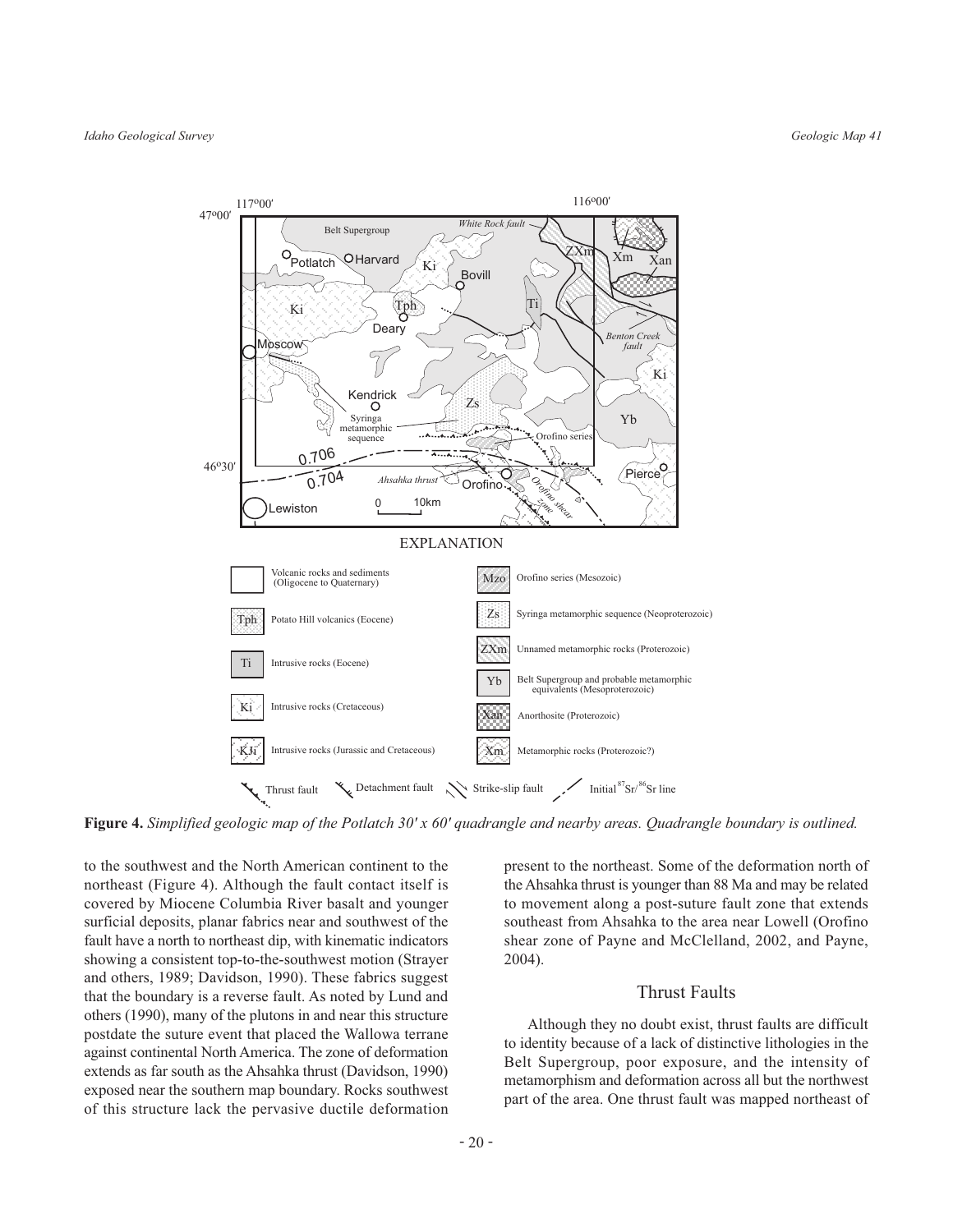

Figure 5. Initial 87Sr/86Sr values versus distance northeast of Ahsahka. Data from Fleck and Criss (2004) and Armstrong and others (1977).

Bovill, where *Yqcw* (quartzite and calc-silicate rocks of the Wallace Formation) is unreasonably thin between underlying *Yssr* (schist of the St. Regis Formation) and overlying *Ysw* (schist of the Wallace Formation). An alterative explanation is that this is a down-to-the-north normal fault.

#### **Eocene Extensional Faults**

The White Rock fault (Hietanen, 1984) extends into the northeast part of the map area from the St. Maries quadrangle (Lewis and others, 2000). There, it is a down-to-the-west normal fault. North of Hemlock Butte, the strike of the fault changes to east-southeast, and the fault is interpreted to have a significant component of strike-slip motion. Near the east edge of the map area, it joins the Benton Creek-Kelly Forks fault system. Collectively, the White Rock, Benton Creek, and Kelly Forks faults represent an Eocene extensional relay system between the Priest River metamorphic complex, northwest of the area, to the Bitterroot core complex to the southeast (Doughty and others, 1990; Burmester and others, 2004). To the north, the White Rock fault has brittle deformation superimposed on an older, top-to-the-west zone of ductile deformation. In the Potlatch quadrangle, mylonitic rocks are well developed along Stony Creek, but brittle fabrics are rare, perhaps indicating that uplift and erosion have been greater there. Brittle west-northwest extension appears to have been more common south of the White Rock fault in the Elk River area where north-south dikes and larger intrusions of Eocene age interrupt the older rocks. North-northwest-striking faults in this area probably date from this same extensional event.

East-west and northwest-striking faults are present in the central and northwest parts of the area, although poor exposure makes it difficult to delineate structural features. A northwest-striking fault mapped east of McGary Butte southeast of Bovill may be an important regional structure with greater lateral extent than shown on the map. Although the fault was not traced to the west, the map patterns show an apparent 15-20 km (9-12 miles) right-lateral offset of the granitic rocks (Kgu unit) from the Palouse Range in the west to the Moose Creek area in the east along an east-west line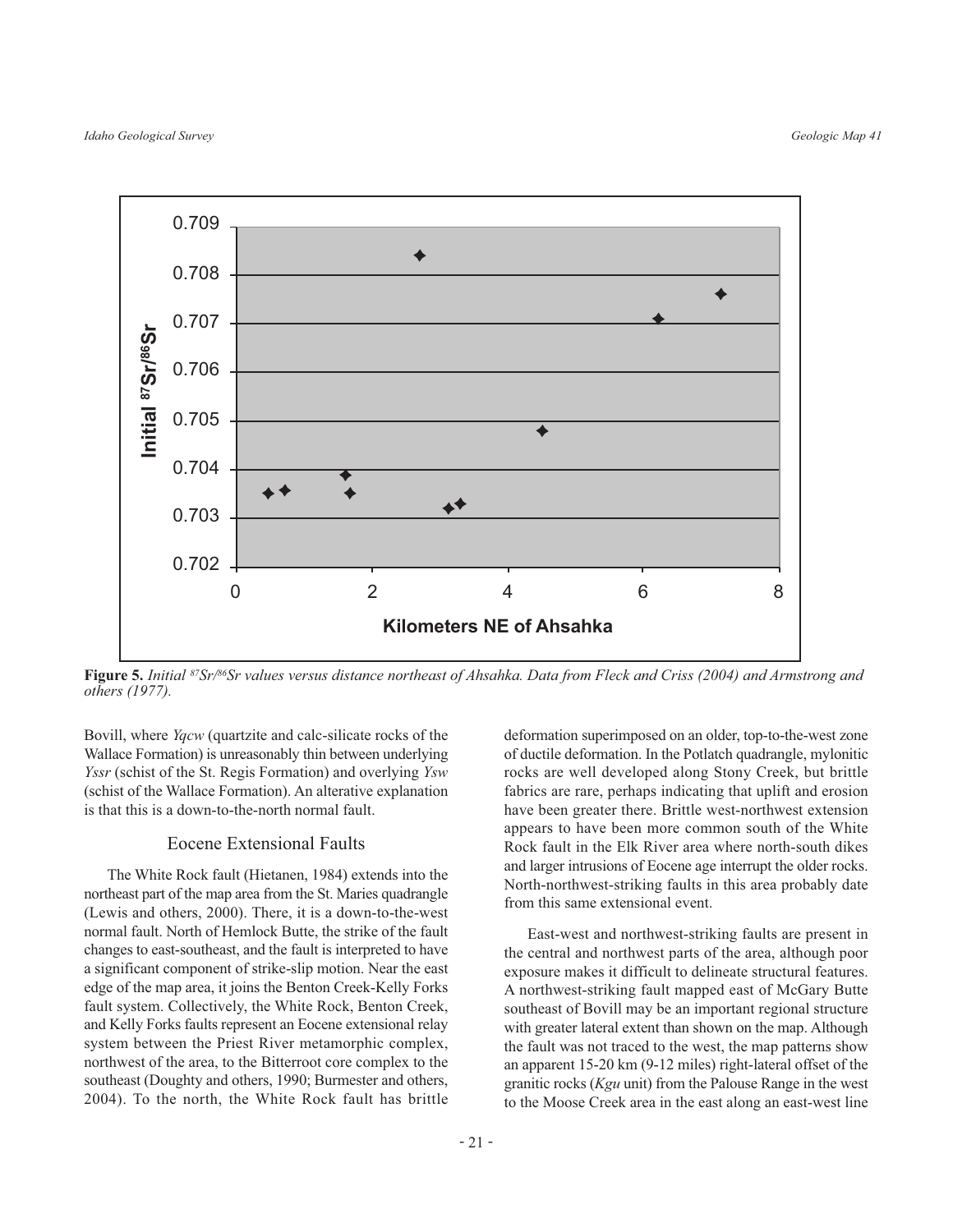5 km (3 miles) north of Deary. A short east-west fault mapped north of the Palouse Range may be the western strand of this fault. Additional detailed mapping would be needed to verify this hypothesis.

#### Miocene Folds and Faults

Structures in the southwest part of the area are dominated by folds and rare faults in the Columbia River basalt. Mapping shows that the basalts are rarely horizontal and that the folds have wide synclinal areas with flat to near flat troughs separated by narrow asymmetrical anticlinal ridges. Some of the folds are monoclines. The Cottonwood Creek fault (Bond, 1963) is mapped as a steep fault, probably southwest dipping and down-to-the northeast. If southwest dipping, then this is a reverse fault.

# **GEOLOGIC HISTORY**

Major processes in the evolution of the Potlatch quadrangle's geology include the deposition of sedimentary sequences in the Proterozoic, the intrusion, metamorphism, and deformation in the Mesozoic, and the extensional faulting, intrusion, extrusion, and sedimentation in the Tertiary. Miocene and younger downcutting of canyons and Pleistocene accumulation of thick loess deposits account for much of the present topography. The simplified geologic map in Figure 4 shows the distribution of the major rock units in the Potlatch quadrangle and nearby area. Evidence for and details of the region's history are presented below.

The fine-grained siliciclastic and carbonate-bearing clastic rocks of the Belt Supergroup were deposited during the Mesoproterozoic between about 1,470 and 1,400 Ma (Anderson and Davis, 1995; Evans and others, 2000) with early deposition accompanied by intrusion of mafic magmas (Cressman, 1989). Continental reconstructions for the Proterozoic place North America against Australia-Antarctica (e.g., Moores, 1991; Dalziel, 1991; Doughty and others, 1998; Burrett and Berry, 2000) or Siberia (Sears and Price, 2000). These reconstructions suggest that the Belt and other Proterozoic basins were intracratonic. Thus, an intracratonic rifting event may have triggered initial and possibly also a later subsidence (Cressman, 1989; Sears and others, 1998). The Belt formations present in the quadrangle (Ravalli Group and higher) were deposited in relatively shallow water (near or above wave base). If calc-silicate rocks  $(Ycs)$ , mapped tentatively as metamorphosed Belt Supergroup, are metamorphosed lower Belt (Prichard Formation), then the area may have once contained a shallow-water, carbonaterich facies of the Belt Supergroup near its southwest margin. This carbonate facies would be analogous to the Newland Formation (Zieg, 1986) present on the east side of the basin.

Belt Supergroup deposition may have been terminated by a regional plutonic and tectonic event. Near or shortly after the end of Belt Supergroup deposition, A-type rapakivi granite plutons were intruded from southern British Columbia (Ryan and Blenkinsop, 1971) to Shoup (Evans and Zartman, 1990; Doughty and Chamberlain, 1996). Many of these bodies are now augen gneiss. Small sill-like bodies of augen gneiss (Yag) are preserved on a northwest trend near Dent in the Potlatch quadrangle. Larger orthogneiss bodies south of Bovill, south of Moscow, and along Cedar Creek may date from the same intrusive event. In British Columbia and near Shoup, structures in and metamorphism of the country rock appear to indicate that the rocks were deformed and metamorphosed before intrusion at about 1,370 Ma (Leech, 1962; Ryan, and Blenkinsop, 1971; McMechan and Price; 1982; Evans, 1986). Doughty and Chamberlain (1996) postulate deformation at 1,370-1,380 Ma during emplacement of the A-type granites. Although it has not been recognized, similar early deformation likely occurred in the Potlatch quadrangle. If so, contacts between Belt strata and overlying sedimentary sequences would be unconformities.

Rifting that formed the Paleozoic continental margin began in the Neoproterozoic. Sedimentary and volcanic rocks of the Windermere Supergroup in northeastern Washington (Miller, 1994) and southeast of the Potlatch area (Lund and others, 2003, 2005) are probably remnants of a more continuous rift sequence. Syringa metamorphic sequence quartzite  $(Zqs)$  in the Mason Butte area may be Windermere and part of this rift sequence (or late rift?), based on dating of detrital zircons as young as 680 Ma (Jeff Vervoort and Peter Oswald, written commun., 2005). Deformation before, during, and possibly after this rifting is documented by the angular unconformity of Cambrian sedimentary rocks on low metamorphic grade Belt rocks presently to the north and east of the Potlatch area (Campbell, 1959; Lewis and others, 2002). Feldspar-poor quartzite in the northwest part of the area, tentatively assigned a Cambrian age, may be a remnant of the basal Paleozoic section. The paucity of Neoproterozoic and particularly Paleozoic rocks may result from the considerable uplift and erosion necessary to expose the high-grade rocks now at the surface. Alternatively, contraction during the Cretaceous (see below) may have tectonically removed Neoproterozoic and Paleozoic rocks from the Potlatch area.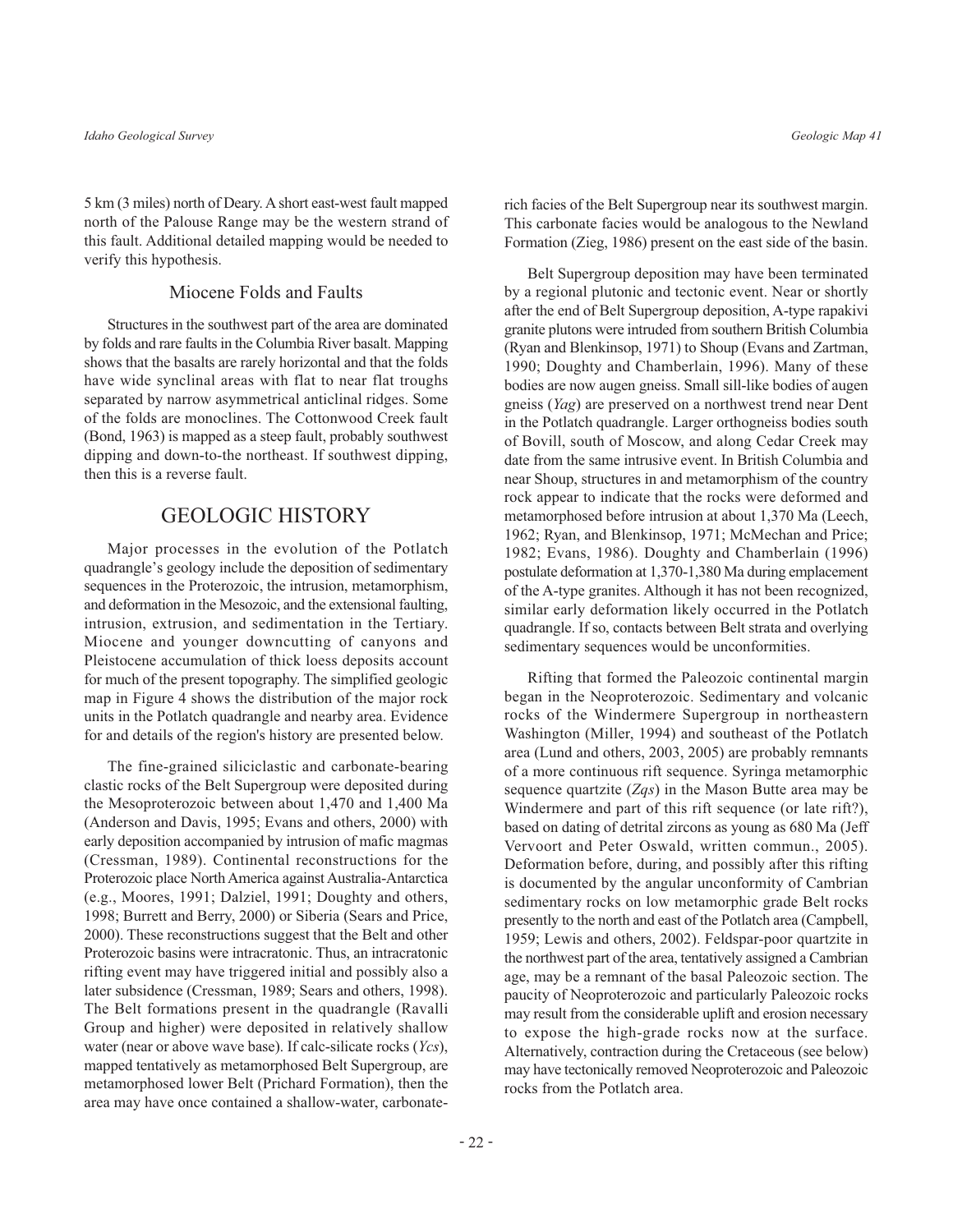During the late Paleozoic and early Mesozoic, volcanic and volcaniclastic rocks of the Wallowa island-arc terrane were forming off the rifted continental margin somewhere west or south relative to their present-day position in North America. These rocks are present in the map area only in the extreme southern part (unit  $JPg$ ) but are widely exposed farther south (Brooks and Vallier, 1978). In the Mesozoic, possibly in the early Cretaceous (about 144 Ma; Selverstone and others, 1992), the Wallowa terrane was accreted to continental North America along the Salmon River suture zone (Lund and Snee, 1988). The mechanics of this accretionary event are unclear, in part because of continued deformation along the suture zone following accretion. Evidence for simple convergence is east-west stretching lineation with sinstral sense of shear in quartzite near Green Knob in the southwestern part of the Potlatch quadrangle (Anderson, 1991) and the common eastward, down-dip lineations in the suture zone to the southeast. Oblique convergence is another possibility (Lund and Snee, 1988). Fabrics elsewhere in and east of the Potlatch quadrangle require a strong northward component, which could reflect dextral transpression during or after docking. Fabrics across the suture zone near Dworshak Dam indicate that movement was consistently northeast side up (Strayer and others, 1989), but these fabrics are likely to be relatively late. Deformation subsequent to suturing (as late as 72 Ma?) may play a strong role in the present configuration of the boundary and the "bend" in the 0.704/0.706 line southeast of the Potlatch quadrangle (McClelland and others, 2000; Payne and McClelland, 2002; Payne, 2004). Contraction across the suture zone probably continued through much of the Cretaceous, forming many of the folds and faults in the area. Argon ages of 88-85 Ma (Davidson, 1990) from shear zones in and immediately south of the Dworshak area may date the ductile to brittle transition in the arc rocks near the end of contraction. The Orofino series has an unclear role in the accretion history. It straddles the 0.704/0.706 line in the area near Dworshak Dam (Figure 4) and contains minor amounts of quartzite, suggesting some continental affinity, yet it has chemical and lithologic affinities with the arc complex. It must be older than its metamorphic age of about 80 Ma (Davidson, 1990).

Mesozoic magmatism began in the Jurassic in the islandarc terrane south of the map area. By the Cretaceous, magmatism was widespread throughout the quadrangle. Orthogneiss  $(Kog)$  present in the northeast part of the area records magmatism at deep crustal levels, probably in the Cretaceous. Plutons near Ahsahka also were deep seated; they contain primary epidote, a mineral indicative of pressures

in excess of 9 kb (Zen and Hammarstrom, 1984). Later and probably shallower intrusions include extensive pegmatite and aplite bodies.

The Cretaceous also accommodated much of the metamorphism in the Potlatch quadrangle, although an earlier (Proterozoic?) metamorphic history cannot be discounted. Metamorphic rims on zircons in the augen gneiss (Yag) document an event at about 82-87 Ma. The garnet isograd illustrates the general metamorphic gradient across the quadrangle, although local irregularities may reflect uneven distribution of parent lithologies or later faulting. Low-grade (greenschist facies) metasedimetary rocks of the Belt Supergroup are exposed north and west of the isograd. Metamorphic grade increases gradually to the south and east. Andalusite is present north of Sand Mountain (McNeill, 1971) and sillimanite is present from Bechtel Butte southeast to Hemlock Butte and south to Ahsahka (Hietanen, 1962, 1963; Kemple, 1979). Sillimanite is particularly abundant in the central part of the quadrangle. Kyanite is present in the northeastern part of the quadrangle (e.g., on Anthony Peak and near Emerald Creek) and near Ahsahka (Davidson, 1990) but appears to be absent from Elk Butte southward to a few kilometers south of Dent (Hietanen, 1962, 1963). Staurolite is present in the northeast part of the quadrangle but is absent from Hemlock Butte south (Hietanen, 1963). Hietanen (1963) suggested the following progression:  $(1)$ initial growth of andalusite, (2) increase in pressure and growth of kyanite, and (3) increase of temperature and growth of sillimanite. However, to the east in the Boehls Butte area, andalusite is thought to have formed late during a period of unroofing (Grover and others, 1992), most likely in the Eocene. Possibly, thrust stacking is partly responsible for high-grade metamorphism, but the association of intrusive rocks with these metasediments makes it likely that some energy was supplied by magmatism at least during the growth of sillimanite. The end of amphibolite-grade conditions progressed northeast from late Cretaceous in the island-arc terrane to early Paleocene toward the northeast, as uplift and cooling of rocks presently at the surface progressed in that direction (Davidson, 1990).

The Eocene saw the return of plutonism and volcanism with the emplacement of granite and granodiorite stocks  $(Tggd, Tgg)$  and numerous dikes  $(Tr, Tpd, Ta)$ . The Potato Hill volcanics  $(Trdv)$  are thought to be part of this igneous activity because they are compositionally similar to the intrusive rocks and the Challis Volcanics of central Idaho. However, they have yet to be dated. Uplift continued locally during the Eocene as west-northwest, east-southeast extension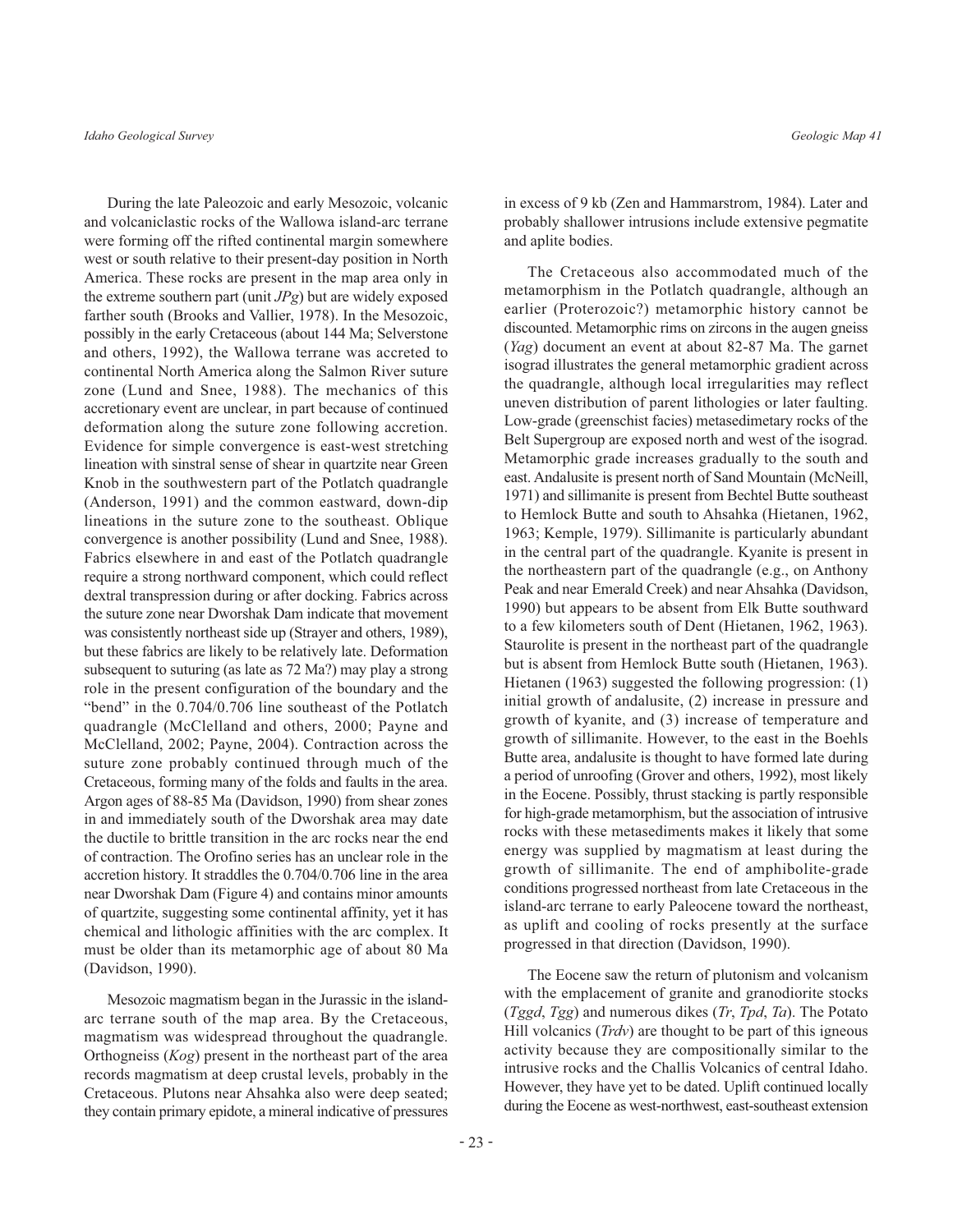produced abrupt transition in metamorphic grade across some faults. For example, quartzite west of the White Rock fault is fine grained in contrast to quartzite east of the fault that is coarsely recrystallized and locally mylonitic. North along this fault, in the adjoining St. Maries quadrangle, lowgrade rocks on the west are faulted against high-grade rocks on the east, and the garnet isograd is offset (Heitanen, 1963, 1967; Lewis and others, 2000). Although less distinct in the Potlatch quadrangle, metamorphic grade does appear to be higher east of the fault. Extension in the Elk River area was probably localized along north-northwest-striking faults, many now occupied by Eocene intrusions. Chilled margins and miarolitic cavities in some of the Eocene intrusions, and the presence of probable Eocene volcanic rocks, are consistent with these areas being at or near the surface before or during the Eocene. The age of well-developed linear and mylonitic fabrics in quartzite within the Syringa metamorphic sequence in the northeast part of the area is uncertain but suspected to be Eocene (Burmester and others, 2004). These fabrics, best developed in the northeast part of the quadrangle between Grice Ridge and Green Mountain, may result from uplift of the area east of the White Rock fault. Alternatively, they may be relict from Cretaceous or even Proterozoic deformation.

Tertiary igneous activity continued in the Oligocene with the extrusion of 25-26 Ma Potlatch volcanics. These include alkali basalt flows and less extensive trachytic volcanic rocks (Kauffman and others, 2003). During Miocene time (starting about 16 Ma), much of the area was invaded by Columbia River basalt. Some of the Wanapum and Saddle Mountains basalt units likely had their source in the eastern part of the quadrangle. The basalt flows repeatedly occupied and disrupted drainages in the area and established progressively higher base levels. Rivers that had previously transported sediment out of the area now deposited their loads upstream from and at the margins of the basalt flows (Tls). Additional sediment was deposited across the surface of the basalt flows. This sediment was commonly invaded or covered by subsequent flows, forming sedimentary interbeds  $(Tli)$  in the basalt sequence. Deposition continued after the last basalt extrusions. The sediments are typically composed of detritus derived from highland prebasalt terrains, similar to those elsewhere on and adjacent to the Columbia Plateau (Smith and others, 1989), and locally they contain clay deposits. Depositional environments include deltaic and quiet lake, flood plain, meandering and braided stream channel, and alluvial fan. Laterally the sediments grade into weathered rock, soil, and colluvium developed on basalt and prebasalt rocks. This type of lateral facies change from

Geologic Map 41

weathered basement rock to sediment can best be examined in the Stanford quadrangle (Priebe and Bush, 1999) near the Stanford pit. Regionally, the abundance and composition of the clay are controlled by a combination of depositional environment, paleohydrologic regime, and distance from and composition of prebasalt rocks. Deposition was typically controlled by lava damming the drainages and by local subsidence, which created deformational basins (Bond, 1963). The basalt surface has been warped in the area, but fault offset of basalt is rare. The Cottonwood fault is the only mapped postbasalt fault.

Plant fossils in Miocene sediments show that the climate was warm and wet similar to that of the southeast United States today (Smiley and Rember, 1979). Deep weathering, kaolinitic deposits, and paleosols that formed in Miocene sediments are relicts of the warm-climate chemical weathering, which may have continued into the Pliocene. The deep weathering produced saprolite that is common toward the east and northeast, a pattern that may correspond to the precipitation gradient. Since the late Miocene, the major streams have cut canyons deep into the plateau embayments. The canyons expose largely unweathered units of the Columbia River Basalt Group and basement rocks. Headward erosion is incomplete in many tributaries, resulting in a contrasting valley form above and below a nickpoint. The narrow, steep incised canyons change to broad, gently sloping valleys over a short distance. Many of the valleys upstream of a nickpoint contain Miocene sediments.

During Pleistocene glaciations, minor alpine glaciers deposited till in isolated moraines in the northeastern part of the area. The cooler and dryer climate of the Pleistocene brought on the cyclical deposition of wind-blown silt that forms the thick loess of the Palouse hills in the western part of the quadrangle. The loess thins eastward to a wind-blown soil mantle on the basalt plateau and mountain foothills.

# **ACKNOWLEDGMENTS**

Assistance by William Oakley and Thomas Jones during some of the field work is gratefully acknowledged. Technical reviews by S.P. Reidel and P.T. Doughty greatly improved the map. Mapping and compilation were supported by the U.S. Geological Survey National Cooperatuve Geologic Mapping Program, the U.S. Geological Survey office in Spokane, Washington, the Idaho Department of Lands, and the Potlatch Corporation. Victor Camp provided field maps of the area. Bill Bonnichsen provided unpublished XRF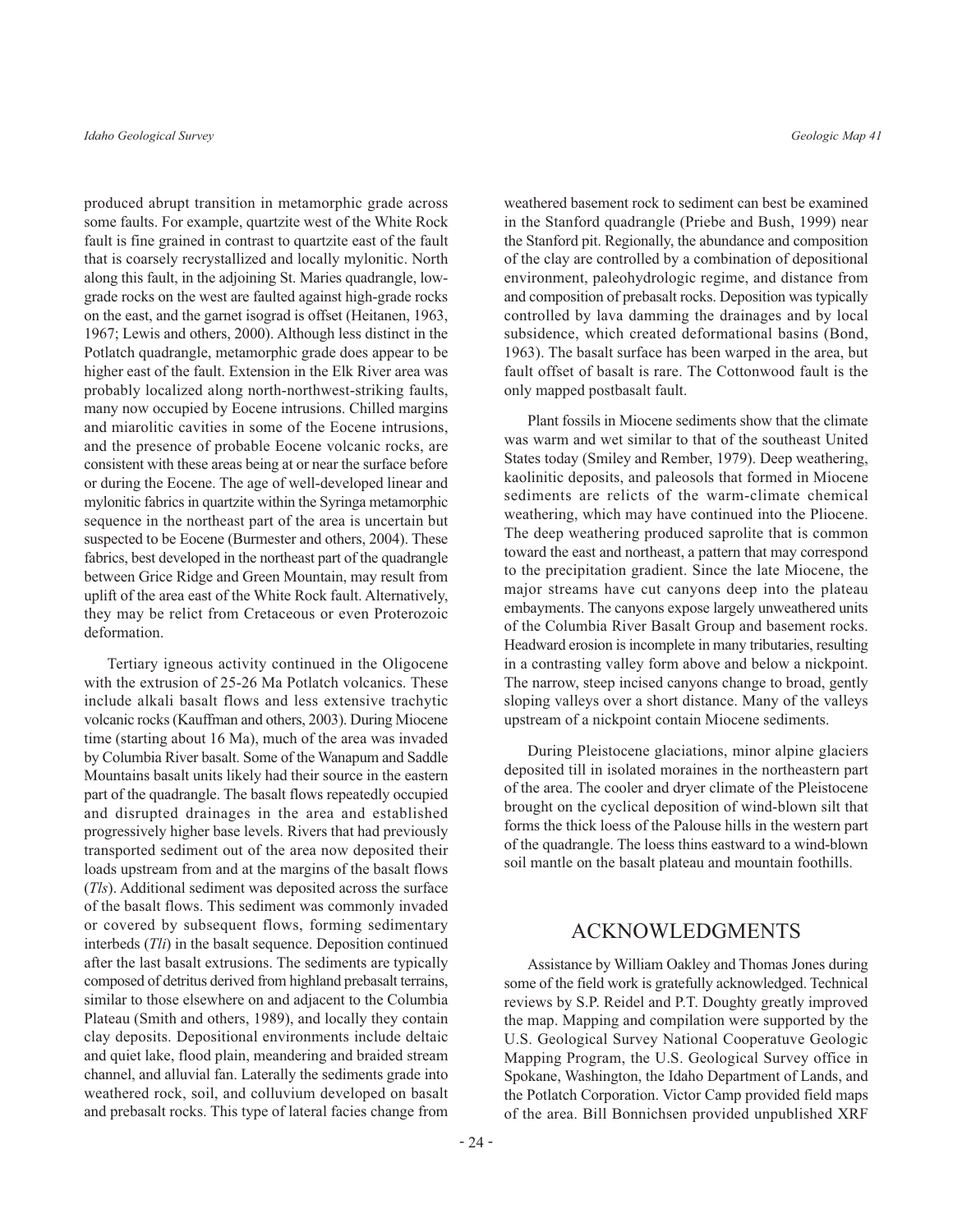analyses of samples from the area. The late Daniel Weisz is warmly remembered for his assistance with air photo interpretation and paleomagnetic measurements.

# **REFERENCES**

- Anderson, H.E., and D.W. Davis, 1995, U-Pb geochronology of the Moyie Sills, Purcell Supergroup, southeastern British Columbia: Implications for the Mesoproterozoic geological history of the Purcell (Belt) Basin: Canadian Journal of Earth Sciences, v. 32, no. 8, p. 1180-1193.
- Anderson, A.L., 1930, The geology and mineral resources of the region about Orofino, Idaho: Idaho Bureau of Mines and Geology Pamphlet 34, 65 p.
- Anderson, J.L., 1983, Proterozoic anorogenic plutonism of North America: Geological Society of America Memoir, p. 133-154.
- Anderson, M.A., 1991, The geology and structural analysis of the Tomer Butte, Middle Potlatch Creek and Little Potlatch Creek area, Latah County, Idaho: University of Idaho M.S. thesis, 69 p.
- Armstrong, R.L., W.H. Taubeneck, and P.O. Hales, 1977, Rb-Sr and K-Ar geochronometry of Mesozoic granitic rocks and their Sr isotopic composition: Oregon, Washington, and Idaho: Geological Society of America Bulletin, v. 88, p. 397-411.
- Bitten, B.I., 1951, Age of the Potato Hill volcanic rocks near Deary, Latah County, Idaho: University of Idaho M.S. thesis,  $65$  p.
- Bond, J.G., 1963, Geology of the Clearwater embayment: Idaho Bureau of Mines and Geology Pamphlet 128, 83 p.
- Boyd, A.E., 1985, A Miocene flora from the Oviatt Creek basin, Clearwater County, Idaho: University of Idaho M.S. thesis, 208 p.
- Brooks, H.C., and T.L Vallier, 1978, Mesozoic rocks and tectonic evolution of eastern Oregon and western Idaho, in D.G. Howell and K.A. McDougall, eds, Mesozoic Paleogeography of the Western United States, Pacific Coast Paleogeography Symposium 2: Society of Economic Paleontologists and Mineralogists, p. 133-146.
- Burmester, R.F., W.C. McClelland, and R.S. Lewis, 2004, U-Pb dating of plutons along the transfer zone between the Bitterroot and Priest River metamorphic core complexes (abs.): Geological Society of America Abstracts with Programs, v. 36, no. 4, p. 72.
- Burrett, C., and R. Berry, 2000, Proterozoic Australia-western United States (AUSWUS) fit between Laurentia and Australia: Geology, v. 28, no. 2, p. 103-106.
- Bush, J.H., 2001, Geologic map of the Genesee quadrangle, Latah and Nez Perce counties, Idaho: Idaho Geological Survey Geologic Map 30, scale 1:24,000.
- Bush, J.H., D.L. Garwood, and G.N. Potter, 1999a, Bedrock geologic map of the Texas Ridge quadrangle, Latah County, Idaho, Idaho Geological Survey Technical Report 99-5, scale 1:24,000.
- Bush, J.H., D.L. Garwood, R.S. Lewis, G.N. Potter, and W.C. McClelland, 2001, Geologic map of the Green Knob quadrangle, Latah and Nez Perce counties, Idaho: Idaho Geological Survey Geologic Map 31, scale  $1:24,000.$
- Bush, J.H., L.J. Odenborg, and N.D. Odenborg, 1999b, Bedrock geologic map of the Deary quadrangle, Latah County, Idaho: Idaho Geological Survey Technical Report 99-3, scale 1:24,000.
- Bush, J.H., K.L. Othberg, and K.L. Priebe, 1995, Onaway Member intracanyon Columbia River basalt flows, Latah County, Idaho (abs.): Geological Society of America Abstracts with Programs, v. 27, no. 4, p. 5.
- Bush, J.H., J.L. Pierce, and G.N. Potter, 1998a, Bedrock geologic map of the Robinson Lake quadrangle, Latah County, Idaho: Idaho Geological Survey Geologic Map 24, scale 1:24,000.
- , 2000, Bedrock geologic map of the Moscow East quadrangle, Latah County, Idaho: Idaho Geological Survey Geologic Map 27, scale 1:24,000.
- Bush, J.H., and K.L. Priebe, 1995, Geologic map of the Troy quadrangle, Latah County, Idaho: Idaho Geological Survey Technical Report 95-5, scale 1:24,000.
- Bush, J.H., K.L. Priebe, and K.L. Othberg, 1995, Priest Rapids vents near Troy, Joel, and Spring Valley Reservoir, Latah County, Idaho (abs.): Geological Society of America Abstracts with Programs, v. 27, no. 4, p. 5.
- Bush, J.H., and A.P. Provant, 1998, Bedrock geologic map of the Viola quadrangle, Latah County, Idaho, and Whitman County, Washington: Idaho Geologic Survey Geologic Map 25, scale 1:24,000.
- Bush, J.H., A.P. Provant, and S.W. Gill, 1998b, Bedrock geologic map of the Moscow West quadrangle, Latah County, Idaho, and Whitman County, Washington: Idaho Geological Survey Geologic Map 23, scale 1:24,000.
- Butterfield, P.J., 1998, Total field magnetic survey and exploratory geological reconnaissance of a portion of the Gold Hill district, Latah County, Idaho: University of Idaho M.S. thesis, 97 p.
- Camp, V.C., 1981, Geologic studies of the Columbia Plateau: Part II. Upper Miocene basalt distribution, reflecting source locations, tectonism, and drainage history in the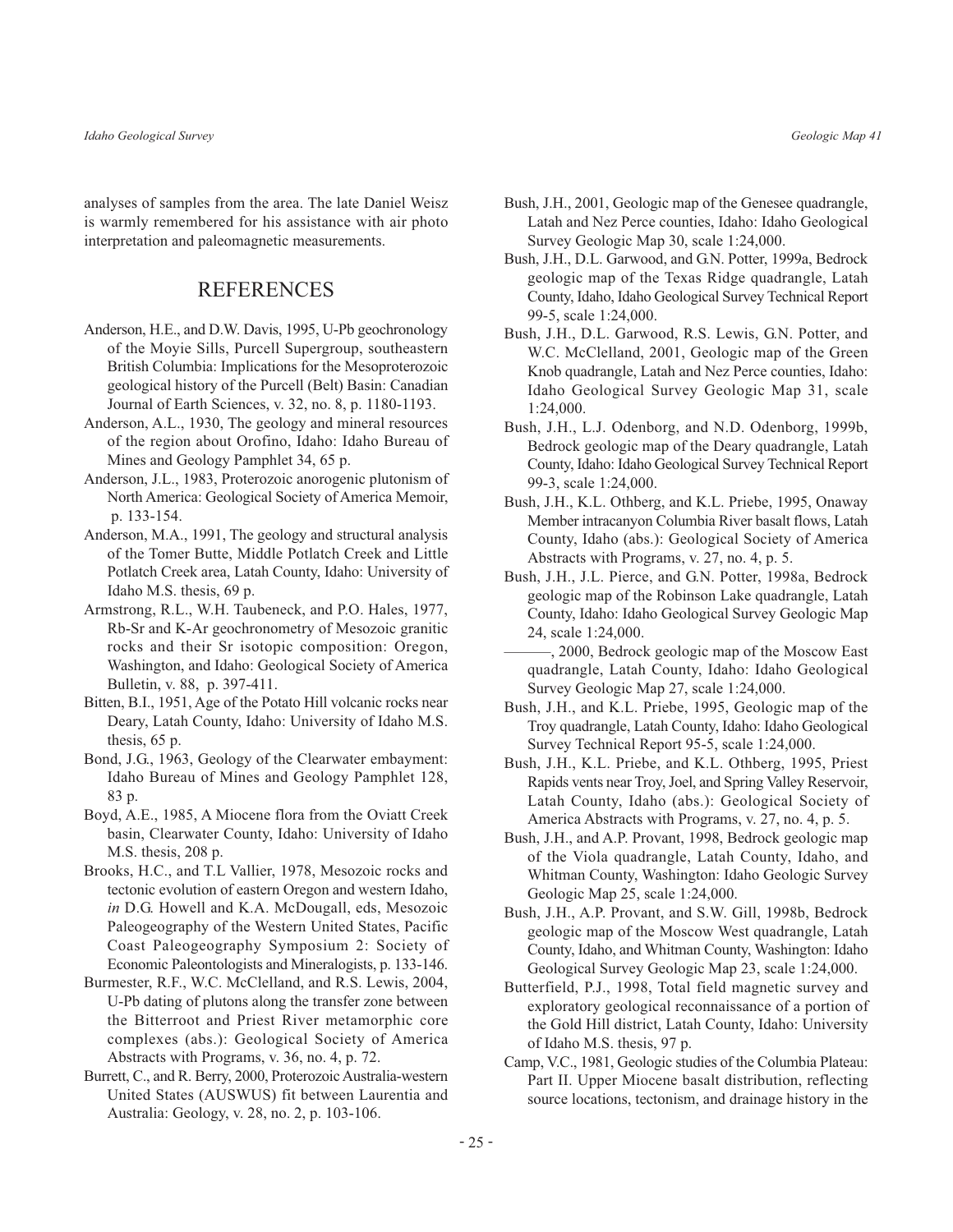Clearwater embayment, Idaho: Geological Society of America Bulletin, v. 92, part I, p. 669-678.

- Campbell, A.B., 1959, Precambrian-Cambrian unconformity in northwestern Montana and northern Idaho: Geological Society of America Bulletin, v. 70, no. 12, part 2, p. 1776.
- Choiniere, S.R., and D.A. Swanson, 1979, Magnetostratigraphy and correlation of Miocene basalts of the northern Oregon coast and Columbia Plateau, southeast Washington: American Journal of Science, v. 279, p. 755-777.
- Cressman, E.R., 1985, The Prichard Formation of the lower part of the Belt Supergroup (Middle Proterozoic) near Plains, Sanders County, Montana: U.S. Geological Survey Bulletin 1553, 64 p.
- -, 1989, Reconnaissance stratigraphy of the Prichard Formation (Middle Proterozoic) and the early development of the Belt Basin, Washington, Idaho, and Montana: U.S. Geological Survey Professional Paper 1490, 80 p.
- Criss, R.E., and R.J. Fleck, 1987, Petrogenesis, geochronology, and hydrothermal systems of the northern Idaho batholith and adjacent areas based on  ${}^{18}O/{}^{16}O$ , D/H, <sup>87</sup>Sr/<sup>86</sup>Sr, K-Ar and <sup>40</sup>Ar/<sup>39</sup>Ar studies, in T.L. Vallier and H.C. Brooks, eds., Geology of the Blue Mountains Region of Oregon, Idaho, and Washington: Petrology and Tectonic Evolution of Pre-Tertiary Rocks of the Blue Mountains Region: U.S. Geological Survey Professional Paper 1436, p. 95-138.
- Cunningham, Cynthia, 1985, Unpublished geologic mapping of the Mizpah mine area: Tenneco Minerals, Lakewood, Colorado. Map on file at the Idaho Geological Survey, scale 1:12,000.
- Dalziel, I.W.D., 1991, Pacific margins of Laurentia and East Antarctica-Australia as a conjugate rift pair: Evidence and implications for an Eocambrian supercontinent: Geology, v. 19, no. 6, p. 598-601.
- Davidson, G.F., 1988, Unpublished geologic map in the Peck-Ahsahka-Orofino, Idaho area, 1988. Map on file at the Idaho Geological Survey, scale 1:24,000.

-, 1990, Cretaceous tectonic history along the Salmon River suture zone near Orofino, Idaho: Metamorphic, structural and  ${}^{40}Ar/{}^{39}Ar$  thermochronologic constraints: Oregon State University M.S. thesis, 143 p.

- Doughty, P.T., and K.R. Chamberlain, 1996, Salmon River arch revisited: New evidence for 1370 Ma rifting near the end of deposition in the Middle Proterozoic Belt basin: Canadian Journal of Earth Sciences, v. 33, p. 1037-1052.
- Doughty, P.T., R.A. Price, and R.R. Parrish, 1998, Geology and U-Pb geochronology of Archean basement and

Proterozoic cover in the Priest River complex, northwestern United States, and their implications for Cordilleran structure and Precambrian continent reconstructions: Canadian Journal of Earth Sciences, v. 35, p. 39-54.

- Doughty, P.T., S.D. Sheriff, and J.W. Sears, 1990, Accommodation of en echelon extension by clockwise rotation of the Sapphire tectonic block, western Montana and Idaho, in F.J. Moye, ed., Geology and Ore Deposits of the Trans-Challis Fault System-Great Falls Tectonic Zone: Guidebook of the Fifteenth Annual Tobacco Root Geological Society Field Conference, p. 89-92.
- Duncan, C.H., 1998, Geology of the Potlatch and Palouse 7.5-minute quadrangles, Idaho and Washington: University of Idaho M.S. thesis, 98 p.
- Duncan, C.H., and J.H. Bush, 1999a, Bedrock geologic map of the Palouse quadrangle, Whitman County, Washington, and Latah County, Idaho: Idaho Geological Survey Technical Report 99-7, scale 1:24,000.
- -, 1999b, Bedrock geologic map of the Potlatch quadrangle, Latah County, Idaho: Idaho Geological Survey Technical Report 99-6, scale 1:24,000.
- Ellis, J.R., M.C. Pope, W.C. McClelland, and J.D. Vervoort, 2004, Quartzite buttes in the Palouse region, SE Washington: Their relationship to the Belt basin on the basis of U-Pb LA-ICPMS detrital zircon data (abs.): Geological Society of America Abstracts with Programs, v. 36, no. 4, p. 7.
- Evans, K.V., 1986, Middle Proterozoic deformation and plutonism in Idaho, Montana, and British Columbia, in S.M. Roberts, ed., Belt Supergroup: A Guide to Proterozoic Rocks of Western Montana and Adjacent Areas: Montana Bureau of Mines and Geology Special Publication 94, p. 237-244.
- Evans, K.V., J.N. Aleinikoff, J.D. Obradovich, and C.M. Fanning, 2000, SHRIMP U-Pb geochronology of volcanic rocks, Belt Supergroup, western Montana: Evidence for rapid deposition of sedimentary strata: Canadian Journal of Earth Sciences, v. 37, no. 9, p. 1287-1300.
- Evans, K.V., and R.E. Zartman, 1990, U-Th-Pb and Rb-Sr geochronology of Middle Proterozoic granite and augen gneiss, Salmon River Mountains, east-central Idaho: Geological Society of America Bulletin, v. 102, p. 63-73.
- Faick, J.N., 1937, Geology and ore deposits of the Gold Hill district: University of Idaho M.S. thesis, 56 p.
- Fleck, R.J., and R.E. Criss, 2004, Location, age, and tectonic significance of the western Idaho suture zone (WISZ): U.S. Geological Survey Open-File Report 2004- $1039, 48 p.$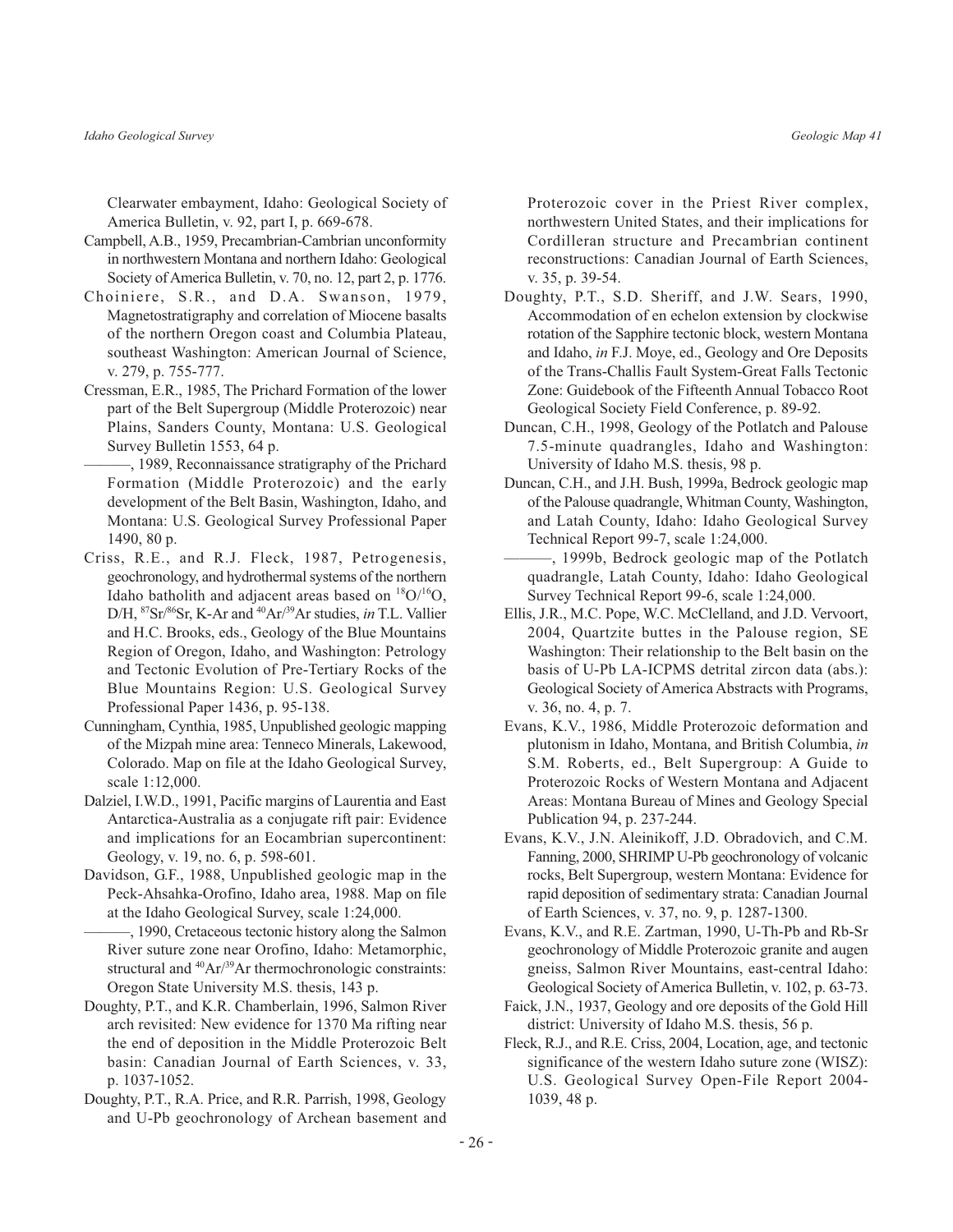- Foley, L.L., 1982, Quaternary chronology of the Palouse loess near Washtucna, eastern Washington: Western Washington University M.S. thesis, 137 p.
- Forrester, J.D., 1942, Mica and beryl occurrence in eastern Latah County, Idaho: Idaho Bureau of Mines and Geology Pamphlet 58, 16 p.
- Frost, T.P., and R.S. Lewis, 2004, Tertiary granite and granodiorite suites of the Bitterroot lobe of the Idaho batholith (abs.): Geological Society of America Abstracts with Programs, v. 36, no. 4, p. 69.
- Garrison-Johnston, M.T., R.S. Lewis, and T.P. Frost, 2003a, Geologic controls on tree nutrition and forest health in the Inland Northwest (abs.): Geological Society of America Abstracts with Programs, v. 35, no. 6, p. 433.
- Garrison-Johnston, M.T., J.A. Moore, S.P. Cook, and G.J. Niehoff, 2003b, Douglas-fir beetle infestations are associated with certain stand and rock types in the inland northwestern United States: Environmental Entomology, v. 32, no. 6, p. 1354-1363.
- Garwood, D.L., 2001, Bedrock geology map of the Lewiston Orchards North and Lapwai 7.5-minute quadrangles, Nez Perce County, Idaho: University of Idaho M.S. thesis,  $62$  p.
- Garwood, D.L., J.H. Bush, and G.N. Potter, 1999, Bedrock geologic map of the Juliaetta quadrangle, Latah County, Idaho: Idaho Geological Survey Technical Report 99-4, scale 1:24,000.
- Gehrels, G.E., and G.M. Ross, 1998, Detrital zircon geochronology of Neoproterozoic to Permian miogeoclinal strata in British Columbia and Alberta: Canadian Journal of Earth Sciences, v. 35, p. 1380-1401.
- Griggs, A.B., 1973, Geologic map of the Spokane quadrangle, Washington, Idaho, and Montana: U.S. Geological Survey Miscellaneous Geologic Investigations Map I-768, scale 1:250,000.
- Grover, T.W., J.M. Rice, and J.W. Carey, 1992, Petrology of aluminous schist in the Boehls Butte region of northern Idaho: Phase equilibria and P-T evolution: American Journal of Science, v. 292, p. 474-507.
- Hamilton, Warren, 1963, Metamorphism in the Riggins region, western Idaho: U.S. Geological Survey Professional Paper 436, 95 p.
- Hammerand, V.F., 1936, Geology and petrology of a part of Paradise Ridge in northwestern Idaho: University of Idaho M.S. thesis, 25 p.
- Harrison, J.E., A.B. Griggs, and J.D. Wells, 1986, Geologic and structure maps of the Wallace  $1^\circ$  x  $2^\circ$  quadrangle, Montana and Idaho: U.S. Geological Survey Miscellaneous Investigations Series Map I-1509-A, scale 1:250,000.
- Hietanen, Anna, 1962, Metasomatic metamorphism in western Clearwater County, Idaho: U.S. Geological Survey Professional Paper 344-A, 113 p., map scale  $1:48,000, 113$  p.
- -, 1963, Metamorphism of the Belt series in the Elk River-Clarkia area, Idaho: U.S. Geological Survey Professional Paper 344-C, map scale 1:48,000, 49 p.
- -, 1967, Scapolite in the Belt Series in the St. Joe-Clearwater region, Idaho: Geological Society of America Special Paper 86, 56 p.
- -, 1984, Geology along the northwest border zone of the Idaho batholith: U.S. Geological Survey Bulletin 1608, 16 p.
- Hooper, P.R., and G.D. Webster, 1982, Geology of the Pullman, Moscow West, Colton, and Uniontown 7.5' quadrangles, Washington and Idaho: Washington Division of Geology and Earth Resources Geologic Map 26, scale  $1:62,500.$
- Hooper, P.R., G.D. Webster, and V.E. Camp, 1985, Geologic map of the Clarkston 15-minute quadrangle, Washington and Idaho: Washington Division of Geology and Earth Resources Geologic Map GM-31, scale 1:48,000.
- Hosterman, J.W., V.E. Scheid, V.T. Allen, and I.G. Sohn, 1960, Investigations of some clay deposits in Washington and Idaho: U.S. Geological Survey Bulletin 1091, 147 p.
- Jenks, M.D., 1998, Unpublished parent material maps of Potlatch Corporation land holdings: Potlatch Corporation, Lewiston, Idaho.
- Kauffman, J.D., 2004a, Geologic map of the Gifford quadrangle, Nez Perce County, Idaho: Idaho Geological Survey Geologic Map 36, scale 1:24,000.
- -, 2004b, Major oxide and trace element analyses for volcanic rocks in northern Idaho, 1978-2002: Idaho Geological Survey Digital Analytical Data 1, Excel spreadsheet.
- Kauffman, J.D., J.H. Bush, and R.S. Lewis, 2003, Newly identified Oligocene alkali volcanics along the eastern margin of the Columbia Plateau, Latah and surrounding counties, Idaho (abs.): Geological Society of America Abstracts with Programs, v. 35, no. 6, p. 549.
- Keefer, W.R., 1972, Geologic map of the west half of the Neihart 15-minute quadrangle, central Montana: U.S. Geological Survey Miscellaneous Geologic Investigations Map I-726.
- Kemple, H.F., 1979, Geology of Sherwin Point area, Latah County, Idaho: Eastern Washington University M.S. thesis, 40 p., scale 1:15,840.
- Keroher, G.C., 1966, Lexicon of geologic names of the United States, 1936-1960: U.S. Geological Survey Bulletin, 4341 p.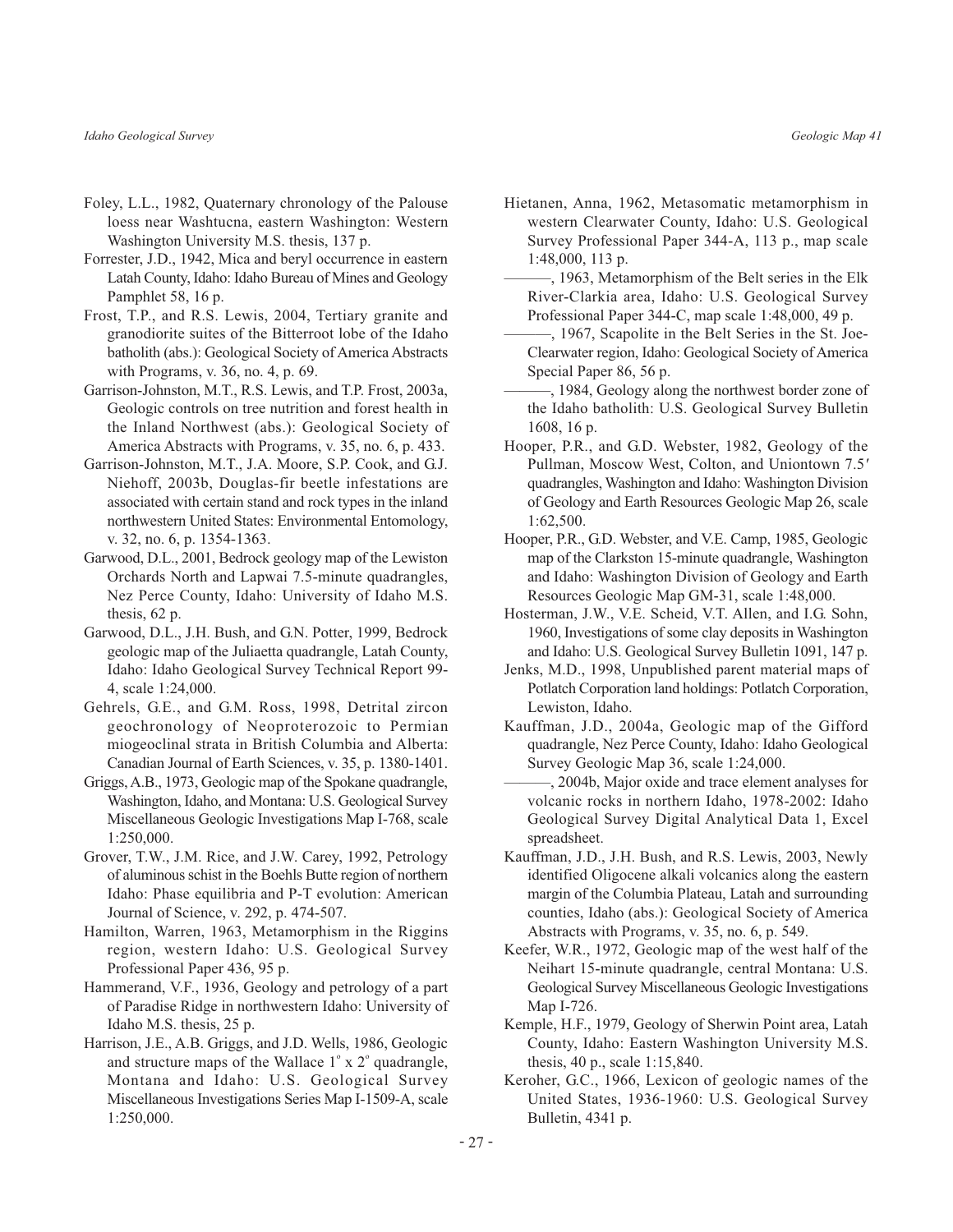- Kinney, V.L., 1972, Geology of the Mizpah mine area, Latah County, Idaho: University of Massachusetts M.S. thesis, 49 p.
- Kopp, R.S., 1959, Petrology and structural analysis of the Orofino metamorphic unit: University of Idaho M.S. thesis, 73 p.
- Leech, G.B., 1962, Metamorphism and granitic intrusion of Precambrian age in southeastern British Columbia: Geological Survey of Canada, Paper 62-13, 8 p.
- Leeman, W.P., J.S. Oldow, and W.K. Hart, 1992, Lithospherescale thrusting in the western U.S. Cordillera as constrained by Sr and Nd isotopic transitions in Neogene volcanic rocks: Geology, v. 20, p. 63-66.
- LeMaitre, R.W., 1984, A proposal by the IUGS Subcommission on the Systematics of Igneous Rocks for a chemical classification of volcanic rocks based on the total alkali silica (TAS) diagram: Australian Journal of Earth Sciences, v. 31, p. 243-255.
- Lemoine, S.R., and Don Winston, 1986, Correlation of the Snowslip and Shepard formations of the Cabinet Mountains with upper Wallace rocks of the Coeur d'Alene Mountains, western Montana, in S.M. Roberts, ed., Belt Supergroup: A Guide to Proterozoic Rocks of Western Montana and Adjacent Areas: Montana Bureau of Mines and Geology Special Publication 94, p. 161-168.
- Lewis, R.S., R.F. Burmester, and E.H. Bennett, 1998, Metasedimentary rocks between the Bitterroot and Atlanta lobes of the Idaho batholith and their relationship to the Belt Supergroup, in R.B. Berg, ed., Belt Symposium III: Montana Bureau of Mines and Geology Special Publication 112, p. 130-144.
- Lewis, R.S., R.F. Burmester, R.M Breckenridge, M.D. McFaddan, and J.D. Kauffman, 2002, Geologic map of the Coeur d'Alene 30' x 60' quadrangle, Idaho: Idaho Geologic Survey Geologic Map 33, scale 1:100,000.
- Lewis, R.S., R.F. Burmester, J.D. Kauffman, and T.P. Frost, 2000, Geologic map of the St. Maries 30' x 60' quadrangle, Idaho: Idaho Geologic Survey Geologic Map 28, scale 1:100,000.
- Lewis, R.S., R.F. Burmester, and M.D. McFaddan, 2003, Progress in mapping the Belt Supergroup in Idaho, 1997-2003: Northwest Geology, v. 32, p. 160-166.
- Lewis, R.S., R.F. Burmester, R.W. Reynolds, E.H. Bennett, P.E. Myers, and R.R. Reid, 1992, Geologic map of the Lochsa River area, northern Idaho: Idaho Geological Survey Geological Map 19, scale 1:100,000.
- Lewis, R.S., and T.P. Frost, 2005, Major oxide and trace element analyses for igneous and metamorphic rock samples for northern and central Idaho: Idaho Geological Survey Digital Analytical Data 2.
- Lewis, R.S., T.H. Kiilsgaard, E.H. Bennett, and W.E. Hall, 1987, Lithologic and chemical characteristics of the central and southeastern part of the southern lobe of the Idaho batholith, in T.L. Vallier and H.C. Brooks, eds., Geology of the Blue Mountains Region of Oregon, Idaho, and Washington: Petrology and Tectonic Evolution of Pre-Tertiary Rocks of the Blue Mountains Region: U.S. Geological Survey Professional Paper 1436, p.  $171-196$ .
- Lewis, R.S., J.D. Vervoort, W.C. McClelland, and Zhaoshan Chang, 2004, Age constraints on metasedimentary rocks northwest of the Idaho batholith based on detrital zircons and intrusive sills (abs.): Geological Society of America Abstracts with Programs, v. 36, no. 4, p. 87.
- Lund, Karen, J.N. Aleinikoff, K.V. Evans, and C.M. Fanning, 2003, SHRIMP U-Pb geochronology of Neoproterozoic Windermere Supergroup, central Idaho: Implications for rifting of western Laurentia and synchroneity of Sturtian glacial deposits: Geological Society of America Bulletin, v. 115, p. 349-372.
- Lund, K.I., J.N. Aleinikoff, D.M. Unruh, E.Y. Yacob, and C.M. Fanning, 2005, Evolution of the Salmon River suture and continental delamination in the Syringa embayment: Abstracts of the 15th annual V.M. Goldschmidt Conference, Geochimica et Cosmochimica Acta, v. 69, no. 10S, p. 246.
- Lund, Karen, and L.W. Snee, 1988, Metamorphism, structural development, and age of the continent-island arc juncture in west-central Idaho, in W.G. Ernst, ed., Metamorphism and Crustal Evolution of the Western United States, Rubey Volume VII: Prentice-Hall, Englewood Cliffs, New Jersey, p. 296-331.
- Lund, Karen, L.W. Snee, and G.F. Davidson, 1990, Comment and reply on "Direction and shear sense during suturing of the Seven-Devils-Wallowa terrane against North America in western Idaho": Geology, v. 18, no. 10, p. 1031-1032.
- Lynch, M.B., 1976, Remanent paleomagnetism in the Miocene basalts of northern Idaho: University of Idaho M.S. thesis, 150 p.
- McClelland, W.C., B. Tikoff, and C.A. Manduca, 2000, Two-phase evolution of accretionalry margins: Examples from the North American Cordillera: Tectonophysics, v. 326, p. 37-55.
- McDaniel, P.A., K.L. Othberg, and R.M. Breckenridge, 1998, Paleogeomorphic evolution of the Columbia River basalt embayments, western margin of the Northern Rocky Mountains: Part III, Miocene paleosols (abs.): Geological Society of America Abstracts with Programs, Rocky Mountain Section, p. A15.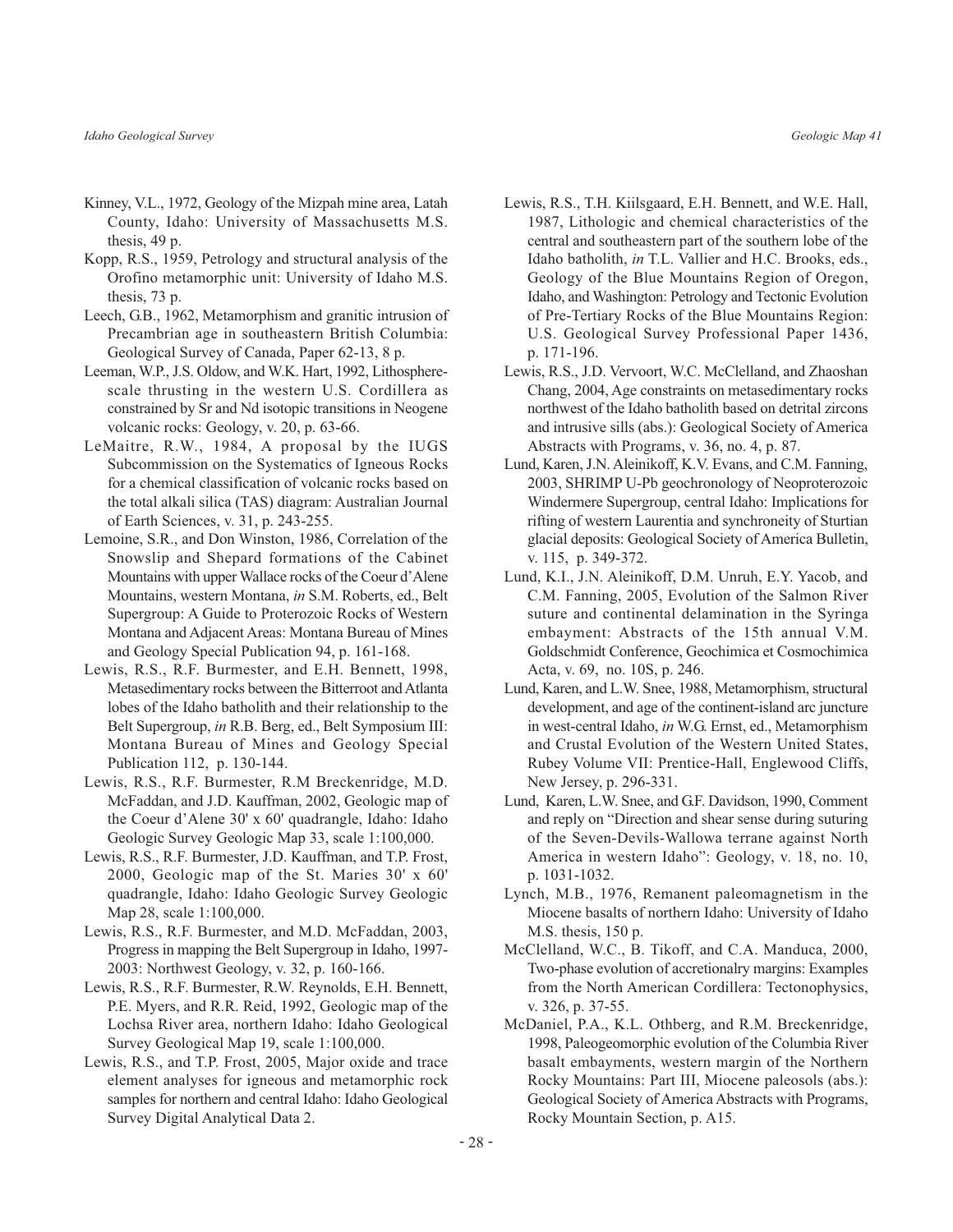- McDowell, F.W., 1971, K-Ar ages of igneous rocks from the western United States: Isochron/West, no. 2, p. 2-16.
- McMechan, M.E., and R.A. Price, 1982, Superimposed lowgrade metamorphism in the Mount Fisher area, southeastern British Columbia: Implications for the East Kootenay Orogeny: Canadian Journal of Earth Sciences, v. 19, p. 476-489.
- McNary, S.M., 1976, Petrography and field studies of late Cenozoic basalt flows and intrusions in the Orofino-Elk River area, Idaho: University of Idaho M.S. thesis, 135 p.
- McNeill, A.R., 1971, Geology of the Hoodoo mining district, Latah County, Idaho: University of Idaho M.S. thesis, 98 p.
- Miller, F.K., 1994, The Windermere Group and late Proterozoic tectonics in northeastern Washington and northern Idaho, *in* Raymond Lasmanis and E.S. Cheney, eds., Regional Geology of Washington State: Washington Division of Geology and Earth Resources Bulletin 80, p. 1-19.
- Moore J.A., D.A. Hamilton, Jr., Y. Xiao, and John Byrne, 2004, Bedrock type significantly affects individual tree mortality for various conifers in the inland Northwest, USA: Canadian Journal of Forest Research, v. 34, no. 1, p.31-42.
- Moores, E.M., 1991, Southwest U.S.-East Antarctic (SWEAT) connection: A hypothesis: Geology, v. 19, no. 5, p. 425-428.
- Nelson, W.H., and J.P. Dobell, 1961, Geology of the Bonner quadrangle, Montana: U.S. Geological Survey Bulletin 111-F, p. 189-235.
- Newcomb, R.C., 1961, Age of the Palouse formation in the Walla Walla and Umatilla River basins, Oregon and Washington: Northwest Science, v. 35, p. 122-127.
- Othberg, K.L., and R.M. Breckenridge, 2001a, Surficial geologic map of the Moscow East quadrangle and part of Moscow West quadrangle, Latah County, Idaho: Idaho Geological Survey Surficial Geologic Map 11, scale  $1:24,000.$

-, 2001b, Surficial geologic map of the Robinson Lake quadrangle and part of the Viola quadrangle, Latah County, Idaho: Idaho Geological Survey Surficial Geologic Map 12, scale 1:24,000.

- Othberg, K.L., R.M. Breckenridge, and D.W. Weisz, 2001a, Surficial geologic map of the Genesee quadrangle and part of the Uniontown quadrangle, Latah and Nez Perce counties, Idaho: Idaho Geological Survey Surficial Geologic Map 13, scale 1:24,000.
	- , 2001b, Surficial geologic map of the Green Knob quadrangle, Latah and Nez Perce counties, Idaho: Idaho

Geological Survey Surficial Geologic Map 10, scale 1:24,000.

- -, 2003a, Surficial geologic map of the Juliaetta quadrangle, Latah and Nez Perce counties, Idaho: Idaho Geological Survey Digital Web Map 11, scale 1:24,000.
- -, 2003b, Surficial geologic map of the Lenore quadrangle, Latah and Nez Perce counties, Idaho: Idaho Geological Survey Digital Web Map 14, scale 1:24,000.
- Payne, J.D., 2004, Kinematic and geochronologic constraints for the truncation of the Salmon River suture zone: University of Idaho M.S. thesis, 43 p.
- Payne, J.D., and W.C. McClelland, 2002, Kinematic and temporal constraints for truncation of the western Idaho shear zone (abs.): Geological Society of America Abstracts with Programs, v. 34, no. 5, p. 102.
- Peterson, D.W., 1951, Structural geology of the Peck district, Idaho: Washington State University M.S. thesis, 32 p.
- Potter, G.N., 2001, Geology of the Little Bear Ridge 7½minute quadrangle, Latah County, Idaho: University of Idaho M.S. thesis, 107 p.
- Potter, G.N., J.H. Bush, and D.L. Garwood, 1999, Bedrock geologic map of the Little Bear Ridge quadrangle, Latah County, Idaho: Idaho Geological Survey Technical Report 99-1, scale 1:24,000.
- Priebe, K.L., and J.H. Bush, 1999, Bedrock geologic map of the Stanford quadrangle, Latah County, Idaho: Idaho Geological Survey Technical Report 99-8, scale 1:24,000.
- Reidel, S.P., and K.R. Fecht, 1987, The Huntzinger flow: Evidence of surface mixing of the Columbia River basalt and its petrogenetic implications: Geological Society of America Bulletin 98, p. 664-677.
- Rietman, J.D., 1966, Remanent magnetization of the late Yakima Basalt, Washington State: Stanford University Ph.D. dissertation, 87 p.
- Rember, W.C., and E.H. Bennett, 1979, Geologic map of the Pullman quadrangle, Idaho: Idaho Geological Survey Geologic Map 15, scale 1:250,000.
- Richmond, G.M., R. Fryxell, G.E. Neff, and P.L. Weis, 1965, The Cordilleran ice sheet of the northern Rocky Mountains and related Quaternary history of the Columbia Plateau, in H.E. Wright and D.G. Frey, eds., The Quaternary of the United States: Princeton University Press, p. 231-242.
- Ringe, L.D., 1968, Geomorphology of the Palouse hills, southeastern Washington: Washington State University Ph.D. dissertation, 73 p.
- Ryan, B.D., and J. Blenkinsop, 1971, Geology and geochronology of the Hellroaring Creek Stock, British Columbia: Canadian Journal of Earth Sciences, v. 8, no. 85, p. 85-95.